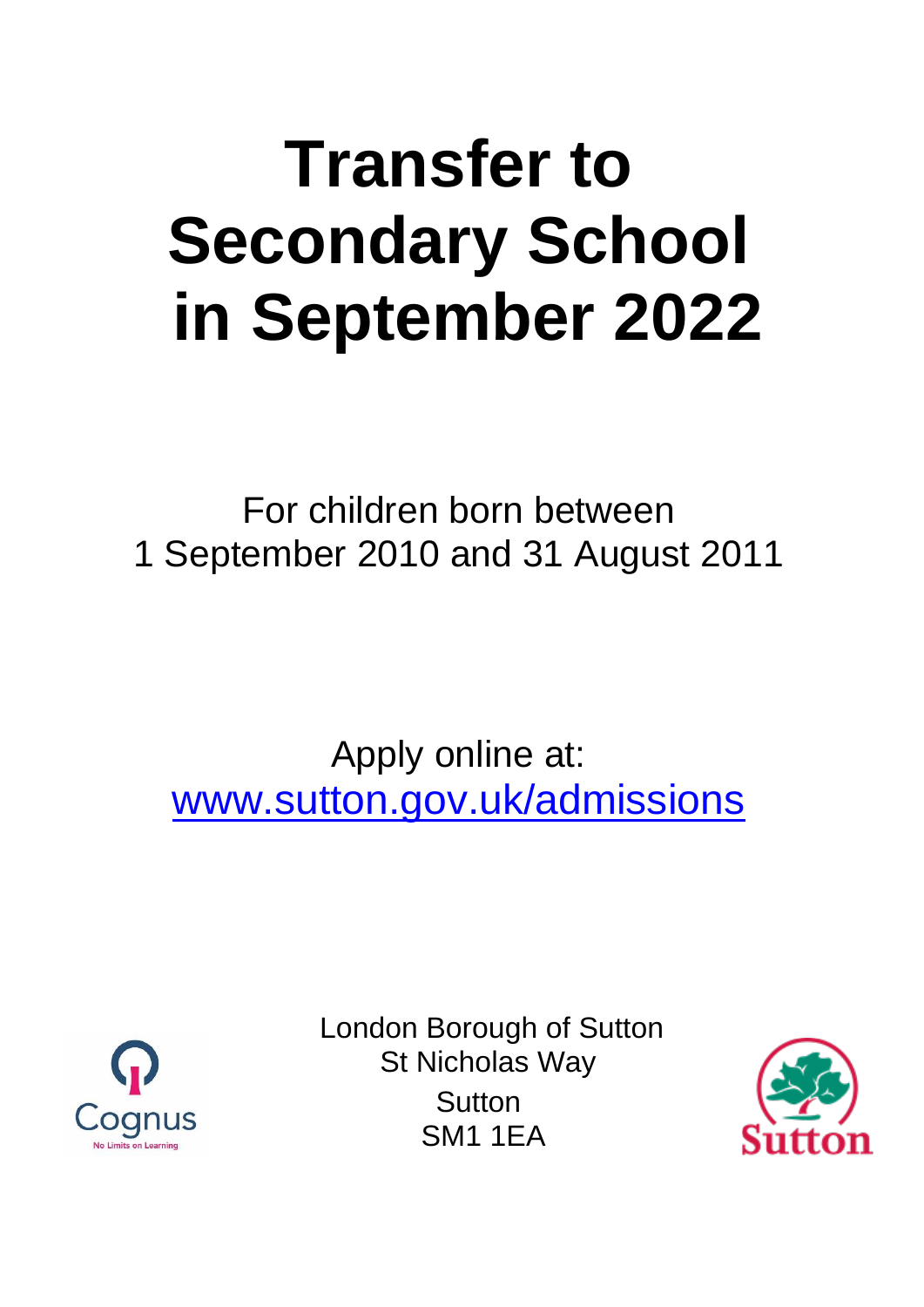# Contents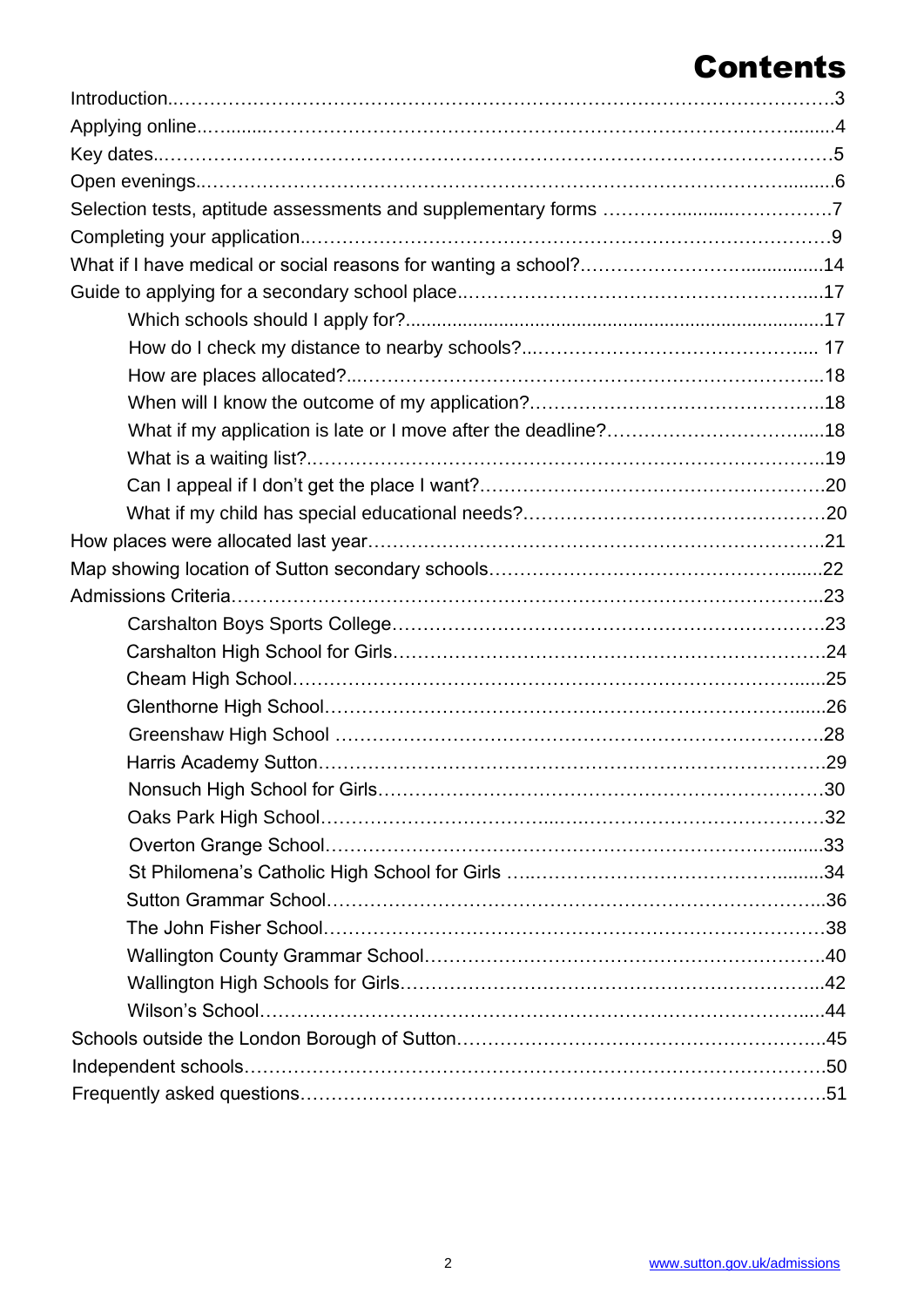# Introduction

#### **Dear Parents and Carers,**

This booklet aims to provide you with the information you need to apply for a secondary school place in Sutton or any other Local Authority area for September 2022.

This booklet is only for parents and carers of children living in Sutton – if you do not live in Sutton you should apply to your home local authority.

Please save a copy of this booklet and keep it until you have received and accepted an offer of a secondary school place for your child.

It is important to note the key dates on  $page\ 5$  to ensure your application is considered fully and correctly.

**Last year 125 Sutton children did not receive a preference offer when they would have been eligible for at least one Sutton school had they named it. We strongly recommend that you use all 6 preferences and use your lower preferences to name schools both inside and outside of Sutton that you would have been eligible for in previous years, if you have not already named them within your top preferences. Failure to do this could result in your child either not receiving an offer on National Offer Day or being offered a school you did not apply for, which could be located outside the borough.** 

If you have any questions regarding school admissions, please visit [www.sutton.gov.uk/admissions](http://www.sutton.gov.uk/admissions) or email [suttonadmissions@cognus.org.uk](mailto:suttonadmissions@cognus.org.uk)

#### **Sutton's School Admissions Team processes are run by Cognus Limited on behalf of the London Borough of Sutton.**



If you are printing this booklet, you can use the space below to note your own log in details:

<span id="page-2-0"></span>

| USER NAME/EMAIL:         |  |
|--------------------------|--|
| <b>PASSWORD:</b>         |  |
| <b>REFERENCE NUMBER:</b> |  |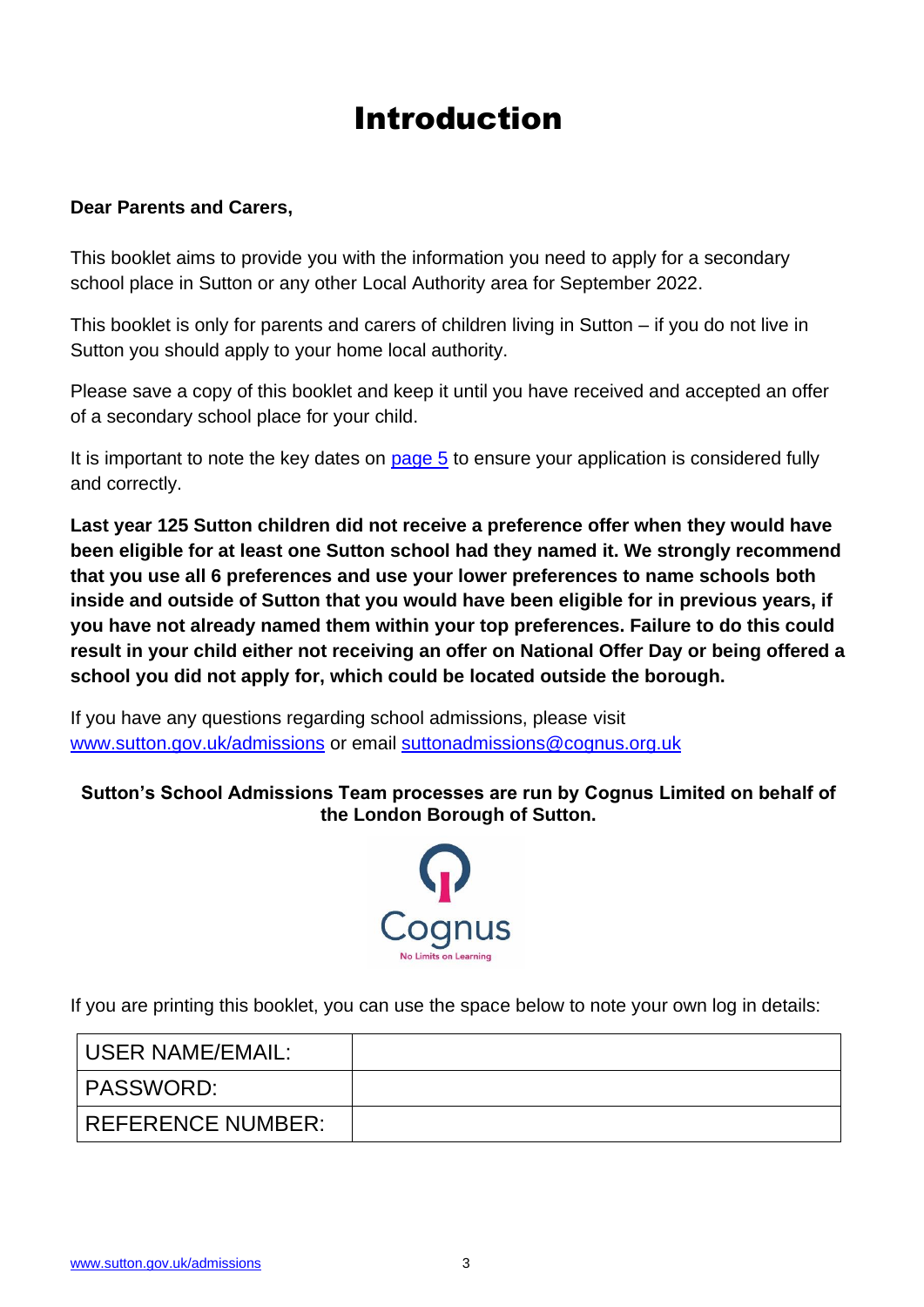# Applying online

Parents of children living in the London Borough of Sutton can apply online for a secondary place at [www.sutton.gov.uk/admissions](http://www.sutton.gov.uk/admissions) from 1 September 2021.

Last year, over 97% of Sutton residents applied online.

#### **We recommend you [visit the website and apply online](http://www.sutton.gov.uk/admissions) because:**

- you will receive earlier notification of the result of your application
- no forms will get lost in the post
- you will receive an instant email confirmation of your completed application once you have submitted it
- it is quick and simple, and no paper is involved
- there are no postage costs
- it is a safe and secure password protected operated system
- you can amend your application right up to the closing date

The online application form is straightforward but if you have any doubts about the information you should enter please see [pages 10](#page-8-0) - 15 of this brochure for details.

If you do not have access to the internet at home, you can make an online application for your child free of charge at the Sutton Civic Offices or at any Sutton library. Please contact your local library for information about internet access. Alternatively, a friend, family member or your child's current school may be able to help you to apply online. You could also try an internet café or apply at work (with permission).

You must have an email address in order to apply online. If you do not already have an email address, the online system will allow you to create one.

If you live in Sutton and wish to complete a paper application form, please contact 0208 770 5000.

Once you have registered to apply online, please keep a note of your user name and password. You will be able to return to your application to make amendments until the closing date of 31 October 2021 and view the outcome on the evening of 1 March 2022.

<span id="page-3-0"></span>If you apply online, please **do not** also submit a paper form. Submitting more than one application could, at the very least, delay your application.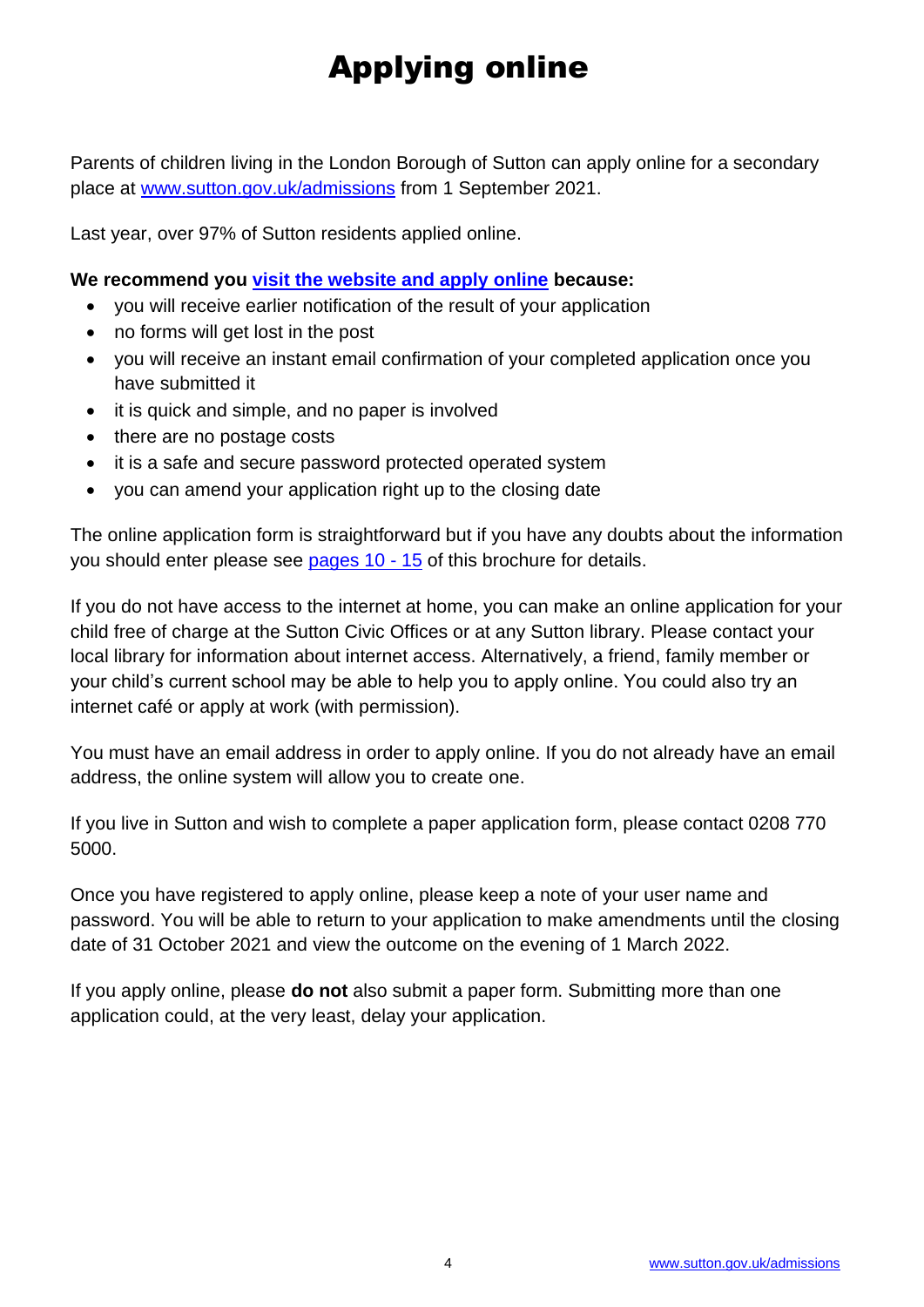# Key dates

<span id="page-4-0"></span>

|                                   | Closing date for eligibility test registrations for Greenshaw High                                                                |  |  |
|-----------------------------------|-----------------------------------------------------------------------------------------------------------------------------------|--|--|
| 13 August 2021                    | <b>School, Nonsuch High School for Girls, Sutton Grammar</b>                                                                      |  |  |
|                                   | School, Wallington County Grammar School, Wallington High                                                                         |  |  |
|                                   | <b>School for Girls, and Wilson's School</b>                                                                                      |  |  |
|                                   | Date for eligibility test for Greenshaw High School, Nonsuch                                                                      |  |  |
| 14 September 2021                 | <b>High School for Girls, Sutton Grammar School, Wallington</b>                                                                   |  |  |
|                                   | County Grammar School, Wallington High School for Girls, and                                                                      |  |  |
|                                   | <b>Wilson's School.</b>                                                                                                           |  |  |
|                                   | Closing date for return of supplementary form to register for                                                                     |  |  |
| 24 September 2021                 | <b>Carshalton High School for Girls Music or Sport aptitude</b>                                                                   |  |  |
|                                   | workshop.                                                                                                                         |  |  |
|                                   | Closing date to register for <b>Glenthorne High School</b> Performing                                                             |  |  |
| 24 September 2021                 | Arts aptitude workshop.                                                                                                           |  |  |
| 16 October 2021                   | Dates of Carshalton High School for Girls Sport and/or Music                                                                      |  |  |
| 20 October 2021                   | aptitude assessments.                                                                                                             |  |  |
|                                   | Closing date for return of supplementary forms for St                                                                             |  |  |
|                                   | Philomena's Catholic High School for Girls and The John Fisher                                                                    |  |  |
| 31 October 2021                   | <b>School and registration for Glenthorne High School banding</b>                                                                 |  |  |
|                                   | test.                                                                                                                             |  |  |
|                                   |                                                                                                                                   |  |  |
|                                   |                                                                                                                                   |  |  |
| 31 October 2021                   | <b>Closing date for applications. Applications received after</b>                                                                 |  |  |
|                                   | this date will be regarded as late.                                                                                               |  |  |
|                                   | Date of Glenthorne High School Performing Arts aptitude                                                                           |  |  |
| 9 and 16 October 2021             | workshop.                                                                                                                         |  |  |
|                                   |                                                                                                                                   |  |  |
| 20 November 2021                  | Date of Glenthorne High School banding test.                                                                                      |  |  |
|                                   |                                                                                                                                   |  |  |
|                                   | Latest date that an application that is late for good reason can                                                                  |  |  |
| 9 December 2021                   | be accepted. Reasons and evidence must be presented with                                                                          |  |  |
|                                   | the application by this date.                                                                                                     |  |  |
| 1 March 2022                      | Notification of outcome posted to parents who did not apply                                                                       |  |  |
|                                   | online to their home address, by first class post.                                                                                |  |  |
| <b>Evening of 1 March</b><br>2022 | Results available for applications submitted online.                                                                              |  |  |
| May to July 2022                  | Admissions appeals.                                                                                                               |  |  |
|                                   |                                                                                                                                   |  |  |
| <b>July 2022</b>                  | Students transferring to Sutton secondary schools spend a day<br>at their new school – check with individual schools for details. |  |  |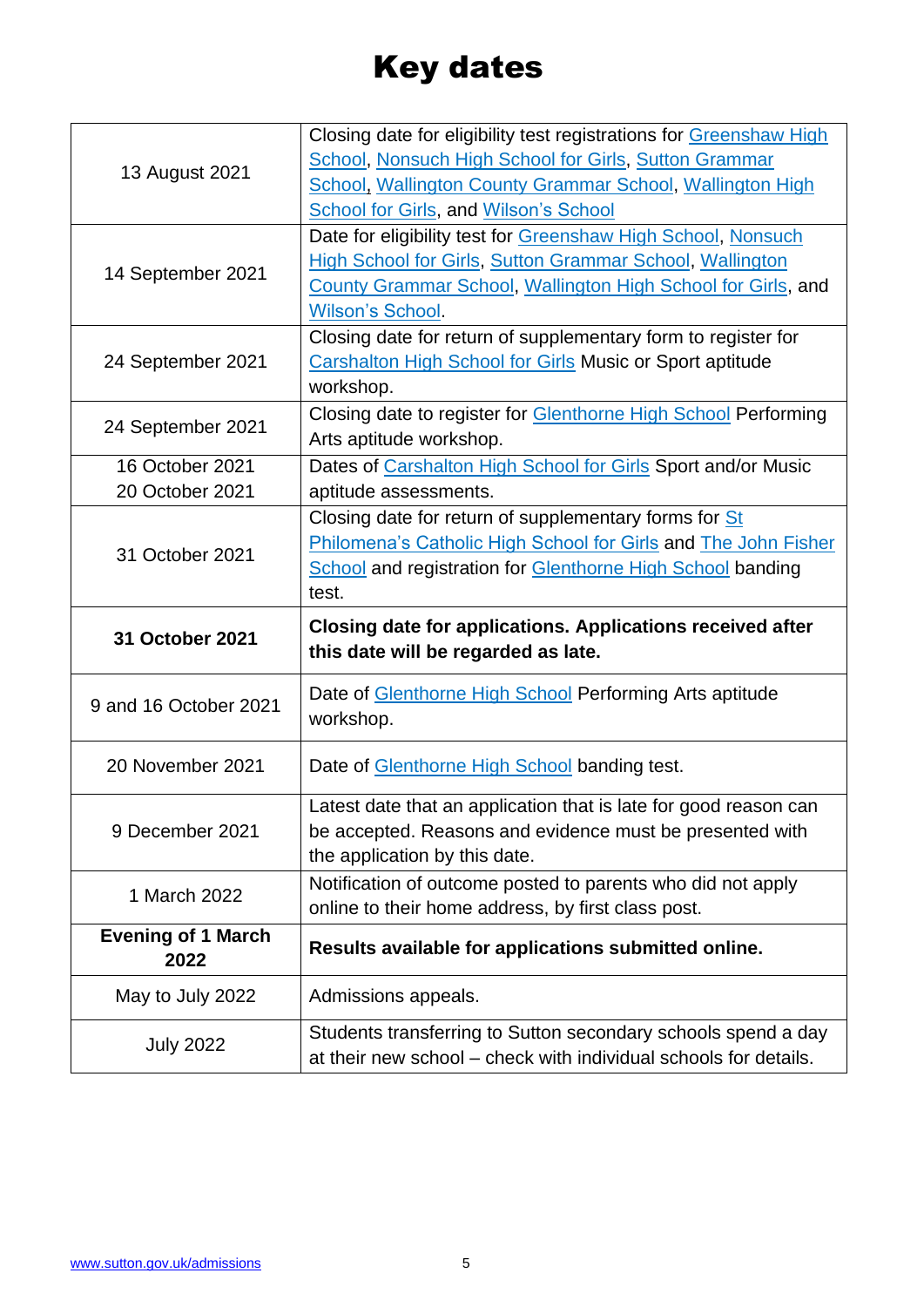# Open evenings

### **Due to the current exceptional circumstances the following dates are subject to change at short notice please check school websites for changes/updates**

A number of Sutton schools have replaced their traditional open evenings with virtual tours available from their websites. It is important that you also consider schools which are located outside Sutton, particularly if you live close to a borough boundary.

| <b>Carshalton Boys Sports College</b>                   | 23 September 2021<br>$5.00 - 8.00$ pm                                             |
|---------------------------------------------------------|-----------------------------------------------------------------------------------|
| <b>Carshalton High School for Girls</b>                 | 23 September 2021<br>$5.30 - 8.30$ pm                                             |
| <b>Cheam High School</b>                                | 14 October 2021<br>$5.30 - 8.30$ pm                                               |
| <b>Glenthorne High School</b>                           | 15 September 2021<br>$5.00 - 9.00$ pm                                             |
| <b>Greenshaw High School</b>                            | 16 September 2021<br>$5.30 - 8.30$ pm<br>(last entry 8.00pm)                      |
| <b>Harris Academy Sutton</b>                            | Sat 2 October 2021<br>$9.30 - 13.00$ pm<br>Tickets will be available in September |
| <b>Nonsuch High School for Girls</b>                    | Refer to the school website                                                       |
| <b>Oaks Park High School</b>                            | 21 September 2021<br>$5.30 - 8.30$ pm                                             |
| <b>Overton Grange School</b>                            | 30 September 2021<br>$5.30 - 8.30$ pm                                             |
| St Philomena's Catholic High School for<br><b>Girls</b> | 14 September 2021<br>By appointment only                                          |
| <b>Sutton Grammar School</b>                            | 22 September 2021<br>$4.00 - 9.00$ pm                                             |
| <b>The John Fisher School</b>                           | 9 September 2021<br>4.00-8.00pm                                                   |
| <b>Wallington County Grammar School</b>                 | Refer to the school website                                                       |
| <b>Wallington High School for Girls</b>                 | Refer to the school website                                                       |
| <b>Wilson's School</b>                                  | Refer to the school website                                                       |

The following table gives the information currently available.

Open evening dates for schools outside Sutton are available from individual school websites.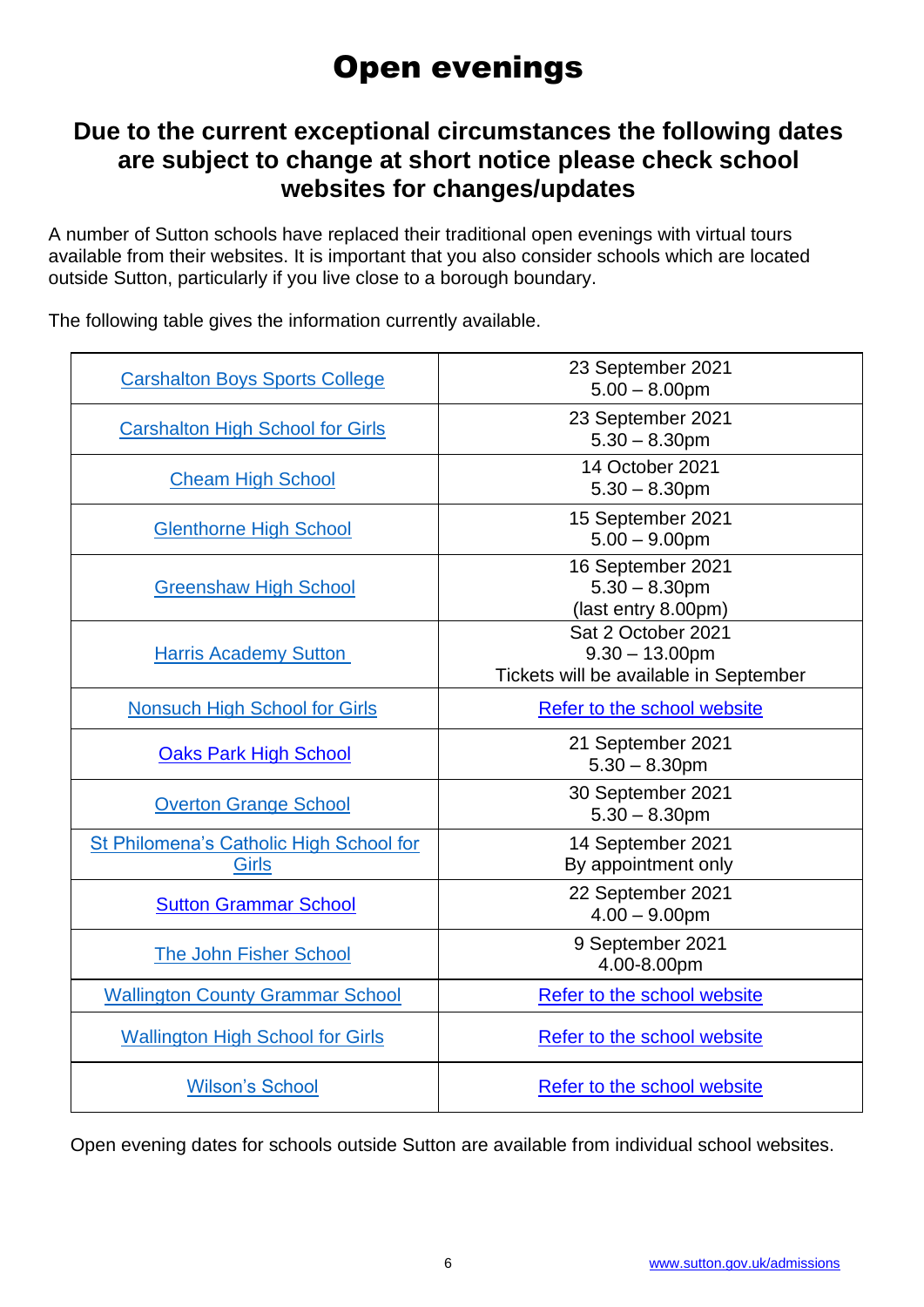# <span id="page-6-1"></span><span id="page-6-0"></span>Selection tests, aptitude assessments and supplementary forms

Some schools will require your child to sit tests or be assessed for all or some of their places.

These tests or assessments take place in the early part of the autumn term. Results are issued before the closing date for applications so that you know if your child is eligible for consideration and the school can be named on your application.

Registration is normally done online through the school website or a supplementary form available directly from the school.

The table below gives both the dates by which you must register for these tests as well as the test dates. If you are considering [schools outside of Sutton,](https://www.sutton.gov.uk/info/200439/school_admissions/1071/applying_for_secondary_school_year_7) you should contact them to obtain further details:

| <b>School</b>                                            | <b>Assessment</b><br>type                                 | <b>Registration</b><br>deadline | <b>Test date</b> |
|----------------------------------------------------------|-----------------------------------------------------------|---------------------------------|------------------|
| <b>Carshalton High School for</b>                        | Music*                                                    | 24 September                    | 16 October       |
| Girls*                                                   | Sport*                                                    |                                 | 20 October       |
|                                                          | <b>Performing Arts</b>                                    | 24 September                    | 9 and 16 October |
| <b>Glenthorne High School***</b>                         | workshop                                                  |                                 |                  |
|                                                          | Banding test ***                                          | 31 October                      | 20 November      |
| <b>Greenshaw High School **</b>                          | <b>Eligibility test</b><br>(ability places only) *        | 13 August                       | 14 September     |
| <b>Nonsuch High School for</b><br>Girls**                | <b>Eligibility tests</b>                                  | 13 August                       | 14 September     |
| <b>Sutton Grammar School</b> **                          | <b>Eligibility tests</b>                                  | 13 August                       | 14 September     |
| <b>Wallington County Grammar</b><br>School <sup>**</sup> | Eligibility tests (there<br>will be no second stage test) | 13 August                       | 14 September     |
| <b>Wallington High School for</b><br>Girls**             | <b>Eligibility tests</b>                                  | 13 August                       | 14 September     |
| Wilson's School **                                       | <b>Eligibility tests</b>                                  | 13 August                       | 14 September     |
|                                                          | Football Programme                                        | 7 June                          | <b>TBC</b>       |

Following registration, invitations to tests or assessments will be issued by the schools.

**\* Please note:** if you are **not** applying for an aptitude/ability place at Carshalton High School for Girls or Greenshaw High School, you do not need to complete their online registration form.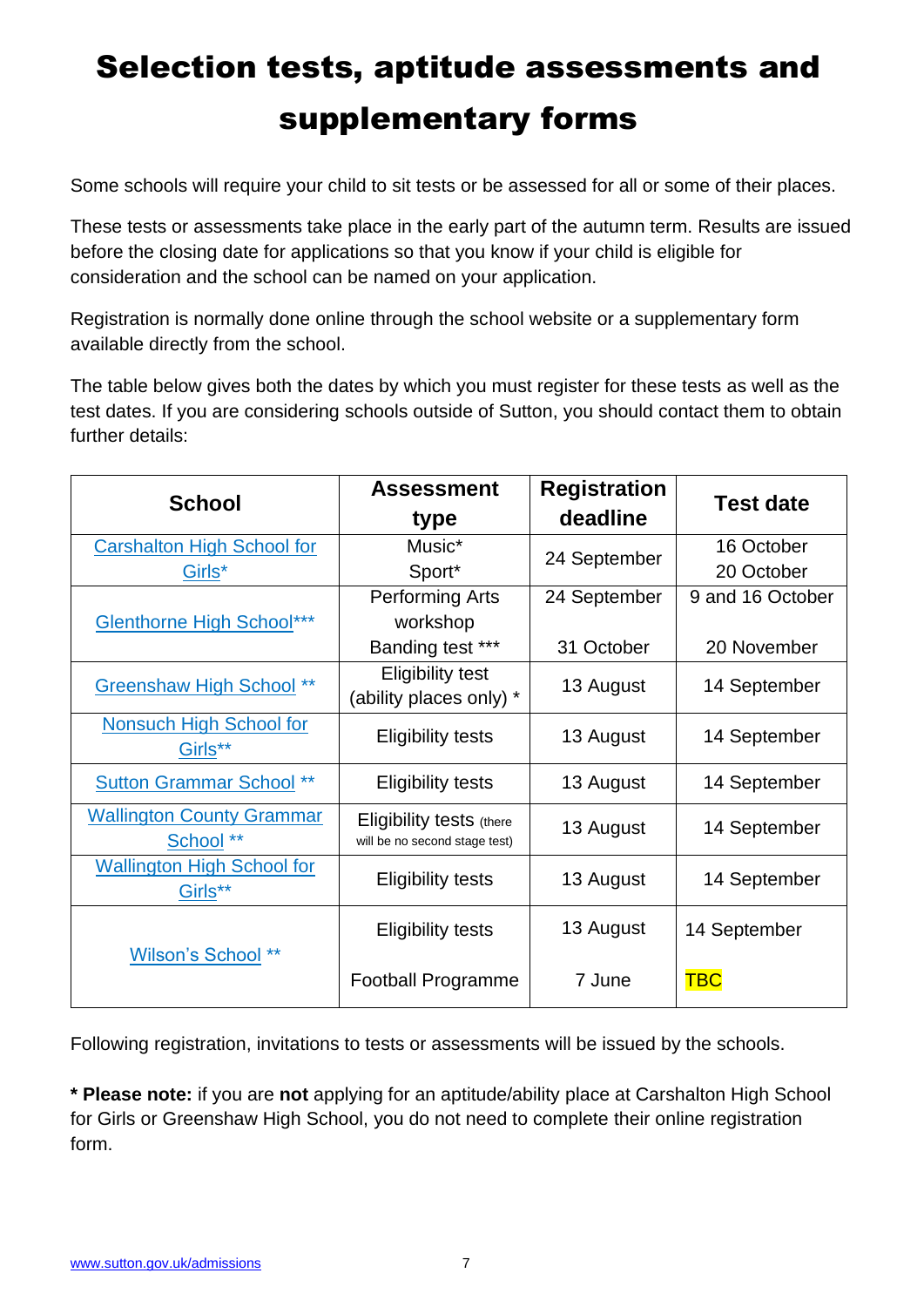**\*\* Please note:** Greenshaw High School, Nonsuch High School for Girls, Sutton Grammar School, Wallington County Grammar School, Wallington High School for Girls, and Wilson's School (the 'participating schools') will be running a shared Selective Eligibility Test. Please go to any one of these schools' websites to access the registration form (this form constitutes the supplementary form for the six schools). **You only need to register your child once.**  \*\*\* **Please note:** All applicants for [Glenthorne High School](http://www.glenthorne.sutton.sch.uk/) must register online for the banding test

The outcome of the Selective Eligibility Test will enable:

- Wallington County Grammar School and Greenshaw High School to make their ability place offers to successful candidates; and
- Nonsuch High School for Girls, Sutton Grammar School, Wallington High School for Girls and Wilson's School to invite successful candidates back for second stage testing.

Second stage test arrangements will be notified by each individual school.

### **Please note that a successful outcome at the first stage test or second stage tests does not guarantee an offer of a place at any of the participating schools.**

Further information about eligibility and entrance tests can be found on individual school websites; specific queries about these should be directed to the schools involved.

### <span id="page-7-0"></span>**Other supplementary forms**

Some other schools which do not have test arrangements may also ask for a supplementary form to be completed. This allows these schools to evaluate certain elements of their admission criteria. This is usually the case for faith designated schools who need a church reference and may also apply for other schools.

You should contact the schools to see if this will be necessary. In Sutton, the only other schools that require a supplementary form are [St Philomena's Catholic High School for Girls](http://www.stphils.org.uk/) and [The John Fisher School](http://www.johnfisherschool.org/) (registration deadline for both is **31 October**).

If you complete a supplementary form for any of the above schools **you must also name it as one of your preferences in your application if you want to be considered for a place at the school**. Completing a supplementary form alone is not a valid application, and you will **not** be considered for a place at the school unless it has also been named as a preference in your application.

If you are applying for any [school outside of Sutton,](https://www.sutton.gov.uk/info/200439/school_admissions/1071/applying_for_secondary_school_year_7) you should contact either the school or the Local Authority in which it is situated to see if a supplementary form is necessary. Details of neighbouring Local Authorities and their schools are shown on [pages 45-49.](#page-44-0)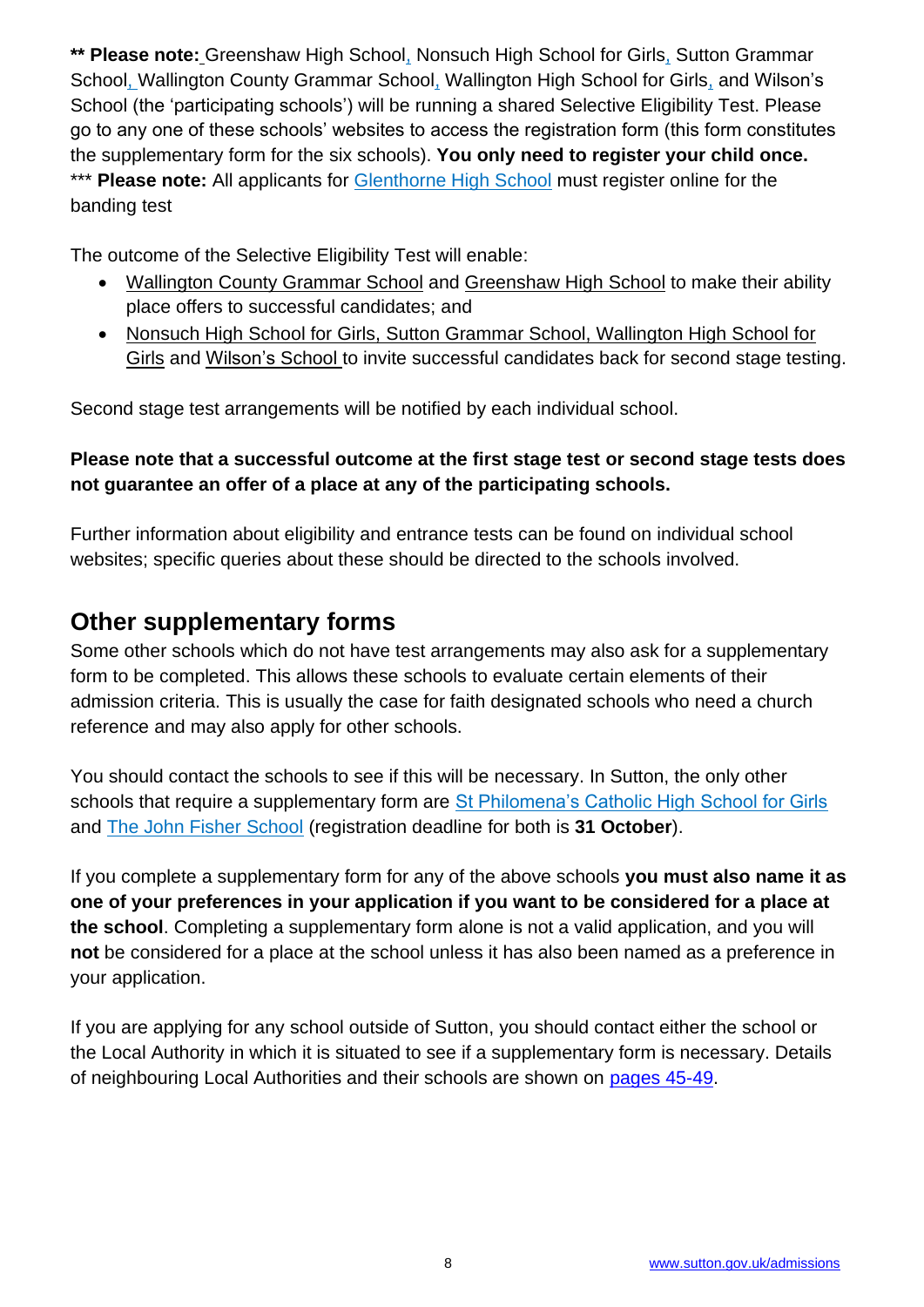# Completing your application

<span id="page-8-0"></span>You should apply online via the Sutton website at [www.sutton.gov.uk/admissions](http://www.sutton.gov.uk/admissions)

This website will direct you through to the Pan-London eAdmissions system which is used by all Local Authorities in London and Surrey County Council. If you have any technical problems registering or logging into the eAdmissions system please email [support@eadmissions.org.uk](mailto:support@eadmissions.org.uk) or call 020 8255 5555. This number is for technical problems only.

If you apply online, your application will automatically be directed to the correct borough. This will be the borough where your child is permanently resident based on the address you provide on the application.

**You must not use a future address when making your school application. If you submit your application from an address that you do not live at, we reserve the right to cancel the application and you will be asked to reapply using your current address. You should also be aware that if this is close to the closing date it may jeopardise your chances of making an on time application to the correct Local Authority.**

You may only complete one application. If you apply online, please do not also complete a paper application form.

If you apply online, there are guidance notes on the eAdmissions website to help you. The following notes may also be useful:

### <span id="page-8-1"></span>**Section 1 – Your child**

We need your child's full legal name, date of birth and gender.

An application can only be made from a single address and only a single application made for each child

The address used in an application must be that where an adult or adults with legal responsibility for the child live, as described below.

The home address is where a child normally lives. Where a child lives with parents with shared parental responsibility, each for part of a week, the address where the child lives is determined using a joint declaration from the parents stating the pattern of residence. If a child's residence is split equally between both parents, then parents will be asked to determine which residential address should be used for the purpose of admission to school. If no joint declaration is received and the residence is split equally by the closing date for applications, the home address will be determined to be the address where the child is registered with the doctor. However, all evidence will be taken into account. If the residence is not split equally between both parents, then the address used will be the address where the child spends the majority of the school week. In some cases, where distance is a relevant factor in admission decisions, a different address may be used if a family unit owns or has access to another property.

All school admission applications for school places are subject to address checks to ensure school places are allocated fairly and in accordance with published admission arrangements.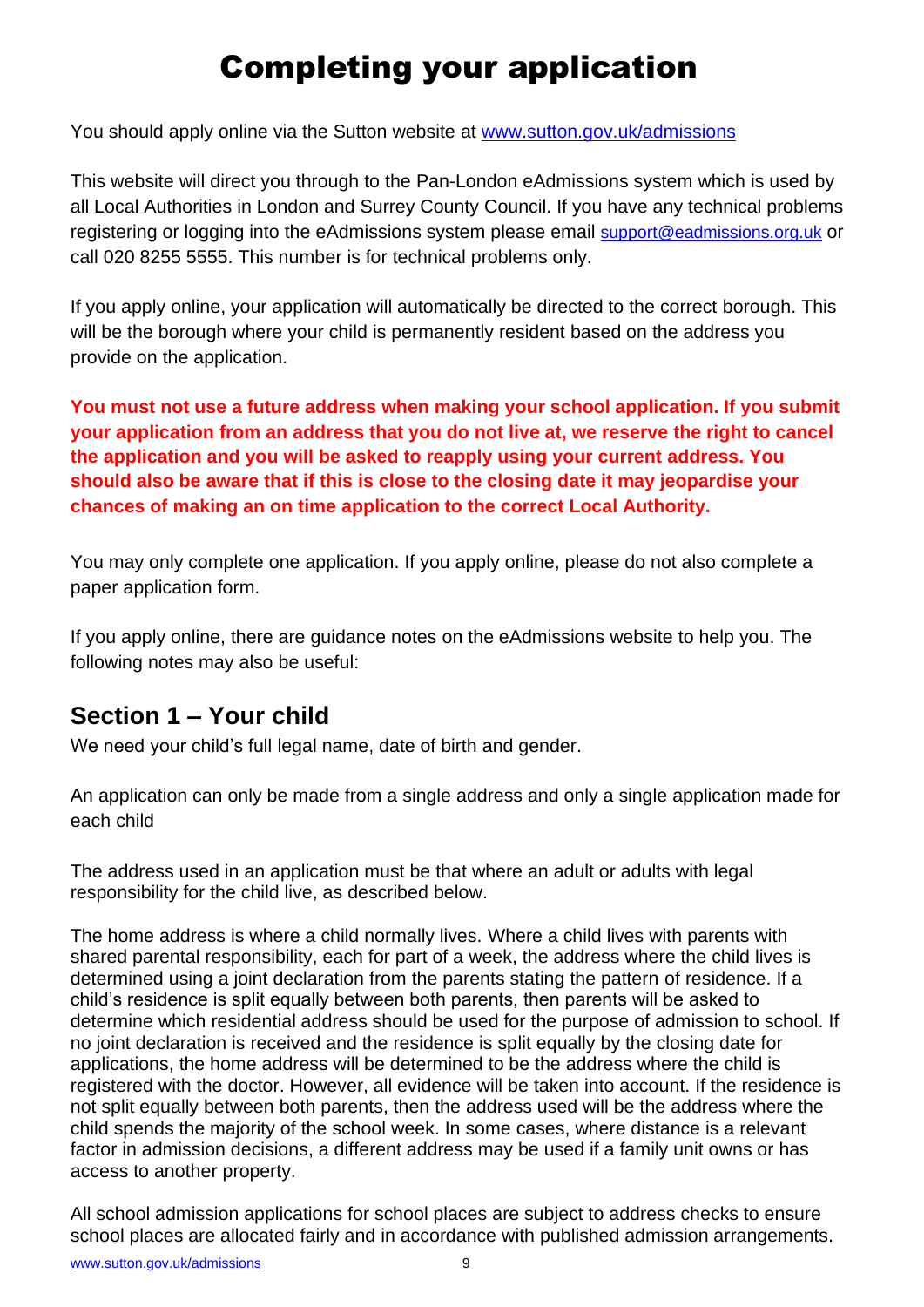These checks may be made using council systems, agencies, fraud departments, other education settings, or other resources available to us. Applicants may also be asked to provide additional evidence to support their application.

It is for the home Local Authority to determine if, on the balance of probability, the address given on an application is a child's normal place of residence or is considered to be an address of convenience. Some examples of circumstances which may fall under this definition are as follows:

- using the address of a relative, friend, childminder or business
- using the address of a parent with whom the child spends the minority of the week
- use of a rented or second owned property address on a temporary basis which gains advantage in the admissions process whilst still continuing to own or rent an alternative property
- use of a local address whilst the child lives overseas

In making a decision, the following factors will be taken into account alongside any evidence seen during the address checking process:

- the preference schools and if they are oversubscribed
- if the address being used gains an advantage in the admissions process
- the distance of the properties to the preference schools
- the length of time the arrangement has been in place
- current education providers and services working with the family
- any state benefits in payment

If an address of convenience is found to have been used, the home Local Authority will determine the address to be used based on the evidence found in their investigations. Where this address or preference schools fall within another Local Authority, they may be consulted in the decision.

If a fraudulent address or address of convenience is found to have been used after the allocation of places, any offer made will also be withdrawn, and this may be the case even if the child has started the school.

Applicants living outside of England may only submit an application if they have a linked address within the Local Authority area, and documentary evidence must be supplied to show they will return to the address prior to the September in the year of entry; this address must not be an address of convenience.

If parents/carers wish to discuss their circumstances prior to making their application, they should contact [suttonadmissions@cognus.org.uk](mailto:suttonadmissions@cognus.org.uk)

You are not required to provide evidence of your child's address when you apply, but we reserve the right to check council tax or other records for confirmation, or to contact you to ask you to provide further evidence or proof of address.

If you move address after completing your application, you must let us know at that time by emailing [suttonadmissions@cognus.org.uk](mailto:suttonadmissions@cognus.org.uk) to inform us and provide evidence of your new address. The address that we will use in the allocation process may vary depending on the school applied for and the date you moved. Any offer of a place based on where your child lives is conditional on your child being resident at this address at the closing date for applications or the date specified by the school.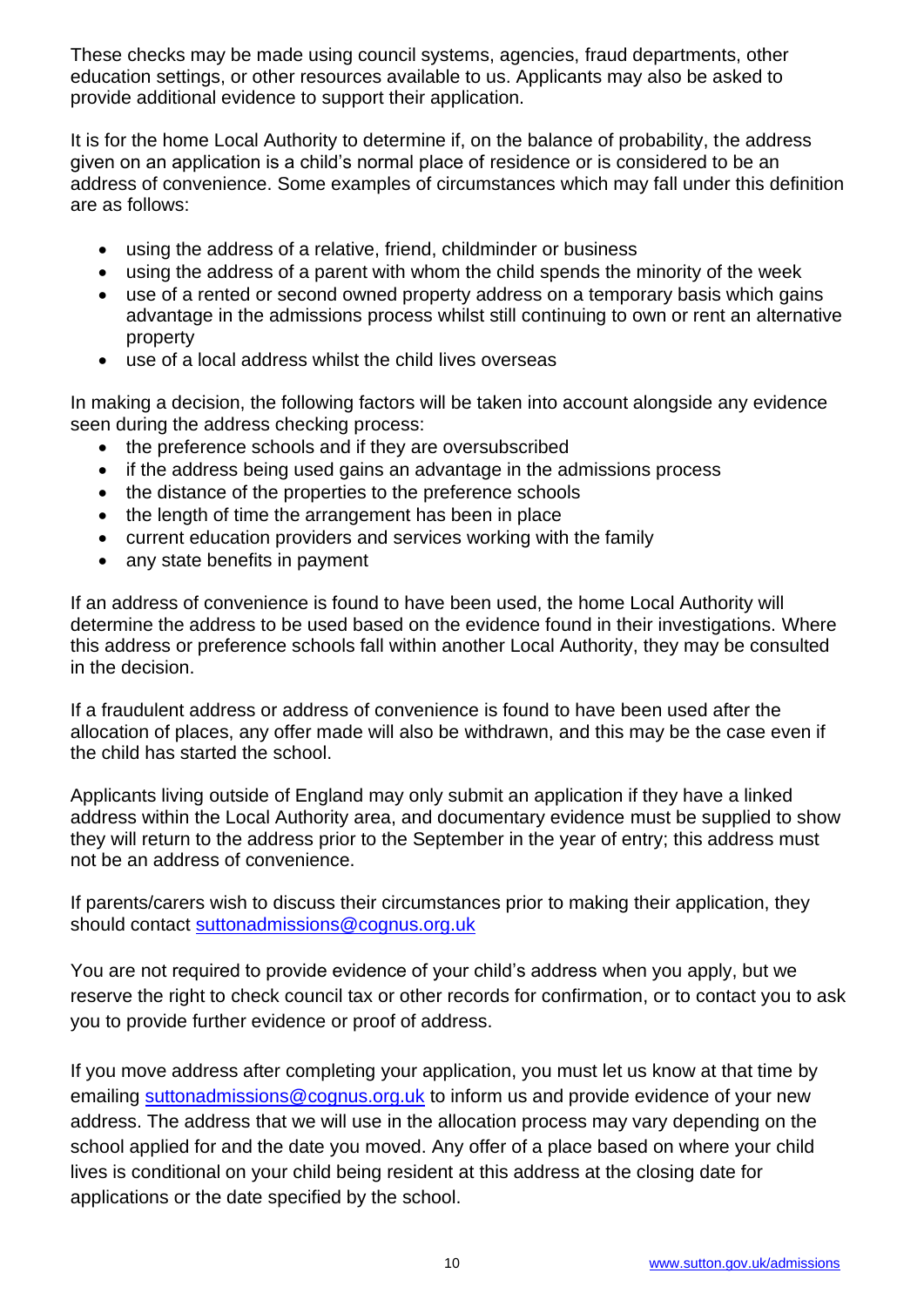Please give details of your child's current primary school from the menu.

If your child already has an **Education Health and Care Plan**, you do not need to follow this process as you will follow a different admissions route with your EHCP co-ordinator. If your child is undergoing an EHCP needs assessment but it is not yet complete, please follow this process but attach a letter telling us that this is the case. We will then liaise with the SEN(D)Team before the offers are made. Please do not delay making your application because you are waiting for the outcome of any needs assessment.

### **Section 2 – Parent or carer's details**

We also need your name and address, if it is different to the child's address. **Your contact details are vital**; please ensure you include an up-to-date telephone number and email address.

The person applying on behalf of the child should be the person with ['parental responsibility'](https://www.gov.uk/parental-rights-responsibilities) for the child. However, there may be occasions where this is not the case, and this should be indicated on the form.

We will check your address against council records and may request supporting evidence in the name that matches the first applicant given on the application form. If you move house, you should notify the Cognus School Admissions Team immediately and provide proof of the new address. Email [suttonadmissions@cognus.org.uk.](mailto:suttonadmissions@cognus.org.uk)

Parental responsibility is defined by the Children Act 1989 and amended by the Adoption and Children Act 2002. For children born prior to 1 January 2003, the child's natural mother acquired parental responsibility automatically at birth. The child's natural father only acquired parental responsibility if he was married to the mother at the time of birth or if they married subsequently. Other people can obtain parental responsibility by seeking a parental responsibility legal agreement, obtained with the consent of all persons with parental responsibility or by a court order, or when a child is placed with them for legal adoption.

Stepparents, grandparents and other close relatives do not have automatic parental responsibility, and can only acquire it through a legal agreement or court order. If you are a distant relative or not related at all to the child it is likely that you are a private foster parent. In law this means you must tell your local council you are caring for the child and also you must tell the child's parents (or the person with parental responsibility) about the application for a school place and obtain their permission. You can find more information on parental responsibility at [https://www.gov.uk/parental-rights-responsibilities.](https://www.gov.uk/parental-rights-responsibilities)

<span id="page-10-1"></span>If you are unsure about your status, you should submit your application with an explanation of your situation.

# <span id="page-10-0"></span>**Section 3 – Children Looked After and Previously Looked After / Children in Public Care**

You need to state whether or not the child is, or has previously been, in the care of a local authority this includes those children who appear (to the admission authority) to have been in state care outside of England and ceased to be in state care as a result of being adopted.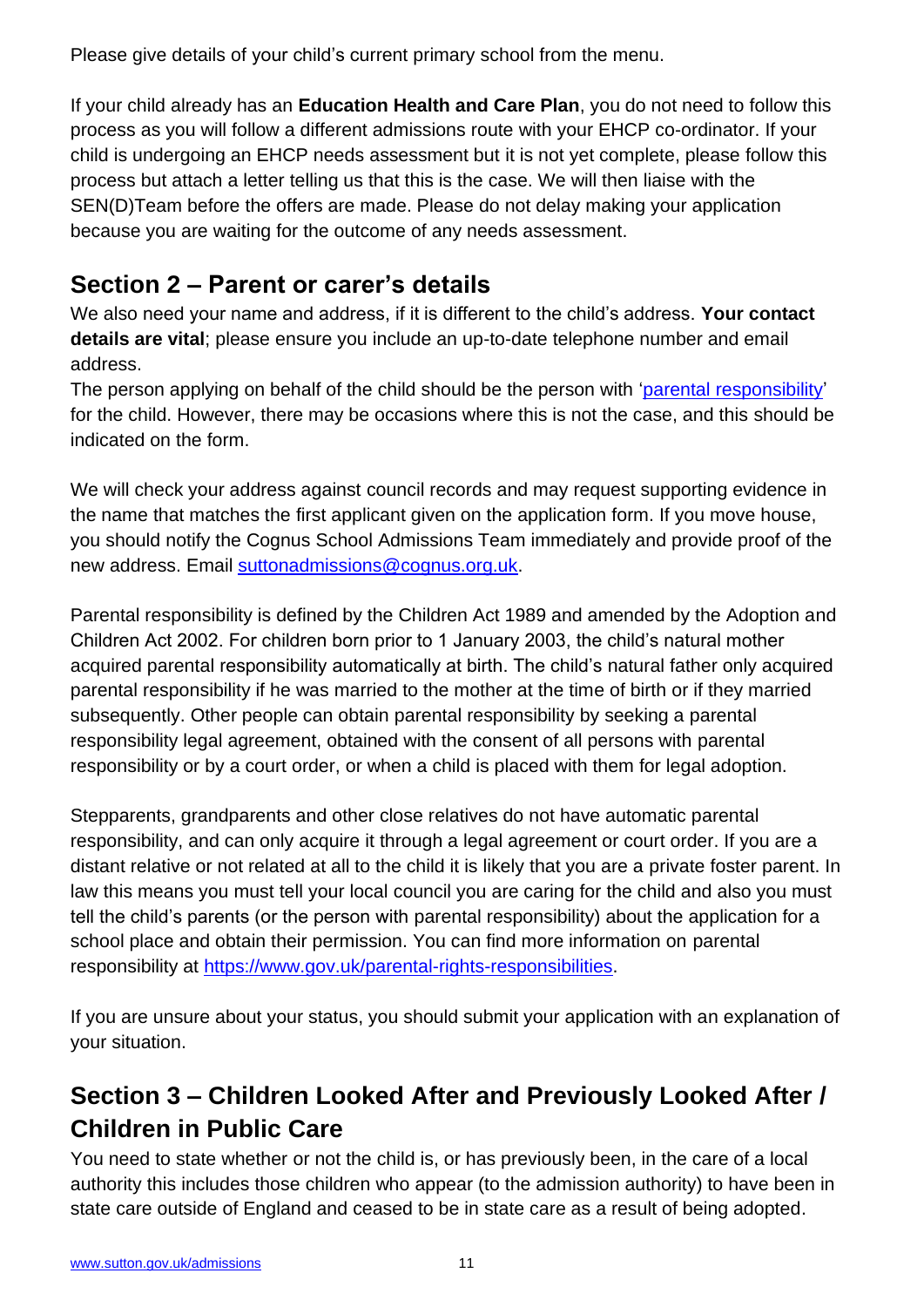This is defined as:

- children who are registered as being in the care of a local authority in accordance with [Section 22 of the Children Act 1989\(a\),](http://www.legislation.gov.uk/ukpga/1989/41/section/22A) e.g. fostered or living in a children's home, at the time an application for a school is made; and
- children who have left care through adoption (in accordance with Section 46 of the [Adoption and Children Act 2002\)](http://www.legislation.gov.uk/ukpga/2002/38/section/46), a residence order/child arrangement order (in accordance with [Section 8 of the Children Act 1989\)](http://www.legislation.gov.uk/ukpga/1989/41/section/8) or special guardianship order (in accordance with [Section 14A of the Children Act 1989\)](http://www.legislation.gov.uk/ukpga/1989/41/section/14A).
- Children regarded as having been in state care outside of England if they were in the care of or were accommodated by a public authority, a religious organisation, or any other provider of care whose sole or main purpose is to benefit society

### **Required evidence for a Child Looked After**

If you are applying for a child who is **currently in the care** of a local authority, you must provide a written statement from the child's social worker.

This should include:

- Confirmation the child is currently looked after
- The name of the local authority the child has been placed in the care of

• Confirmation that the child is currently placed with a foster carer or in local authority accommodation and the address at which they are currently living.

### **Required evidence for a Child Previously Looked After**

If you are applying for a child who was previously in the care of a local authority in England, you will need to provide supporting evidence as out lined below according to the relevant circumstances

### For adopted children:

An adoption order made under section 46 of the Adoption and Children Act 2002, including the schedule which confirms details of the date and place of birth, and the placement of the child.

### For children subject to a special guardianship order:

A written statement from the local authority where the child was previously in care confirming the child was in local authority care **immediately before** a special guardianship order was made. You must also provide a copy of the special guardianship order itself.

### For children subject to a child arrangements/residence order:

A written statement from the local authority where the child was previously in care confirming the child was in local authority care **immediately before** a child arrangements/residence order was made. You must also provide a copy of the child arrangements/residence order itself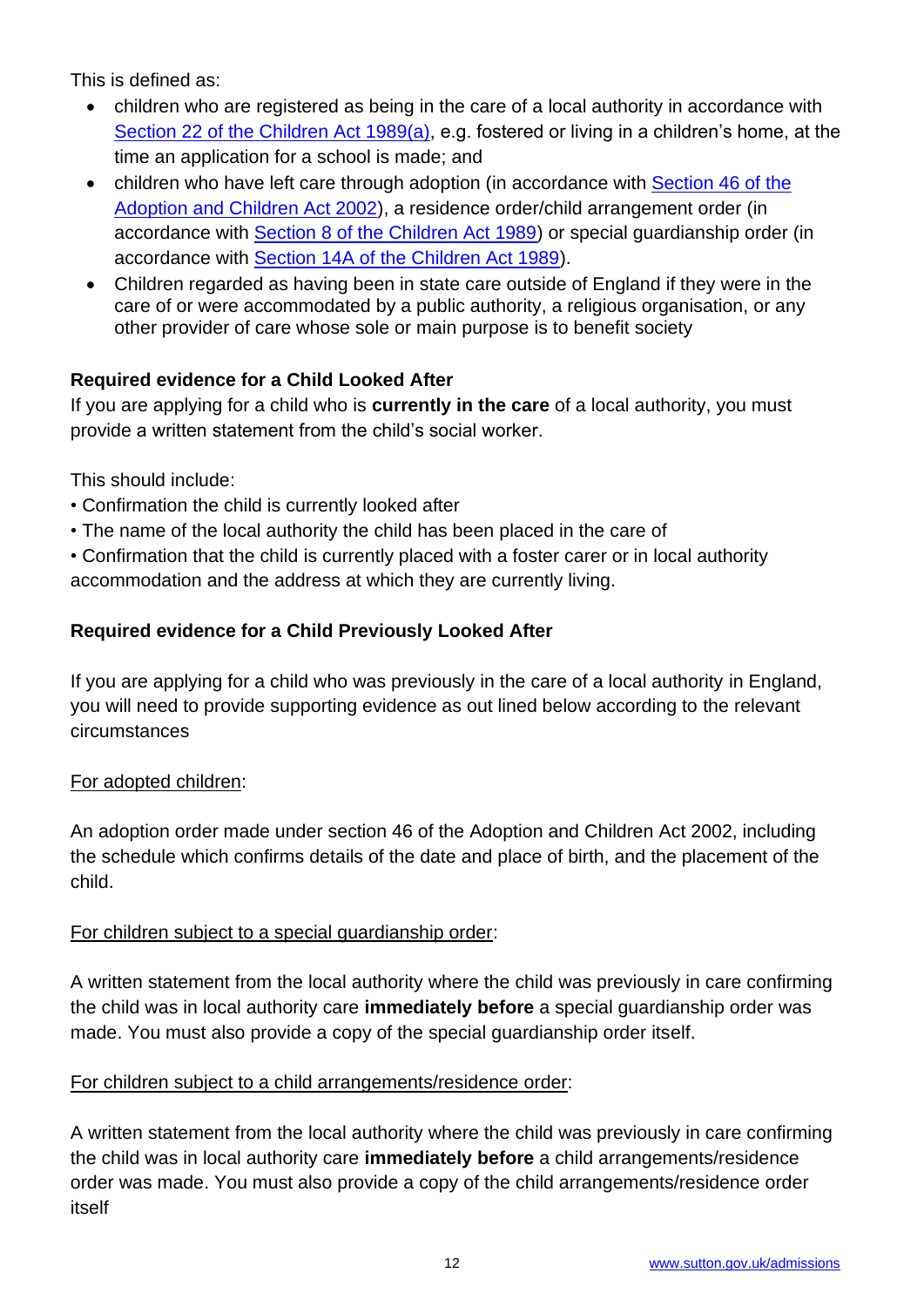#### For children adopted from state care outside of England

As state care systems around the world vary greatly, some having more formal arrangements than others, the evidence provided by families may vary. Therefore, please submit any legal documents and correspondence that you have in English for consideration. Guidance on types of documentation can be found on the Department for Education website [Admissions](https://assets.publishing.service.gov.uk/government/uploads/system/uploads/attachment_data/file/1001066/Admissions_priority_for_children_adopted_from_state_care_outside_of_England.pdf)  [priority for children adopted from state care outside of England \(publishing.service.gov.uk\)](https://assets.publishing.service.gov.uk/government/uploads/system/uploads/attachment_data/file/1001066/Admissions_priority_for_children_adopted_from_state_care_outside_of_England.pdf)

### **Section 4 – Your secondary school preferences**

You may name up to **six** schools on the form. The schools do not have to be in Sutton, they can be in any borough.

Limiting the number of schools you name will not improve your chance of securing a place at your first preference school and you should consider schools for which your child would have been eligible for in previous years. The online application form will not allow you to name a school more than once – each application will only be considered once for each school.

Please think carefully about your **preference order**. If you receive an offer at a preference school, it may not be possible to offer a place at a lower preference school later on if you change your mind.

**Last year 125 Sutton children did not receive a preference offer when they would have been eligible for at least one Sutton school had they named it. We strongly recommend that you use all 6 preferences and use your lower preferences to name Sutton and out of borough schools that you would have been eligible for in previous years, if you have not already named them within your top preferences. Failure to do this could result in your child either not receiving an offer on National Offer Day or being offered a school you did not apply for which could be located outside the borough.** 

Private (fee paying) schools are not part of the scheme and should not be included on your application.

<span id="page-12-0"></span>You should check the admissions criteria for the school concerned as **sibling** rules may not be the same for each school, and not all schools give sibling priority. For most schools in Sutton that give priority for siblings, sibling is defined as brother or sister, half brother or sister, adopted brother or sister, step brother or sister, or the child of the parent/carer's partner, and in every case, who is living as part of the same family unit at the same address, Monday to Friday. However, the definition might be different for some schools, especially those outside Sutton.

For Sutton schools, where a sibling is in Years 11 or 12 at the time of application they will normally be deemed as being in the school at the time of admission, unless the parent has specifically expressed that they will not be continuing the following year. Please contact your preference school to seek clarification where necessary.

If you believe your child is eligible for **sibling** priority at one of your preferred schools, you **must** include their details on your application. You should put the sibling details in the sibling section and **not in the comments box**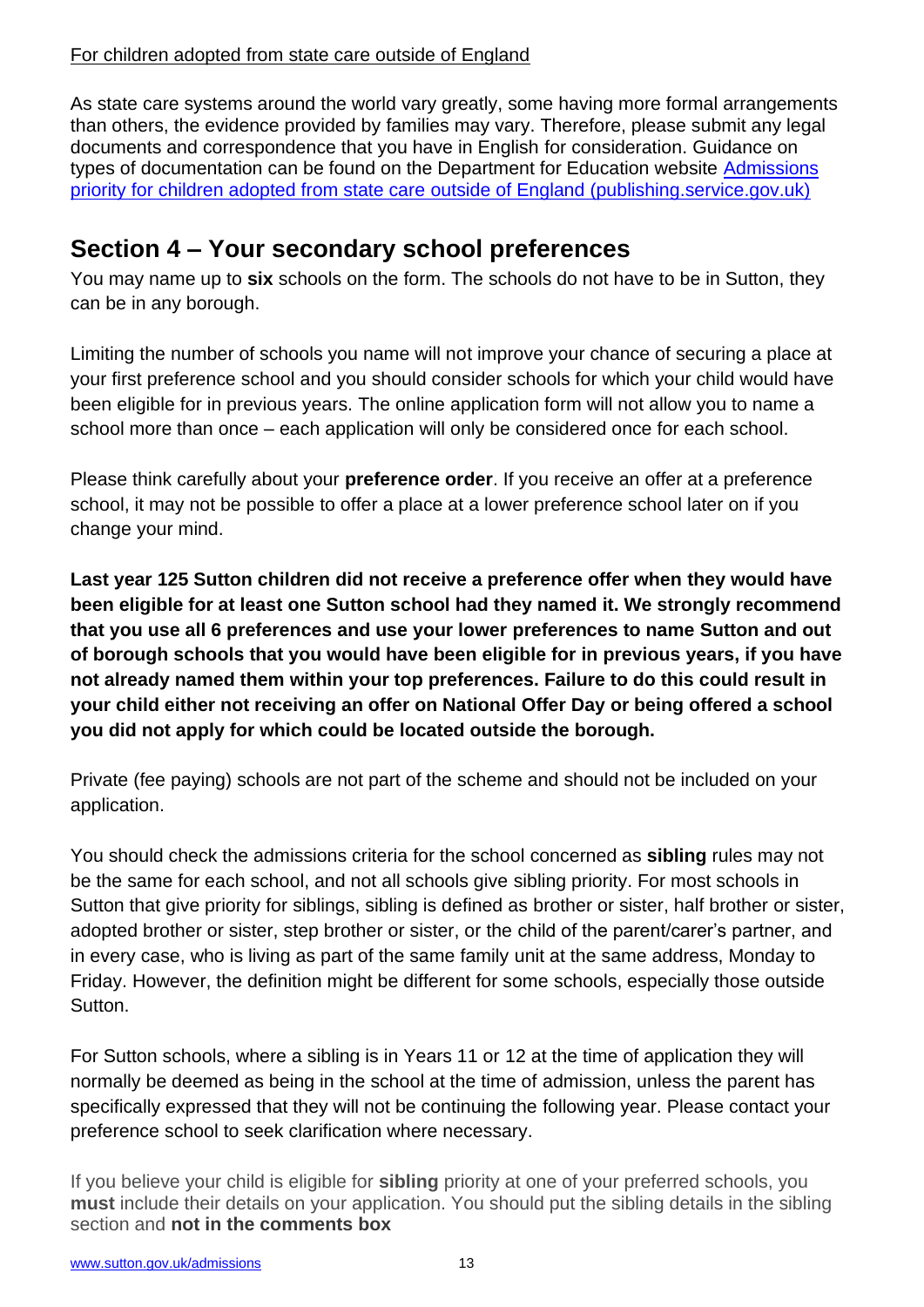**You should not name any child who is not a sibling, nor any child who attends a different school to the school named as a preference.**

**Please note: If you have an eligible sibling as described above and fail to include the sibling details in the correct section within the application, your application may be considered under a lower criterion.**

### <span id="page-13-0"></span>**What if I have medical or social reasons for wanting a school?**

There is space on the application for you to give a reason for naming a school as a preference and this will be shared with the school. Whilst a school will have regard to the information you put here, this alone would not normally give priority for a place.

Some schools give priority to children who have a **professionally supported medical or social reason,** to attend a particular school.

Medical or social reasons will not be considered unless supported by professional evidence. You should tick the box for which school/s the medical/social criteria is applicable and attach your supporting documents to the online application (available after the application has been submitted). If you are unable to upload your evidence please email it to [suttonadmissions@cognus.org.uk](mailto:suttonadmissions@cognus.org.uk) or alternatively please send it to Cognus School Admissions Team, London Borough of Sutton, Civic Offices, St Nicholas Way, Sutton, Surrey SM1 1EA quoting your application reference number (you may like to keep a copy in case of non-receipt).

Providing evidence does not guarantee that a child will be given priority at a particular school and in each case a decision will be made based on the merits of the case and whether the evidence demonstrates that a placement should be made at one particular school above any other.

Common medical conditions and allergies can usually be supported in all mainstream schools, therefore priority under a school's exceptional medical criterion would not normally be given for these.

Where a school **does not** give priority to **any** applications for an exceptional, social or medical need because this is not part of its oversubscription criteria any documentation provided by parents will not be taken into consideration by the school.

Parents are responsible for providing the evidence to support an application for a medical or social placement. The Local Authority is not responsible for ensuring parents provide it.

#### **Evidence to support an application for medical or social priority must be received by 31 October 2021, which is the closing date for applications.**

Evidence received after that date but before 9 December 2021 may be considered if it could not reasonably have been provided by 31 October 2021, but in all such cases the decision will be made by the admission authority for the school. Any evidence received after 9 December 2021 will not be considered until after the initial allocation of places.

A small number of schools give priority to **children of staff**; you should tick the box to confirm this.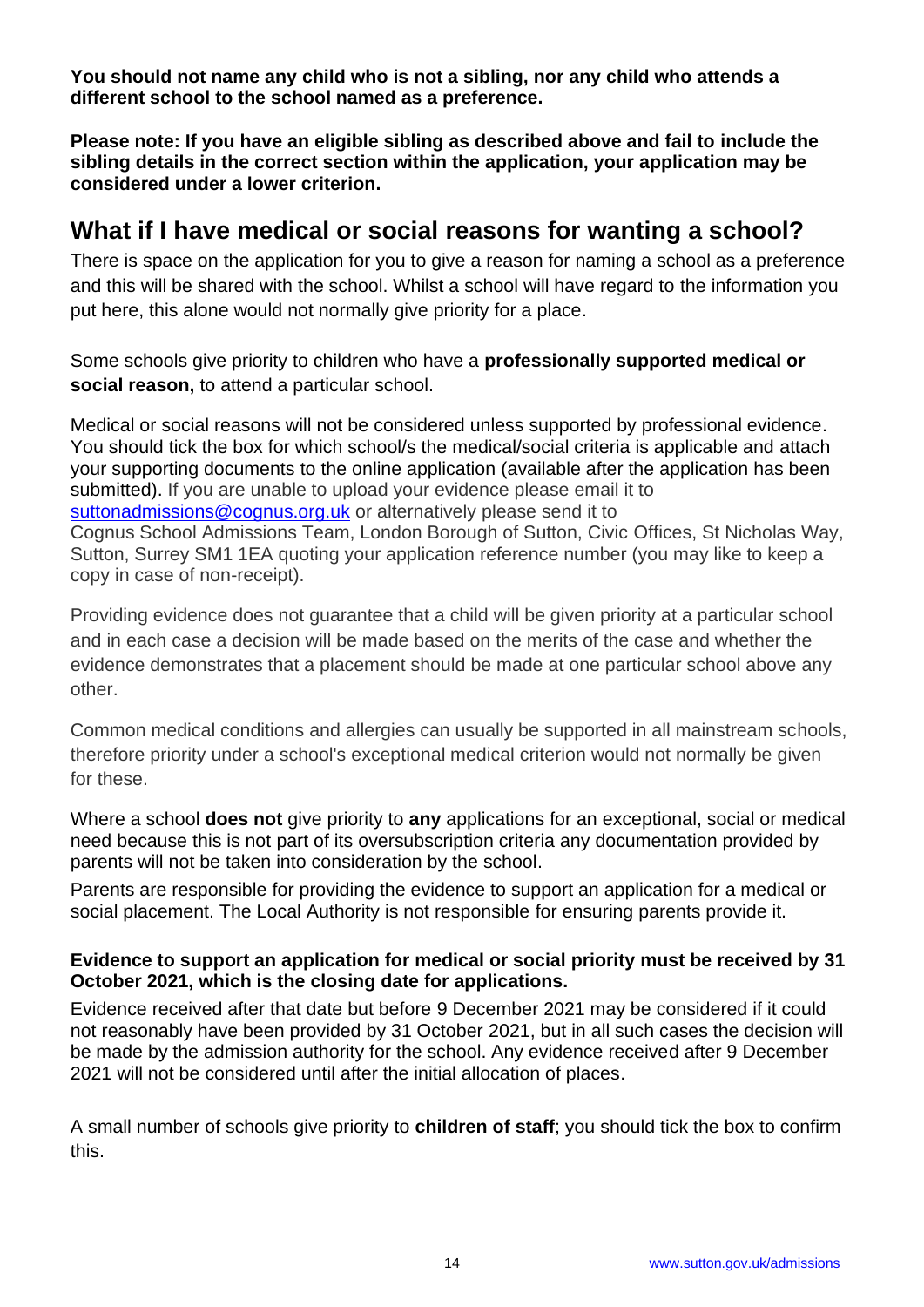### **Section 5 – Declaration and form submission**

Please read the declaration carefully, check the box to confirm you accept it and submit the application by pressing the submit button. **Please note that saving alone will not submit your application, you must press submit.**

Once you have submitted your application correctly you should receive a confirmation email containing a reference number that looks like this 319-2022-09-E-001234. This confirms that your application has been received. If you do not receive an email with a reference number, it means your application has not been submitted and you should log back into the eAdmissions system and submit your application (or you may need to adjust your email software to receive 'no reply' emails). **Please make sure that you check for receipt of the confirmation email.**

By submitting your application you agree to the following declaration:

- I wish to apply for a place at each of the schools named in Section 4, and where I have applied for more than one school, I have listed my schools in my order of preference.
- I am the person with parental responsibility for the child named in this application, and we ordinarily reside at the address provided.
- I am not using a fraudulent address or an address of convenience and have read the definition of this on pages 9-10
- The information I have given is true to the best of my knowledge and belief.
- Any false, deliberately misleading or withheld information may render this application invalid and could lead to the application and any associated school offer to be withdrawn.
- I have read the Privacy Notice<https://cognus.org.uk/privacy/> and understand how my information may be used.
- I will notify the Cognus School Admissions Team [suttonadmissions@cognus.org.uk](mailto:suttonadmissions@cognus.org.uk) of any changes to the details in this application as soon as they occur, **including any change of address, and understand that failure to do so may result in an offer being withdrawn.**
- I authorise the London Borough of Sutton and the Cognus School Admissions Team to make checks as they deem necessary, including enquiries of other record systems held by the Council.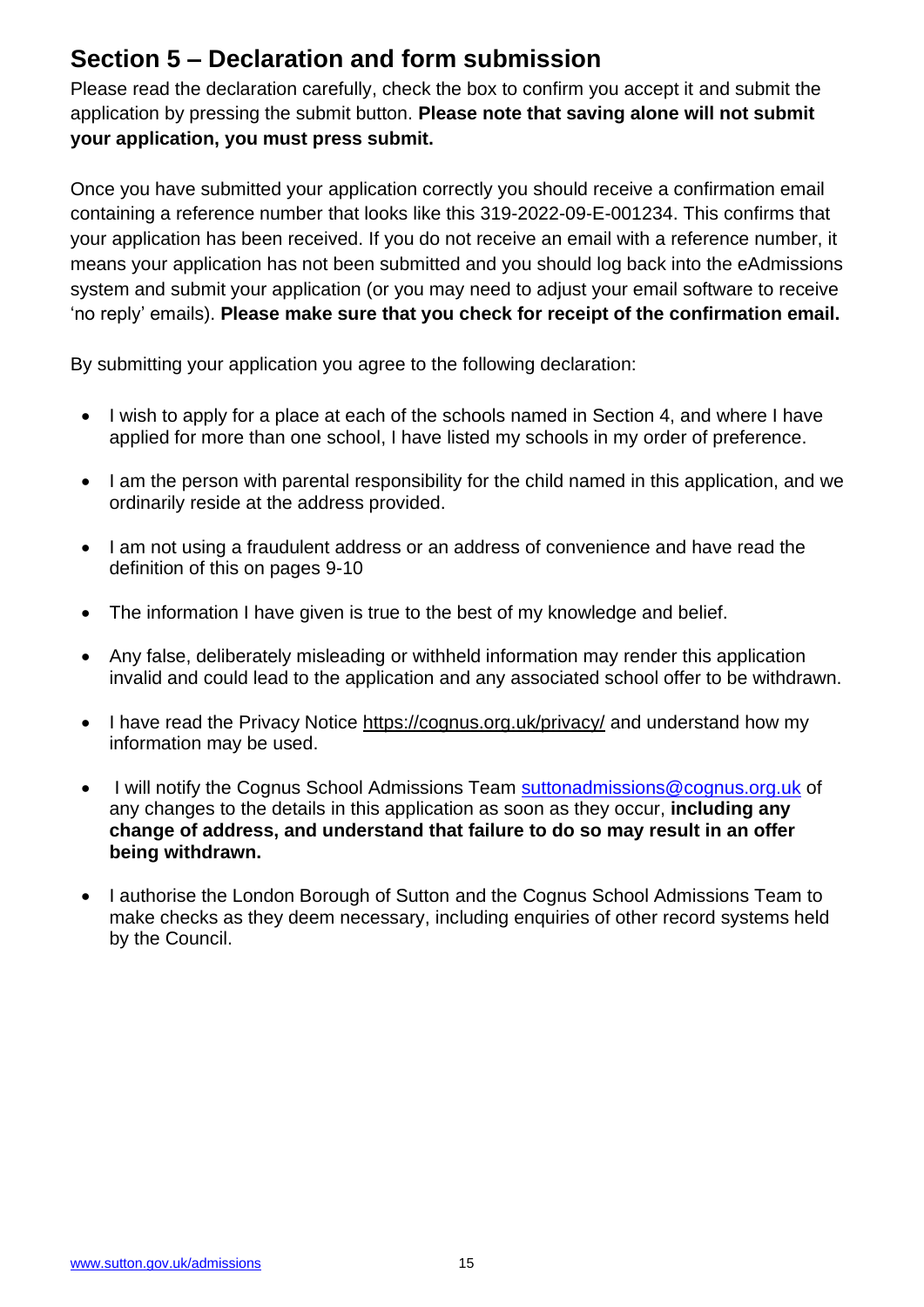### **Where do I send my completed application?**

Wherever possible we recommend completing your application using the online system to avoid any potential postal problems. Online applicants will automatically receive a reference number to confirm that their application has been received, and we recommend this as the safest method for making applications. For more details see [page 4.](#page-2-0)

If you are unable to apply online and are completing a paper application form, it should be posted to School Admissions Team, London Borough of Sutton, Civic Offices, Sutton, SM1 1EA. **Do not complete a paper application form if you have applied online.**

However you apply, applications must be received by **31 October 2021**. No responsibility can be taken for forms lost in the post.

If you post an application form, please obtain proof of postage as any forms that go missing in the postal system will be the responsibility of the applicant. If you send a paper form in a large envelope, please note that postage will be in excess of a single first class stamp. If insufficient postage is paid, it may be delayed or undelivered and your application will be jeopardised. If you require proof of receipt you must enclose a **Stamped, Self-Addressed Envelope** with your application. We will not acknowledge receipt otherwise.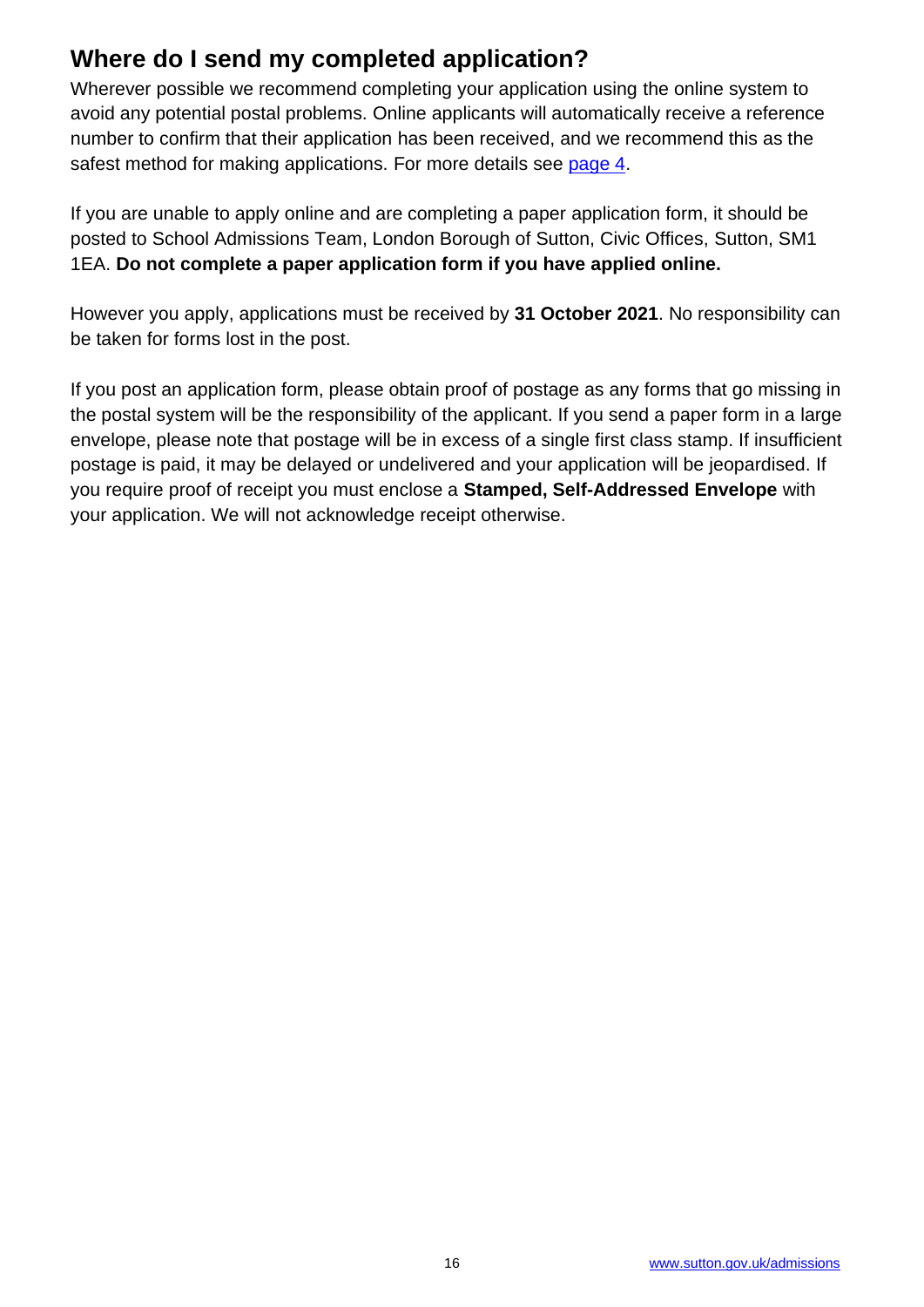# **Guide to applying for a secondary school place**

### **Which schools should I apply for?**

In previous years, applicants who have not received an offer of a preferred school have usually either only used a few of their 6 possible preferences or had not named local schools (either inside or outside the borough) for which they would have been eligible in previous years. It is better to name such schools on your original application than try to add them after the allocation.

Before deciding which schools to apply for, gather as much information about the schools as possible using a variety of sources. We suggest that you:

- visit the schools (see page  $6$  for details of open evenings)
- obtain school prospectuses
- look at school websites
- read the descriptions of Sutton schools in this booklet

Please do not base your decisions solely on exam results or what other people say about a school. We recommend that all families make up their own minds and that your child is involved in the application process. Visit school open evenings with your child and remember that different children thrive in different environments, not just those that the parents feel are appropriate. Also take into account how easy it will be for your child to get to the school on time from your home address.

It is also important that you consider such issues as the admissions criteria for each school; how places are allocated and who gets priority when a school is oversubscribed. Different schools will have different admissions policies and these may affect the chances that your child will be offered a place.

Page 20 shows how places were allocated last year. This shows the furthest distance to which each school was able to offer a place last year and should be used as a guide only. Each year the distances to which schools offered will vary according to a number of factors such as the number of places on offer, how many applications are received for each school and where each applicant lives.

If you are thinking about applying for any [schools outside Sutton,](https://www.sutton.gov.uk/info/200439/school_admissions/1071/applying_for_secondary_school_year_7) please also get a copy of the relevant Local Authority brochure or contact the school(s) directly for information about admissions criteria or supplementary forms. See [pages 44-48](#page-44-0) for details.

### **How do I [check my distance](https://www.sutton.gov.uk/info/200439/school_admissions/1088/distance_to_school_checker) to nearby schools?**

Some schools will give higher priority within some of their criteria for those who live nearest to the school. You can get information on where your local schools are, how far they are from your home address, and what the furthest distance is to which they have offered places in recent years all by using the distance checker available at [www.sutton.gov.uk/admissions.](http://www.sutton.gov.uk/admissions)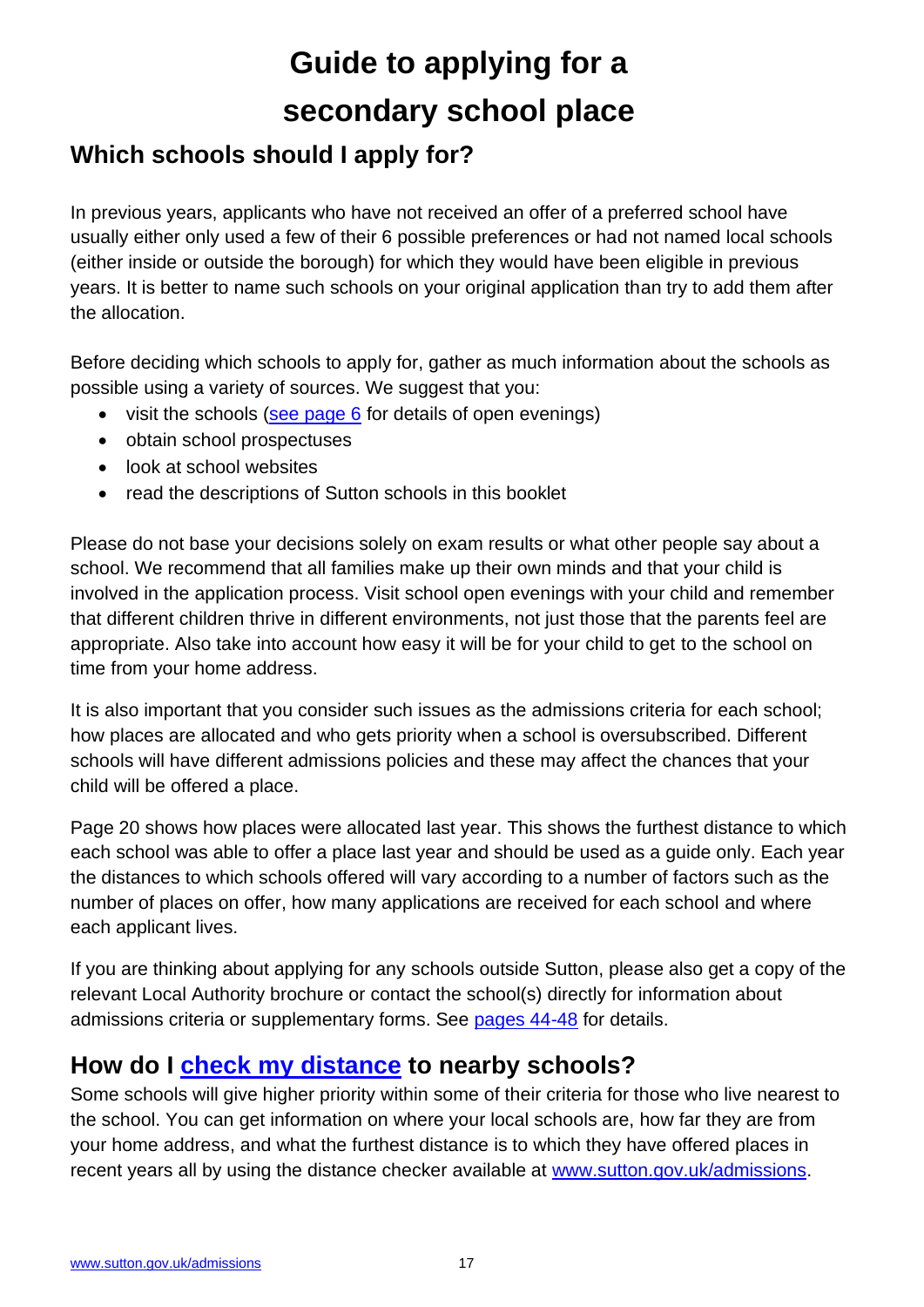### <span id="page-17-0"></span>**How are places allocated?**

Our admissions process operates an equal preference scheme, which means that each admissions authority will consider applications without knowing the order of preference on your application. If your child is unsuccessful at your first preference school, they will not get overlooked by schools lower down your order of preference.

The admissions authority, which can be the Local Authority or the school itself, will decide whether a place can be offered. Where a school is oversubscribed, the admissions criteria are used to rank applications. This is the order in which children will be offered places.

If your child is eligible for only one of the schools you listed as a preference, this will be the offer that is made to you. Where a child can be offered two or more of their preferred schools, the offer made will be for the highest preference school. Any lower preferences will be automatically withdrawn.

Where you have applied to schools in more than one London borough, these boroughs exchange details electronically and the process is repeated. Again, the highest potential offer is retained and the others discarded. This process continues until each child has no more than one offer.

If your child is not eligible for any of the schools you applied for, and you are a Sutton resident, we will try and offer your child a place at an alternative appropriate school with a vacancy.

### **When will I know the outcome of my application?**

Online applicants will be able to view the outcome of their application on the evening of 1 March 2022. You will receive an email giving you the outcome of your application. Applicants who use a paper form will receive their outcome in a letter sent on 1 March 2022. All Local Authorities will send outcomes, either by letter or email, to their own residents on 1 March 2022, giving instructions on how to accept or decline any place you have been offered.

# **What if my application is submitted late or I move after the deadline?**

If your application is made after the closing date of 31 October 2021 or you change your existing preferences after this date, your application will be treated as late. A late application will not be considered until after all those that were received on time and may jeopardise the possibility of your child being offered a place at one of your preferred schools. This is unless you can provide proof that there were exceptional reasons that prevented you from applying on time.

If you submit an application or change your existing preferences, or order of preferences, after 31 October 2021 but by 5pm on the 9 December 2021 with good reason for doing so, the application will be treated as on time subject to receipt of acceptable proofs.

Parents must submit written evidence giving details of their case. Where a change of address has occurred we will require a copy of their new council tax bill together with a solicitor's letter regarding contract completion or a copy of the new tenancy agreement, we may also ask for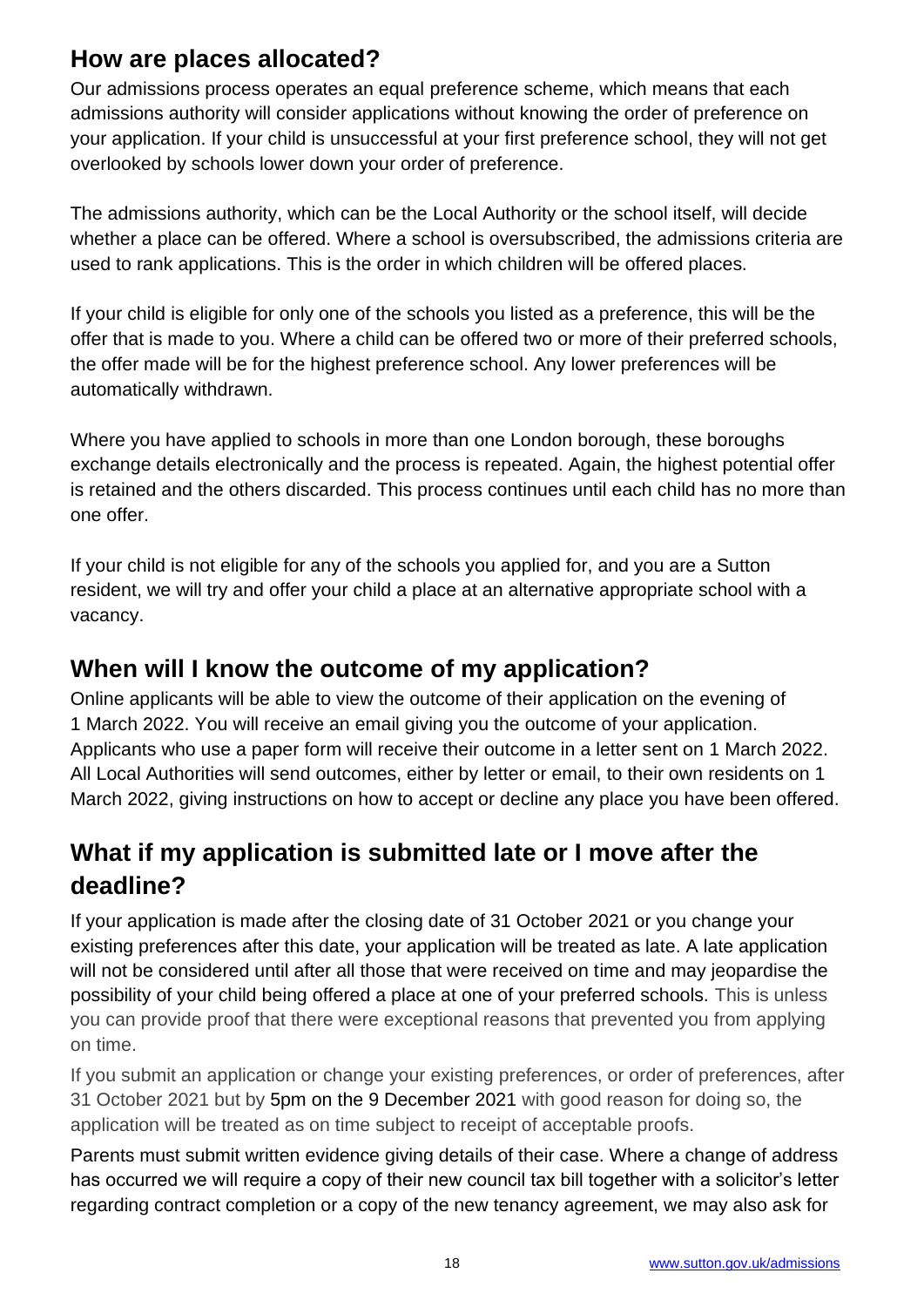proof that you have moved out of your previous address and no longer have access to it see [pages 9-10.](#page-8-1)

### **What if I change my address during the process?**

You should ensure you make an on time application to your home local authority by closing date of 31<sup>st</sup> October using the address that you are living at when you submit your application. If you subsequently move you must immediately advise your home local authority.

If the move takes place after the  $31<sup>st</sup>$  October but by 5pm on the 9 December 2021 you should advise your home local authority, and, if the move is to a new local authority you should also provide details to the new local authority. Sutton school admissions team will require confirmation that your family have moved out of the previous property and no longer have access to it and that your family have moved into the new property. Each change of address will be looked at individually. Providing information regarding a change of address does not guarantee that the new address can be used for the school application.

If you move after the 'late with good reason' date, we are unable to amend the address on your school application until after the 1<sup>st</sup> March. We will update the correspondence address to ensure any communications are correctly addressed.

### **What is a waiting list?**

Where a school is oversubscribed and has more applicants than places available, offers are made according to the admissions criteria. Those who cannot be offered a place will be added to a waiting list, providing they are not offered one of their higher preference schools. Waiting lists are kept in the same order as the admissions criteria of the school.

All applicants will automatically be held on waiting lists for higher preference schools than the one offered and you will be contacted if a place becomes available. If the schools are outside Sutton, providing the child is eligible (e.g. a child cannot be added to the waiting list for a selective school if they did not pass the entrance test) we will pass the child's information to the relevant borough(s) to add to their waiting lists.

All Sutton Secondary schools are either Voluntary Aided or Academy schools and maintain their own waiting lists. Waiting lists are cancelled on the 31 December. If you wish to remain on the list for Sutton schools after the 31 December, you must email/write to the admissions authority (the school itself) before this date and then at the end of the academic year thereafter.

<span id="page-18-0"></span>Waiting lists can change: for example, if a child moves into the area after the initial allocations have been made their name will be added to the waiting list in accordance with the admissions criteria. If they live closer to the chosen school than you do, their name may go above your child's on the waiting list. Therefore a child can go up or down a waiting list.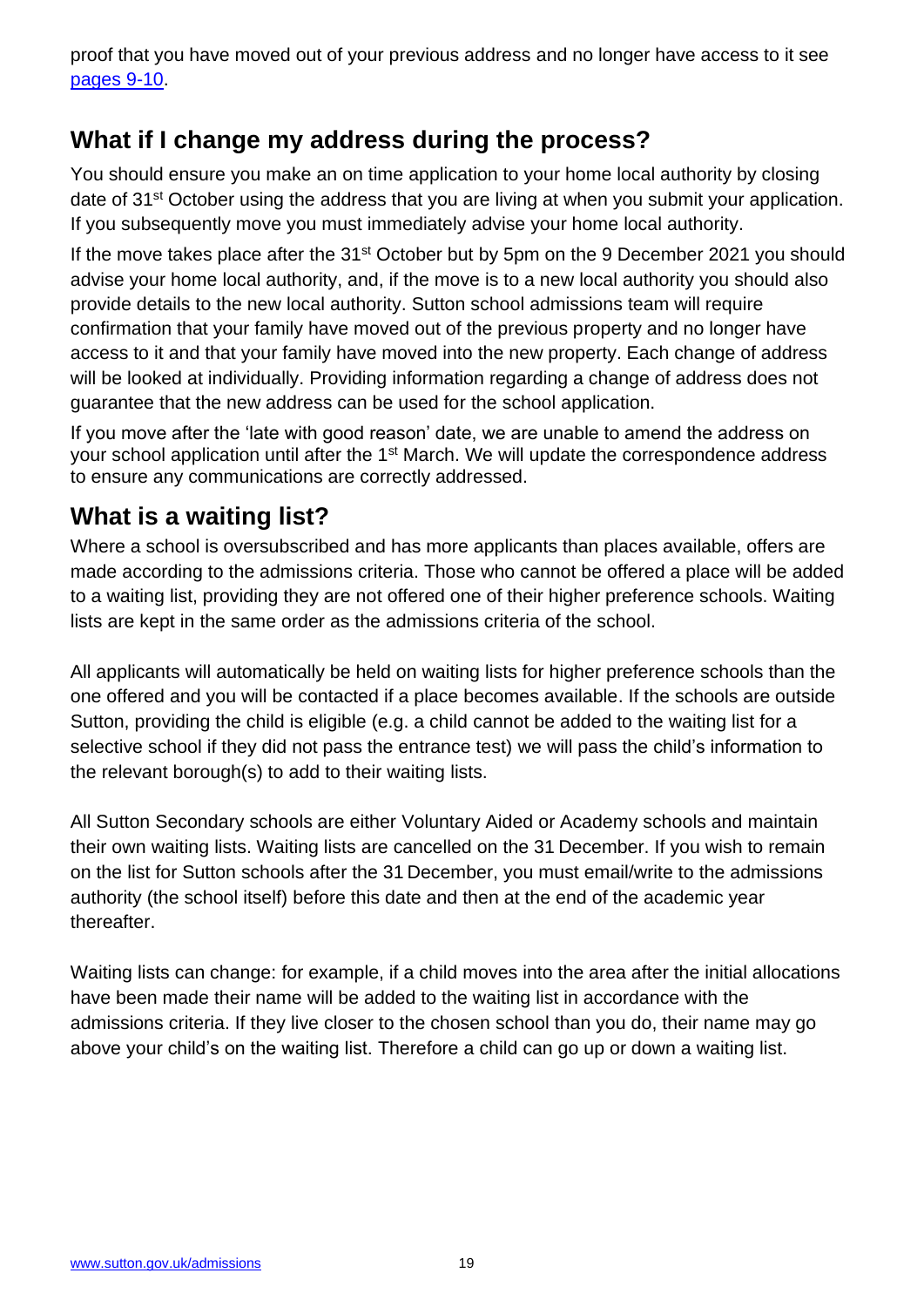### **Can I appeal if I don't get the place I want?**

All parents have the right of appeal against a decision not to offer a place for a child, providing an application has been made. For Voluntary Aided schools, Foundation schools or Academies, they should be lodged directly with the governing body of the particular school. Information about how to appeal will be sent to all applicants who are not offered their first preference school. This will be included in the letter or online response sent on 1 March 2022. Appeals are likely to be heard during May and July.

Only a small number of appeals are upheld each year. Those that are upheld tend to have significant supporting professional evidence showing why only that particular school is suitable for the child. If you do have supporting evidence, please provide this with the original application as it may help avoid the need for an appeal hearing.

### **What if my child has special educational needs?**

If your child has an **Education Health and Care Plan** and you live in Sutton, you will need to call the SEN(D) Team on 020 8323 0454 as the application process is different from that described in this brochure. If your child receives support under SEN Support, you should follow the procedures in this booklet.

In addition, **Sutton Information, Advice & Support Service** supports parents and carers of children with Special Educational Needs living in Sutton. They offer impartial advice and support and can discuss options for children moving on to secondary education. They offer support to parents and carers whose children have an **Education Health and Care Plan** or those who are currently on SEN Support.

**Sutton Information, Advice & Support Service** can be contacted as follows:

Telephone: 020 8323 0462 Email: [siass@cognus.org.uk](mailto:siass@cognus.org.uk) Web:<https://www.siass.co.uk/>

See [pages 51-53](#page-50-0) for answers to some other frequently asked questions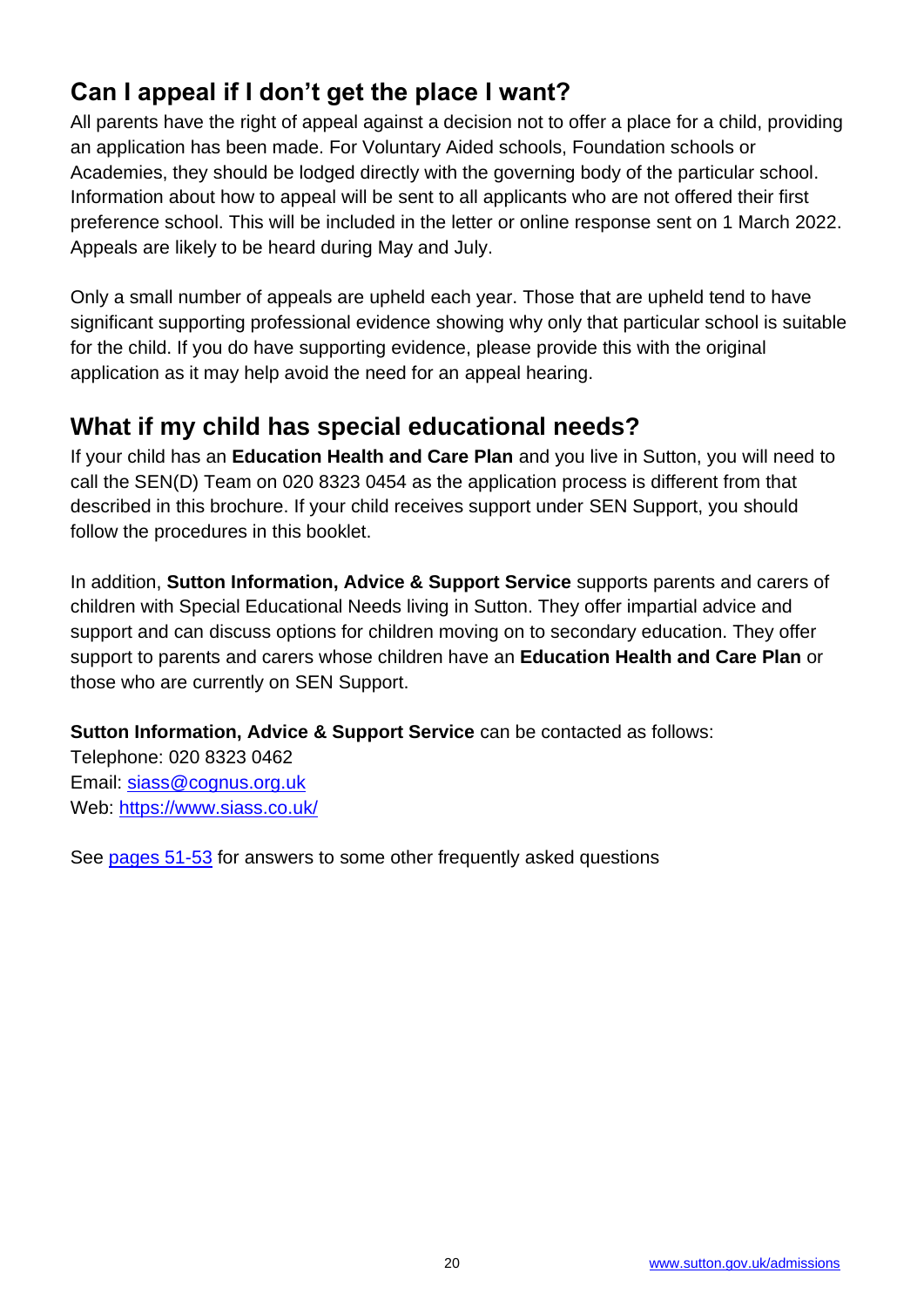# **How places were allocated last year**

The following table indicates the published admission number at each Sutton secondary school and where relevant, how far places were allocated to on distance.

|                                                  | <b>DfE</b><br><b>Number</b> | <b>Published</b><br><b>Admission</b><br><b>Number (PAN)</b> | <b>Furthest</b><br><b>Distance</b><br>(metres) |
|--------------------------------------------------|-----------------------------|-------------------------------------------------------------|------------------------------------------------|
| <b>Comprehensive Schools</b>                     |                             |                                                             |                                                |
| <b>Carshalton Boys Sports College</b>            | 319 4000                    | 240                                                         | 4,280                                          |
| Carshalton High School for Girls                 | 319 4002                    | 240                                                         | 3,602                                          |
| <b>Cheam High School</b>                         | 319 5403                    | 320                                                         | 1,415                                          |
| (Worcester Park Places)                          |                             |                                                             | 718                                            |
| <b>Glenthorne High School</b>                    | 319 4011                    | 247                                                         | N/A                                            |
| <b>Greenshaw High School</b>                     | 319 4007                    | 314                                                         | 1,151                                          |
| <b>Harris Academy Sutton</b>                     | 319 4005                    | 195                                                         | 1,608                                          |
| Oaks Park High                                   | 319 4015                    | 210                                                         | All                                            |
| <b>Overton Grange School</b>                     | 319 4019                    | 210                                                         | All                                            |
| St Philomena's Catholic High School for<br>Girls | 319 5406                    | 234                                                         | N/A                                            |
| The John Fisher School                           | 319 5402                    | 189                                                         | N/A                                            |
| <b>Selective Schools</b>                         |                             |                                                             |                                                |
| Nonsuch High School for Girls                    | 319 5401                    | 210                                                         | N/A                                            |
| <b>Sutton Grammar School</b>                     | 319 5404                    | 135                                                         | N/A                                            |
| <b>Wallington County Grammar School</b>          | 319 5407                    | 150                                                         | N/A                                            |
| Wallington High School for Girls                 | 319 5405                    | 210                                                         | N/A                                            |
| Wilson's School                                  | 319 5400                    | 186                                                         | N/A                                            |

Even if your address falls within the previous years' cut-off distances for a school, there is no guarantee your child will obtain a place there for next September.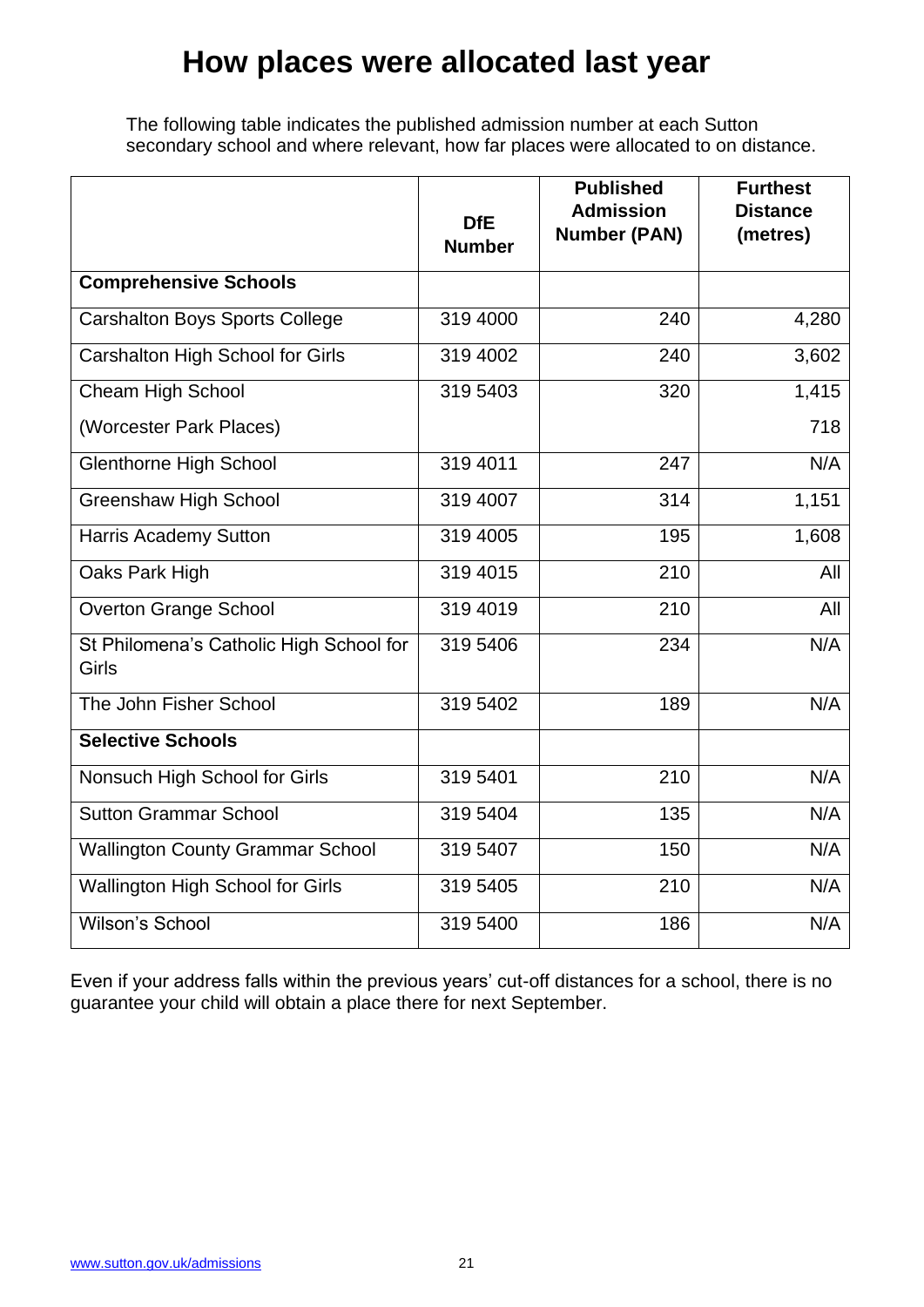#### **SCHOOL LOCATIONS**

- 1 Carshalton Boys Sports College
- 2 Carshalton High School for Girls
- 3 Cheam High School
- 4 Glenthorne High School
- 5 Greenshaw High School
- 6 Harris Academy Sutton
- 7 Nonsuch High School for Girls
- 8 Oaks Park High School
- 9 Overton Grange School
- 10 St Philomena's Catholic High School for Girls
- 11 Sutton Grammar School
- 12 The John Fisher School
- 13 Wallington County Grammar School
- 14 Wallington High School for Girls
- 15 Wilson's School

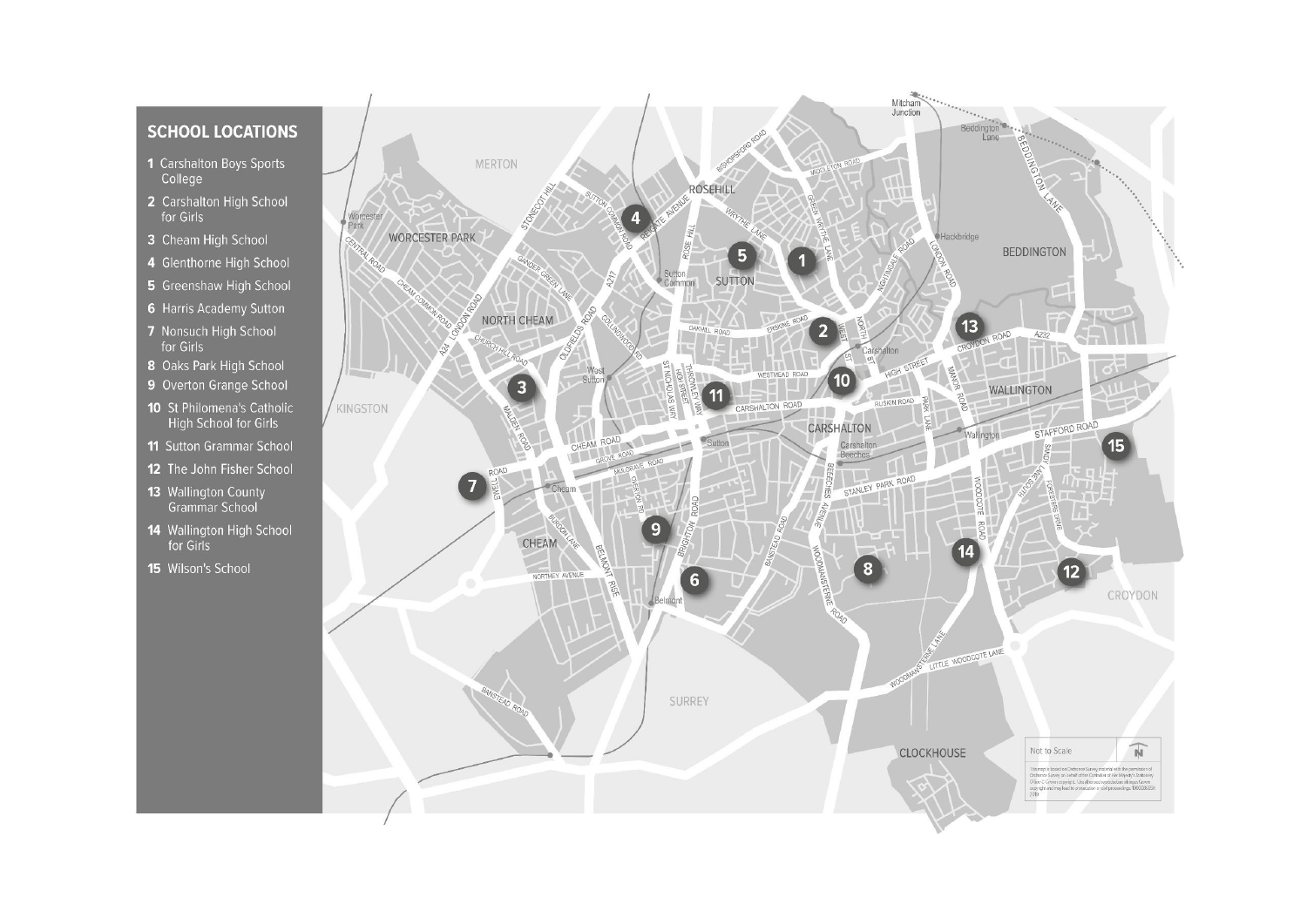# Admissions Criteria

# **Carshalton Boys Sports College**

### **(DfE number 319 4000)**

| <b>Address:</b>                 | Winchcombe Road, Carshalton, SM5 1RW                                   |  |  |
|---------------------------------|------------------------------------------------------------------------|--|--|
| Telephone:                      | 020 8714 3100                                                          |  |  |
| Fax:                            | 020 8714 3190                                                          |  |  |
| <b>Website:</b>                 | http://www.carshaltonboys.org/                                         |  |  |
| Email:                          | contact@carshaltonboys.org                                             |  |  |
| <b>Head Teacher:</b>            | Mr S Barber BSc Econ (Hons.) MA Ed                                     |  |  |
| <b>Open Evening Date:</b>       | 23 September 2021 5.00 $-$ 8.00pm - Please refer to the school website |  |  |
| for further details and updates |                                                                        |  |  |

Places available for September 2022: 240 Applications received for September 2021: 670

Carshalton Boys Sports College is a comprehensive school for boys aged 11 - 19 (with girls accepted into the sixth form) with approximately 1400 pupils. Where the school is oversubscribed places will be allocated in the following order of priority:

- 1. Looked After Children and former Looked After Children (see page [11](#page-10-0) for more details).
- 2. Where there are professionally supported medical reasons or exceptional social reasons (see page [14](#page-13-0) for more details).
- 3. Children of permanent staff employed by Carshalton Boys Sports College employed by the school for two or more years at the time at which the application for admission to the school is made or the member of staff employed by the school has been recruited to fill a vacant post for which there is a demonstrable skill shortage.
- 4. Where there will be an older sibling at the school at the time of the younger child's admission (see page [13](#page-12-0) for more details).
- 5. Proximity to the school from the pupil's home address, the distance measured in a straight line to the main entrance of the school building, with those living closer to the school receiving the higher priority. The address to be used in the initial allocation of places will be the address on 31 October 2021 unless a subsequent move has been accepted for allocation purposes (see page [page 18](#page-17-0) for more details).

Where two or more applicants share priority for a place, the child to be allocated will be determined by the drawing of lots.

Distance offered under criterion 5 for the last three years:

2021 4.280km 2020 3.551km 2019 2.743km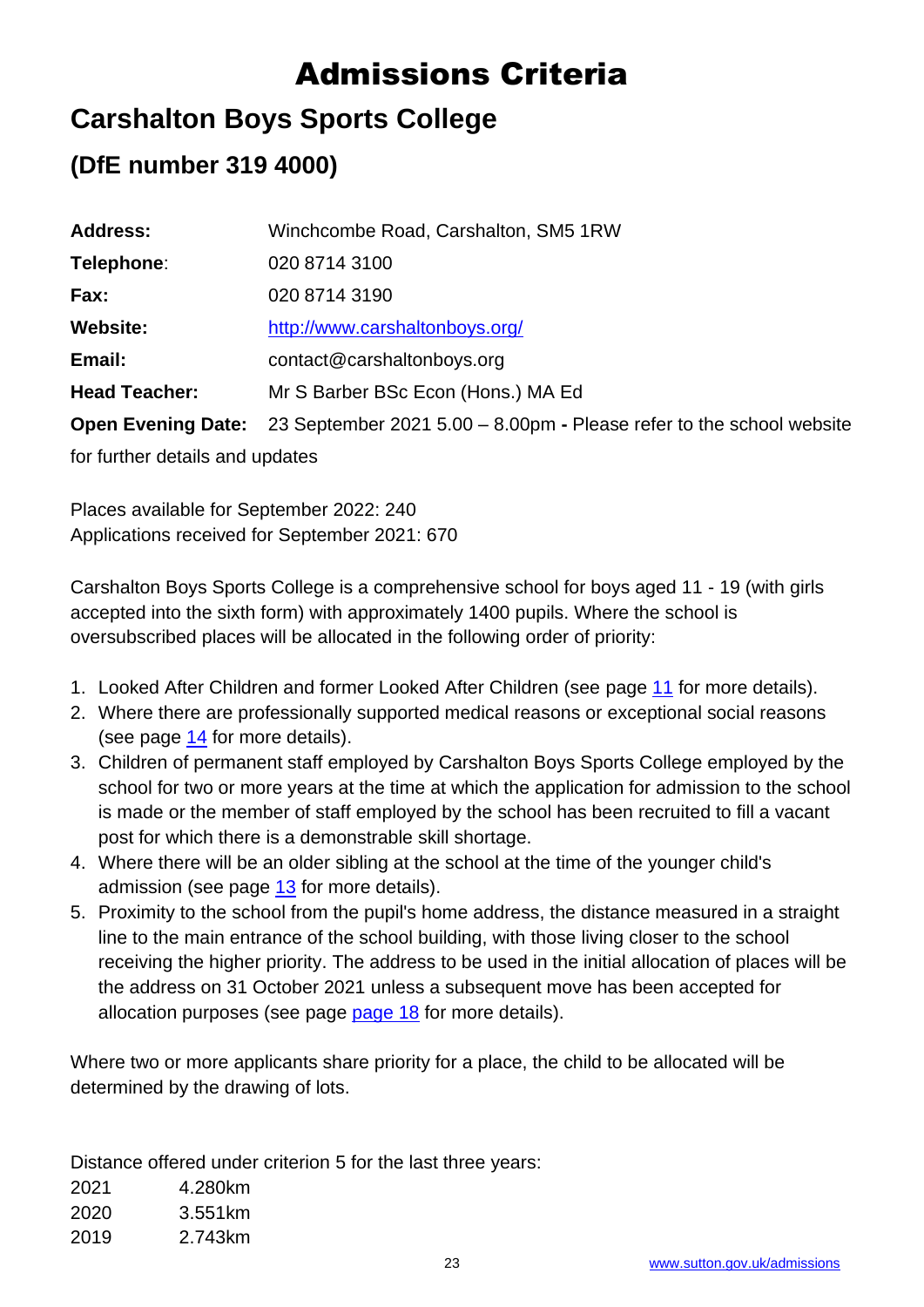# **Carshalton High School for Girls**

### **(DfE number 319 4002)**

| <b>Address:</b>                 | West Street, Carshalton, SM5 2QX                                     |  |
|---------------------------------|----------------------------------------------------------------------|--|
| Telephone:                      | 020 8647 8294                                                        |  |
| Fax:                            | 020 8773 8931                                                        |  |
| <b>Website:</b>                 | http://www.chsg.org.uk                                               |  |
| Email:                          | office@chsq.org.uk                                                   |  |
| <b>Head Teacher:</b>            | Mr M Devenney BA (Hons) MA NPQH                                      |  |
| <b>Open Evening Date:</b>       | 23 September 2021 5.30 $-$ 8.30pm Please refer to the school website |  |
| for further details and updates |                                                                      |  |

Places available for September 2022 240 Applications received for September 2021: 789

Carshalton High School for Girls is an 11-19 comprehensive school with a mixed Sixth Form. It has approximately 1275 students on roll. Where the school is oversubscribed places will be allocated in the following order of priority:

- 1. Looked After Children and previously Looked After Children (see [page 11](#page-10-1) for more details).
- 2. Where there are professionally supported medical reasons or exceptional social reasons (see [page 14](#page-13-0) for more details).
- 3. Up to 24 places for students awarded a scholarship in either Music or Sport. If you wish to be considered for a place under this criterion, you must complete the supplementary admission form for Year 7 entry. This form can be completed on line and is available to download from the school's website www.chsg.org.uk. Only complete this form if you wish to be considered for a place under this criterion. Please see [pages 7-](#page-6-0)8 for more details on supplementary forms.
- 4. Where there will be an older sister at the school at the time of the younger child's admission (see [page 13](#page-12-0) for more details).
- 5. Proximity to the school from the pupil's home address, the distance measured in a straight line to the main entrance of the school building, with those living closer to the school receiving the higher priority. The address to be used in the initial allocation of places will be the address on 31 October 2021 unless a subsequent move has been accepted for allocation purposes (see [page 18](#page-17-0) for more details).

Where two or more applicants share priority for a place, the child to be allocated will be determined by the drawing of lots.

Distance offered under criterion 5 for the last three years:

2021 3.602km 2020 3.648km 2019 4.072km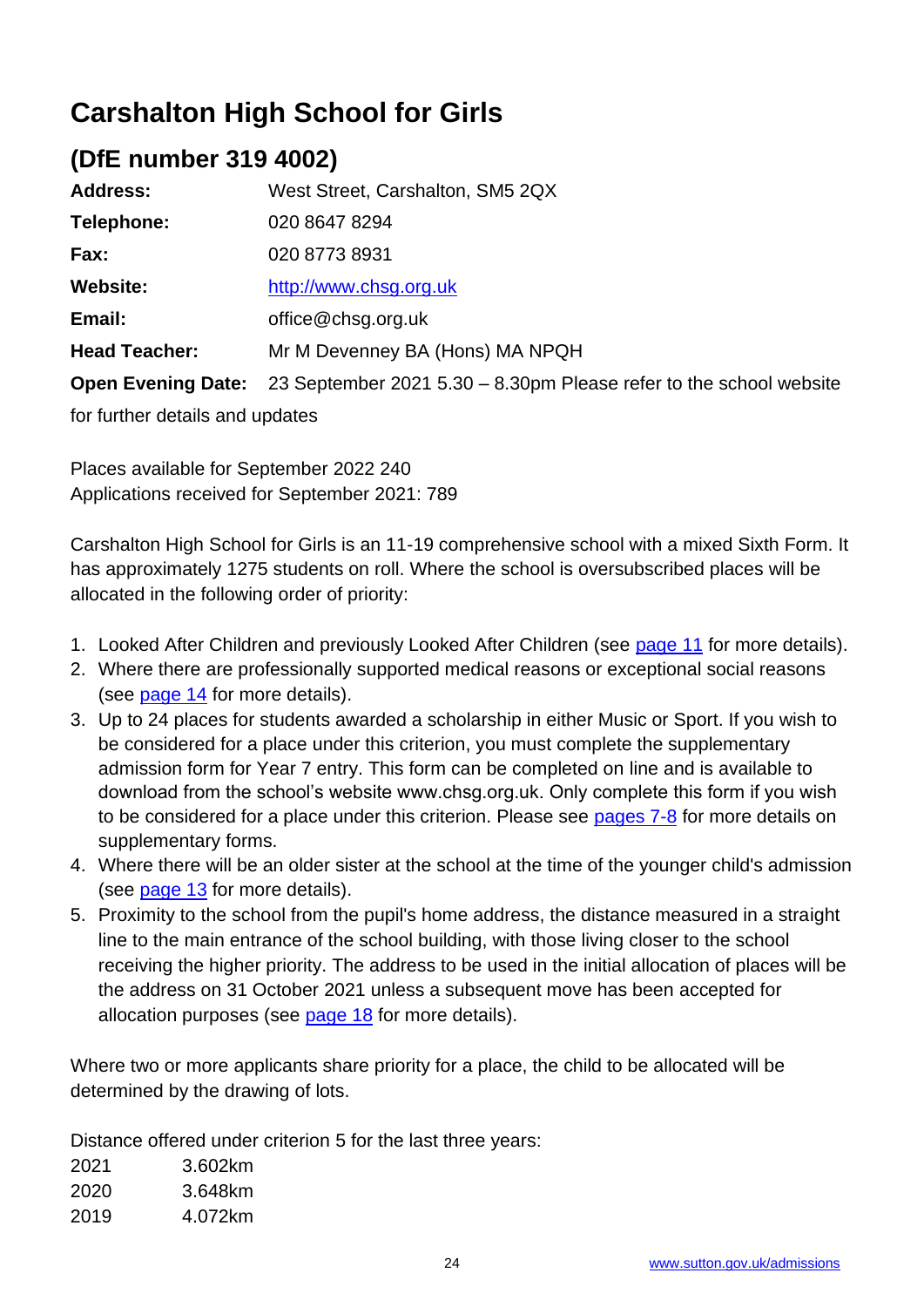# **Cheam High School (DfE number 319 5403)**

| <b>Address:</b>             | Chatsworth Road, Cheam, SM3 8PW                                      |
|-----------------------------|----------------------------------------------------------------------|
| Telephone:                  | 020 8644 5790                                                        |
| <b>Website:</b>             | www.cheam.sutton.sch.uk                                              |
| Email:                      | secretary@cheam.sutton.sch.uk                                        |
| <b>Executive Principal:</b> | Ms R Allott MA (Cantab) Med                                          |
| <b>Head Teacher:</b>        | Mr P Naudi MA (OXON)                                                 |
| <b>Open Evening Date:</b>   | 14 October 2021 5.30 – 8.30pm Please refer to the school website for |

further details and updates

Places available for September 2022: 320 Applications received for September 2021: 1593

Cheam High School is a mixed comprehensive school for children aged 11 - 19 with approximately 2000 pupils. Places are allocated in the following order of priority:

- 1. Looked After Children or previously Looked After Children (see [page 11](#page-10-0) for more details
- 2. Where there are social welfare reasons or medical grounds (see [page 14](#page-13-0) for more details).
- 3. Where there will be a sibling expected to be attending the school at the time of admission (see [page 13](#page-12-0) for more details).
- 4. To children of staff currently employed on a permanent contract by Cheam Academies Network Trust where one (or more) of the following applies:
	- i. The member of staff has been employed by Cheam Academies Network Trust on a permanent contract for two or more consecutive years before the time of application for a school place
	- ii. The member of staff has been recruited to fill a post for which there is a demonstrable skill shortage.
- 5. Proximity to the school, as the crow flies, of the home where the child resides (measured from the highway of the Chatsworth Road entrance) with those living nearer the school being given the higher priority. The address to be used in the initial allocation of places will be the address on 31 October 2021 unless a subsequent move has been accepted for allocation purposes (see [page 18](#page-17-0) for more details).

Places to be allocated so that the total number allocated under criteria 1, 2, 3, 4 and including any children that have an **Education Health and Care Plan** is no more than 290

6. Up to 30 places to be allocated to children who live within 1.1km (measured as the crow flies) of Dorchester Primary School (Worcester Park) with those living nearer to Dorchester Primary School being given priority.

Distance offered for the last three years:

| Criterion 5 | Criterion 6 |
|-------------|-------------|
| 1.415km     | 0.718km     |
| 1.559km     | 0.670km     |
| 1.278km     | 0.549km     |
|             |             |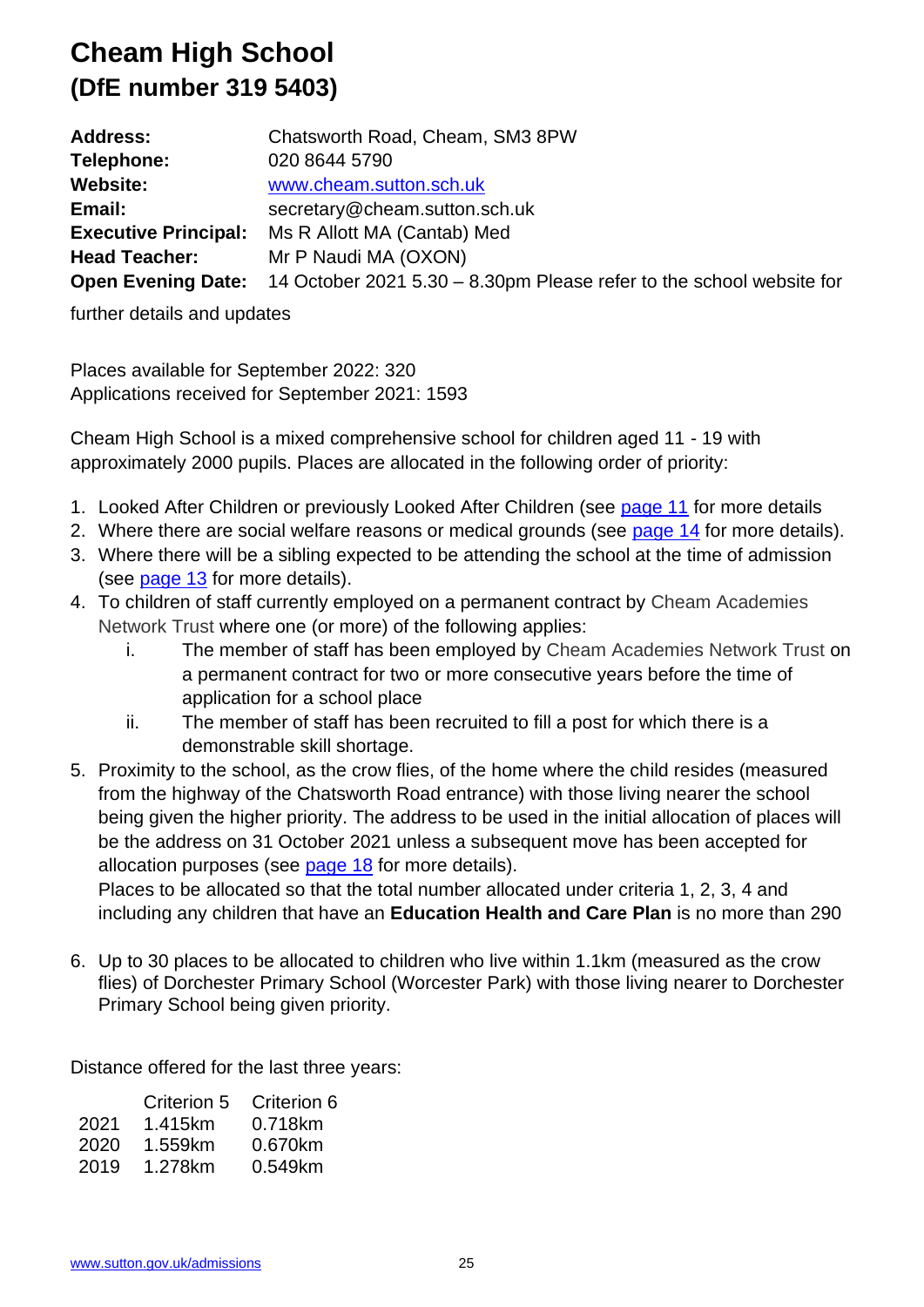# **Glenthorne High School**

# **(DfE number 319 4011)**

.

| <b>Address:</b>                                                          | Sutton Common Road, Sutton SM3 9PS                              |  |  |
|--------------------------------------------------------------------------|-----------------------------------------------------------------|--|--|
| Telephone:                                                               | 020 8644 6307                                                   |  |  |
| Fax:                                                                     | 020 8641 8725                                                   |  |  |
| <b>Website:</b>                                                          | www.glenthorne.sutton.sch.uk                                    |  |  |
| Email:                                                                   | enquiries@glenthorne.sutton.sch.uk                              |  |  |
| <b>Head Teacher:</b>                                                     | Dr S Peacock BSc, PhD, PGCE                                     |  |  |
| <b>Open Evening Date:</b>                                                | Wednesday 15 September 2021, 5 - 9pm Please refer to the school |  |  |
| website for further details and updates                                  |                                                                 |  |  |
| Workshop Date for Performing Arts Places: Saturday 9 and 16 October 2021 |                                                                 |  |  |
|                                                                          | <b>Banding Tests Date:</b> Saturday 20 November 2021            |  |  |
| Dlosse susileble fex Centember 2022: 247                                 |                                                                 |  |  |

Places available for September 2022: 247 Applications received for September 2021: 1853

Glenthorne High School is an 11 to 19 mixed comprehensive school with approximately 1650 pupils. The school has 247 places available in Year 7, including places for any children that have an **Education Health and Care Plan** which names Glenthorne and a maximum of 24 places for children with an aptitude in the Performing Arts.

The remaining 223 places will be allocated using a "banding system". Applicants will be tested and placed in one of nine ability bands based on their test results, with the following numbers allocated to each band:

| <b>Band</b>  | Percentage       | <b>Number of</b>        | <b>Number of Available Places</b>    |
|--------------|------------------|-------------------------|--------------------------------------|
|              | <b>Of Places</b> | <b>Available places</b> | <b>Under Worcester Park Priority</b> |
| Band 1       | 4%               | 8                       | 1                                    |
| Band 2       | 7%               | 14                      | $\overline{2}$                       |
| Band 3       | 12%              | 23                      | 3                                    |
| Band 4       | 17%              | 33                      | 5                                    |
| Band 5       | 20%              | 40                      | 5                                    |
| Band 6       | 17%              | 33                      | 5                                    |
| Band 7       | 12%              | 23                      | 3                                    |
| Band 8       | 7%               | 14                      | $\overline{2}$                       |
| Band 9       | 4%               | 8                       | 1                                    |
| <b>TOTAL</b> | 100%             | 196                     | 27                                   |

Where the school is oversubscribed, places will be allocated to bands in the following order of priority:

1. Looked After Children and previously Looked After Children (see [page 11](#page-10-0) for more details).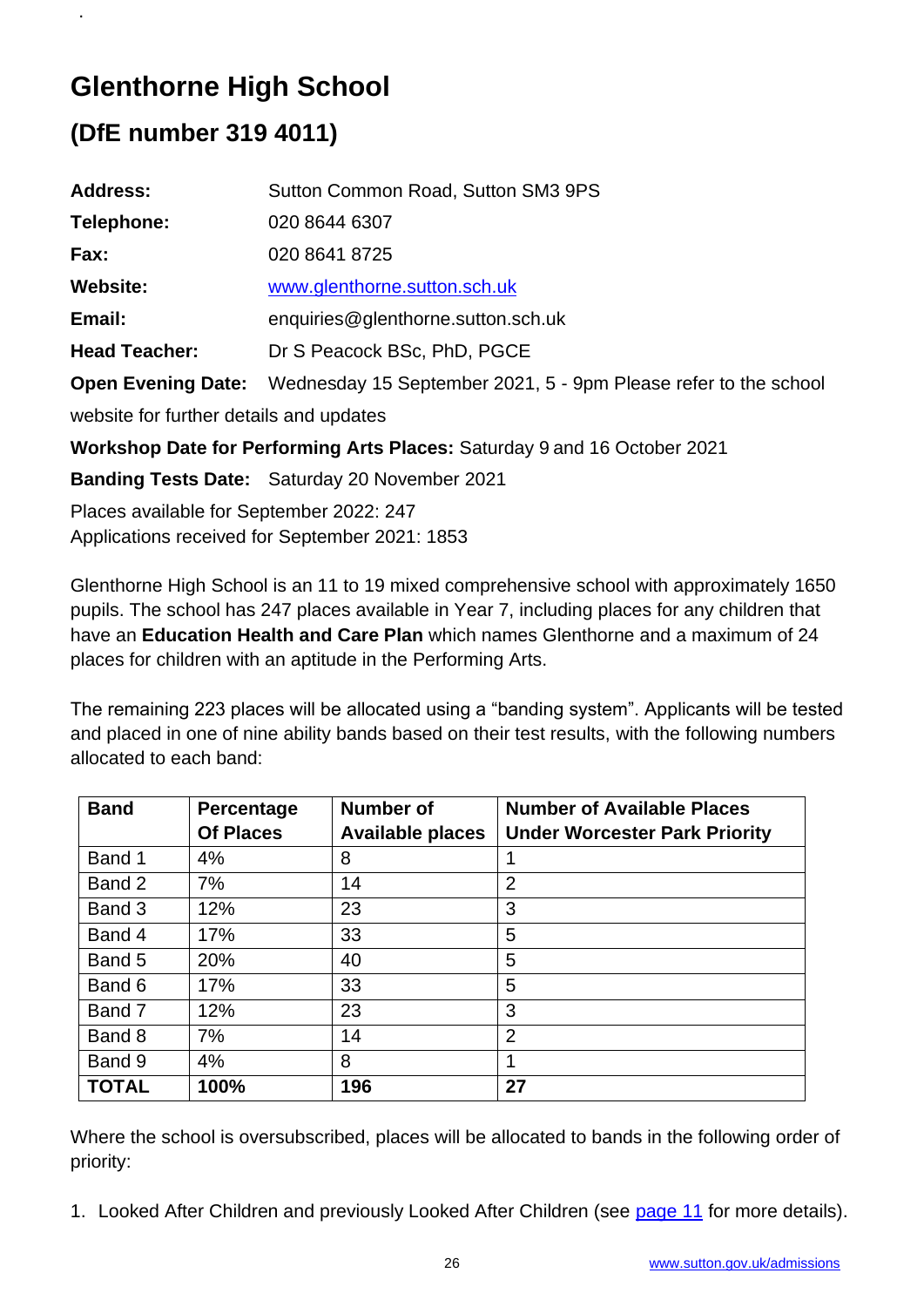- 2. Children with exceptional medical reasons or exceptional social reasons for attendance at Glenthorne, rather than at any other school. Applications must be made in writing and must be supported by written professional evidence (see [page 14](#page-13-0) for more details).
- 3. Children of permanent staff where:
	- a) The member of staff has been employed at the school for two or more consecutive years at the time at which the application for admission to the school is made; **or**
	- b) The member of staff employed by the school has been recruited to fill a vacant post for which there is demonstrable skills shortage.
- 4. Children who have an older brother or sister at the school at the time of the younger child's admission (see [page 13](#page-12-0) for more details)
- 5. Children living in proximity to the school, with those living closer to the school receiving higher priority. The distance is measured in a straight line from the main front door of the school to the child's home address.
- 6. Children living 1.5 kilometres or under from the junction of Langley Avenue, Boscombe Road, Dorchester Road and Clarkes Avenue in Worcester Park will be allocated a place, subject to a maximum of 27 places being available under this priority.

#### Aptitude Places

If you wish to be considered for an aptitude place in the Performing Arts (Music, Dance or Drama), you must complete the on-line registration process by midnight 24 September 2021 in addition to the Common Application Form. The registration process is open from 1 July 2021 and can be accessed via a tab on the school website: [www.glenthorne.sutton.sch.uk](http://www.glenthorne.sutton.sch.uk/)

Children applying for an aptitude place may also be considered for banded places if they sit the banding tests.

### Banding Tests

Applicants will be tested and placed in one of nine ability bands based on their test results. The nine bands will be based on locally standardised results in an English and a Maths test. The "banding system" is used to ensure a comprehensive intake of children of all abilities into Year 7. All parents/carers should register their children for the English and Maths banding tests and must complete the on-line registration process by 31 October 2021 in addition to the Common Application Form. The registration process is open from 1 July 2021 and can be accessed via a tab on the school website: [www.glenthorne.sutton.sch.uk](http://www.glenthorne.sutton.sch.uk/)

A copy of the full Admissions Policy is available on the school website: [www.glenthorne.sutton.sch.uk](http://www.glenthorne.sutton.sch.uk/)

Distance offered under criterion 5:

- 2021 N/A (No longer relevant because of Banding)
- 2020 N/A (No longer relevant because of Banding)
- 2019 N/A (No longer relevant because of Banding)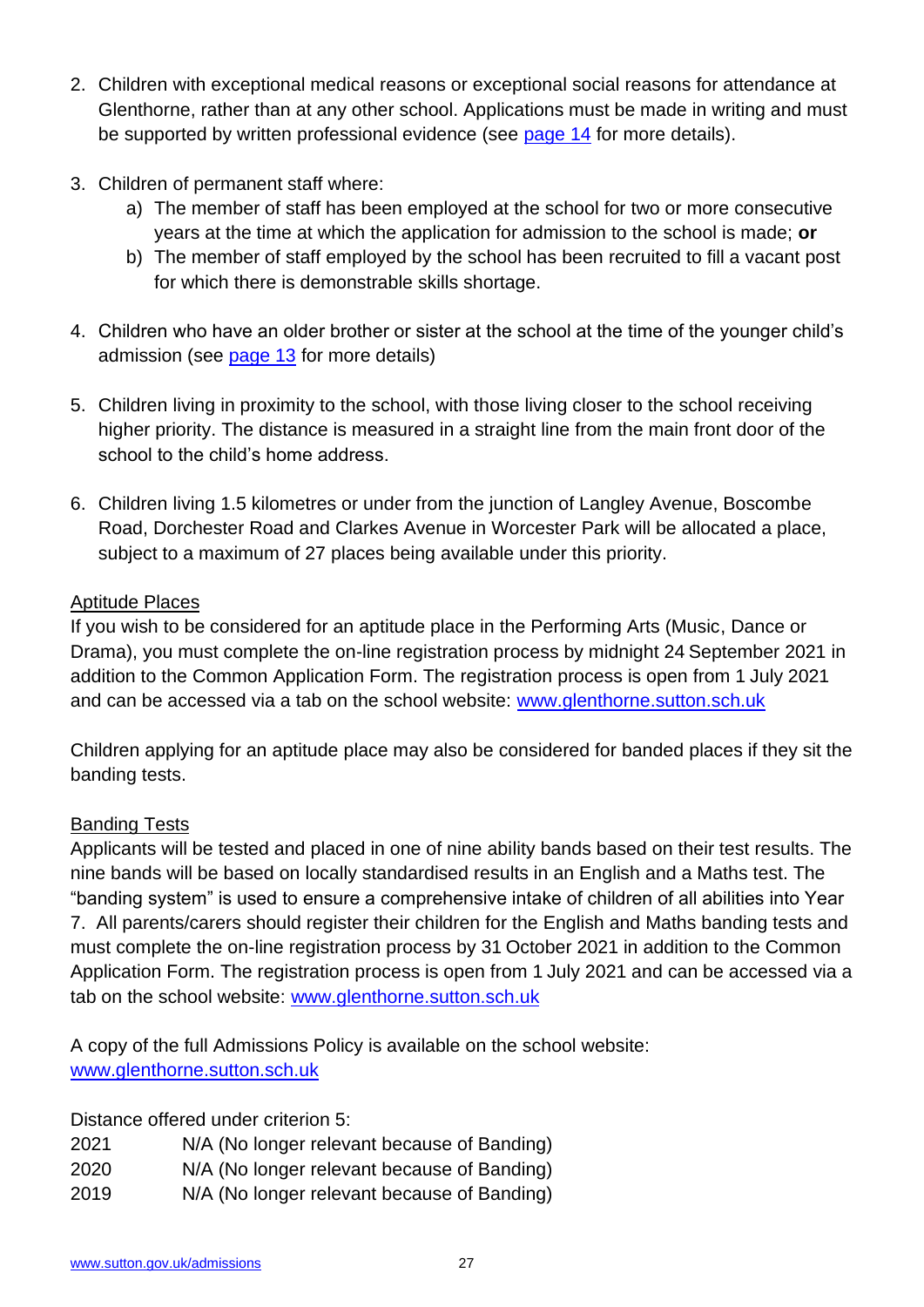# **Greenshaw High School**

# **(DfE number 319 4007)**

| <b>Address:</b>                                | Grennell Road, Sutton, SM1 3DY                                                    |  |
|------------------------------------------------|-----------------------------------------------------------------------------------|--|
| Telephone:                                     | 020 8715 1001                                                                     |  |
| <b>Website:</b>                                | www.greenshaw.co.uk                                                               |  |
| Email:                                         | admissions@greenshaw.co.uk                                                        |  |
| <b>Head Teacher:</b>                           | Mr N House                                                                        |  |
|                                                | Open Evening Date: Thursday 16th September 2021 5.30 - 8.30pm Please refer to the |  |
| school website for further details and updates |                                                                                   |  |
| <b>Ability Test Date:</b>                      | Tuesday 14 September 2021                                                         |  |

Places available for September 2022: 314

Applications received for September 2021: 2247

Greenshaw High School is a mixed comprehensive school for children aged 11-19 with approximately 1897 pupils. Of the 314 places available for the September 2022 intake, 60 are offered on the basis of ability. Where the school is oversubscribed places will be allocated in the following order of priority:

- 1. Looked After Children and previously Looked After Children (see [page 11](#page-10-1) for more details).
- 2. Where there are professionally supported medical reasons or exceptional social reasons (see [page 14](#page-13-0) for more details). Applicants wishing to be considered under this criterion should complete the Trust's Social and Medical Form [Greenshaw High School](https://www.greenshawlearningtrust.co.uk/join-us/admissions-to-our-schools/proposed-admission-arrangements-2022/23)
- 3. 60 places are offered on the basis of ability, priority being given to those scoring highest in the test. Where there are two or more pupils on the same score, pupils will be ranked according to distance. **Only applicants who wish to apply for an ability place must complete the Greenshaw online registration form.** Please see [pages 7-](#page-6-0)8 for more details on supplementary forms.
- 4. Children of permanent staff where:

• The member of staff has been employed at Greenshaw High School for two or more consecutive years; or

• The member of staff has been recruited to fill a vacant post for which there is a demonstrable skill shortage

- 5. Where there will be an older brother or sister at the school at the time of the younger child's admission (see [page 13](#page-12-0) for more details).
- 6. Proximity to the school from the pupil's home address, the distance measured in a straight line to the main entrance of the school building, with those living closer to the school receiving the higher priority. The address to be used in the initial allocation of places will be the address on 31 October 2021 unless a subsequent move has been accepted for allocation purposes (see [page 18](#page-17-0) for more details).

Where two or more applicants share priority for a place, the child to be allocated will be determined by the drawing of lots.

Distance offered under criterion 6 for the last three years:

| 2021 | 1.151km |
|------|---------|
| 2020 | 1.245km |
| 2019 | 1.245km |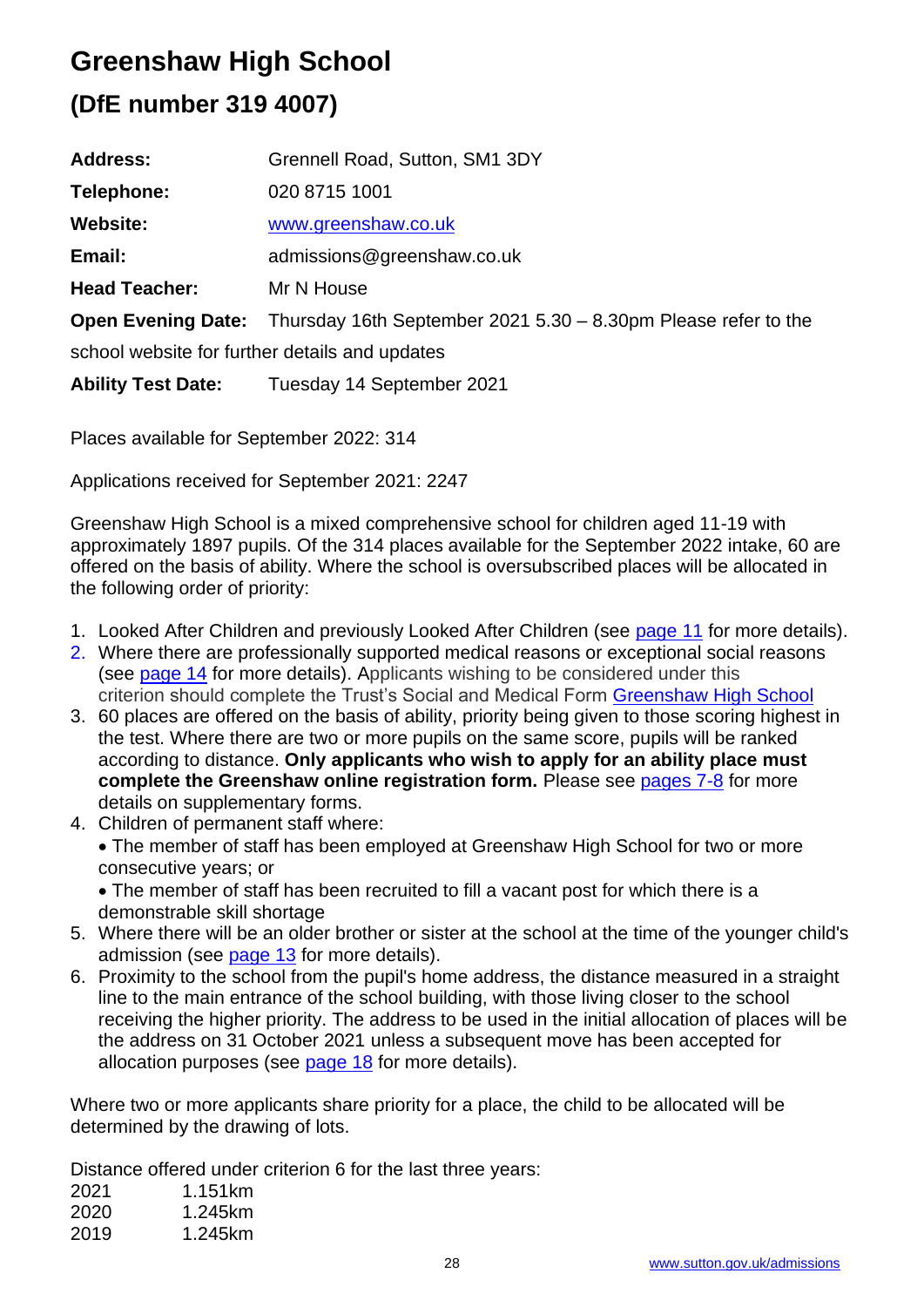# **Harris Academy Sutton**

# **(DfE number 319 4005)**

|                           | <b>Permanent Address: 2 Chiltern Road, Sutton SM2 5RD</b>            |
|---------------------------|----------------------------------------------------------------------|
| Telephone:                | 020 3962 4500                                                        |
| <b>Website:</b>           | www.harrissutton.org.uk                                              |
| Email:                    | info@harrissutton.org.uk                                             |
| <b>Principal:</b>         | Mr James Fisher                                                      |
| <b>Open Evening Date:</b> | Saturday 2 October 2021, 9.00am - 13.00pm (tickets will be available |
| in September)             |                                                                      |

Places available for September 2022: 195

Applications received for September 2021: 1601

Harris Academy Sutton is a new mixed academy moving into its fourth year in September 2021. At full capacity will cater for children aged 11-19 and will have 975 students in Years 7- 11 and 300 in the sixth form. The academy is situated on the site of the London Cancer Hub in a new £40 million state-of-the-art Passivhaus building. Where the school is oversubscribed, places will be allocated in the following order of priority:

- 1. Looked After Children and previously Looked After Children (see [page 11](#page-10-0) for more details).
- 2. Where there will be an older brother or sister at the school at the time of the younger child's admission (see [page 13](#page-12-0) for more details).
- 3. Children of permanent staff where the member of staff has been recruited to fill a vacant post for which there is a demonstrable skill shortage.
- 4. Proximity to the school from the pupil's home address, the distance measured in a straight line to the main entrance of the permanent school building, with those living closer to the school receiving the higher priority. The address to be used in the initial allocation of places will be the address on 31 October 2021 unless a subsequent move has been accepted for allocation purposes (see [page 18](#page-17-0) for more details).

Where two or more applicants share priority for a place, the child to be allocated will be

determined by the drawing of lots.

Distance offered under criterion 4 for the last three years:

2021 1.608km 2020 1.608km 2019 2.446km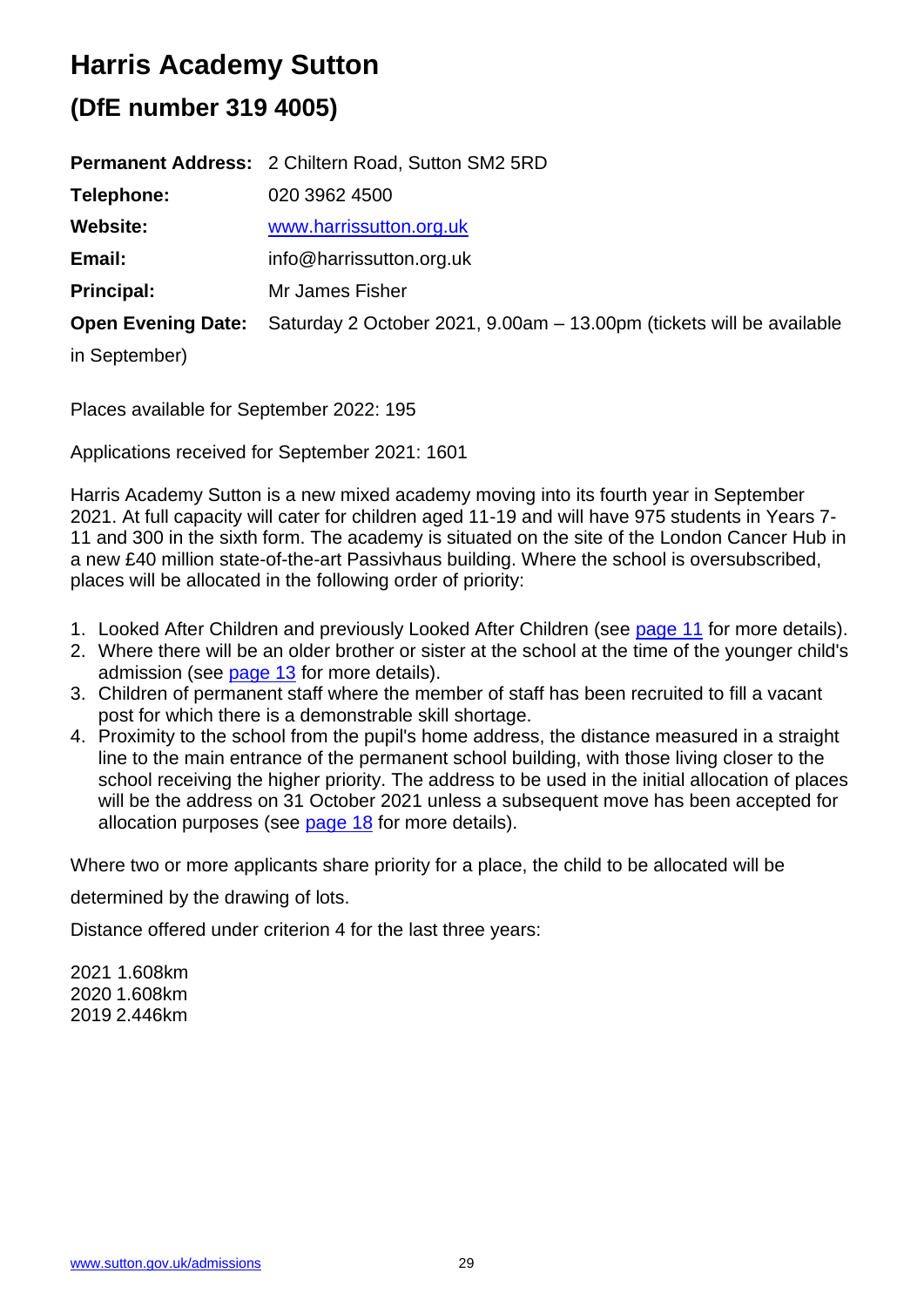# **Nonsuch High School for Girls**

# **(DfE number 319 5401)**

| <b>Address:</b>           | Ewell Road, Cheam, SM3 8AB                                        |
|---------------------------|-------------------------------------------------------------------|
| Telephone:                | 020 8394 3400                                                     |
| Fax:                      | 020 8394 3401                                                     |
| <b>Website:</b>           | www.nonsuchschool.org                                             |
| Email:                    | admissions@nonsuchschool.org                                      |
| <b>Head Teacher:</b>      | Ms A Cavilla                                                      |
| <b>Open Evening Date:</b> | Please refer to the school website or contact the school directly |
| <b>Test Date:</b>         | Selective Eligibility Test (SET) – Tuesday 14 September 2021      |
|                           | For those eligible, the Nonsuch and Wallington Second Stage       |
|                           | Entrance Examination (NWSSEE) – Saturday 25 September 2021        |

Places available for September 2022: 210 Applications received for September 2021: 1343 Number of girls who sat the SET for 2021: 2261 Number of girls who sat the NWSSEE for 2021: 982

Nonsuch High School for Girls is a selective grammar school. There are approximately 1400 pupils in the school. Places are allocated to those pupils who are of selective ability in the following summarised order of priority:

- 1. Looked After Children and previously Looked After Children (see [page 11](#page-10-1) for more details) who achieve the pass mark or above in the entrance tests or whose score is up to 10% lower than the pass mark for the SET and the minimum standardised pass marks in the NWSSEE Maths and NWSSEE English.
- 2. 85 places on the basis of score in the entrance tests in order of highest score, irrespective of home address.
- 3. Up to 35 places for Children in receipt of Pupil Premium who achieve the pass mark or above in the entrance tests or whose score is up to 10% lower than the pass mark for the SET and the minimum standardised pass marks in the NWSSEE Maths and NWSSEE English by rank order irrespective of address.
- 4. Up to 110 places linked to our catchment area circle. This will be in order of highest score to those whose permanent place of residence is 5.25 km or less from the front door of Nonsuch measured in a straight line. The address to be used in the initial allocation of places will be the address on 31 October 2021 unless a subsequent move has been accepted for allocation purposes (see [page 18](#page-17-0) for more details).
- 5. 15 ring-fenced places in order of highest score to those whose permanent place of residence on 31 October 2021 is such that their parent/carer pays/would pay their Council Tax to the London Borough of Sutton.

In the event of a tie for the final place under criteria in 2, 3, 4 and 5, places will be allocated according to proximity to the school, measured in a straight line with those living nearest gaining the highest priority.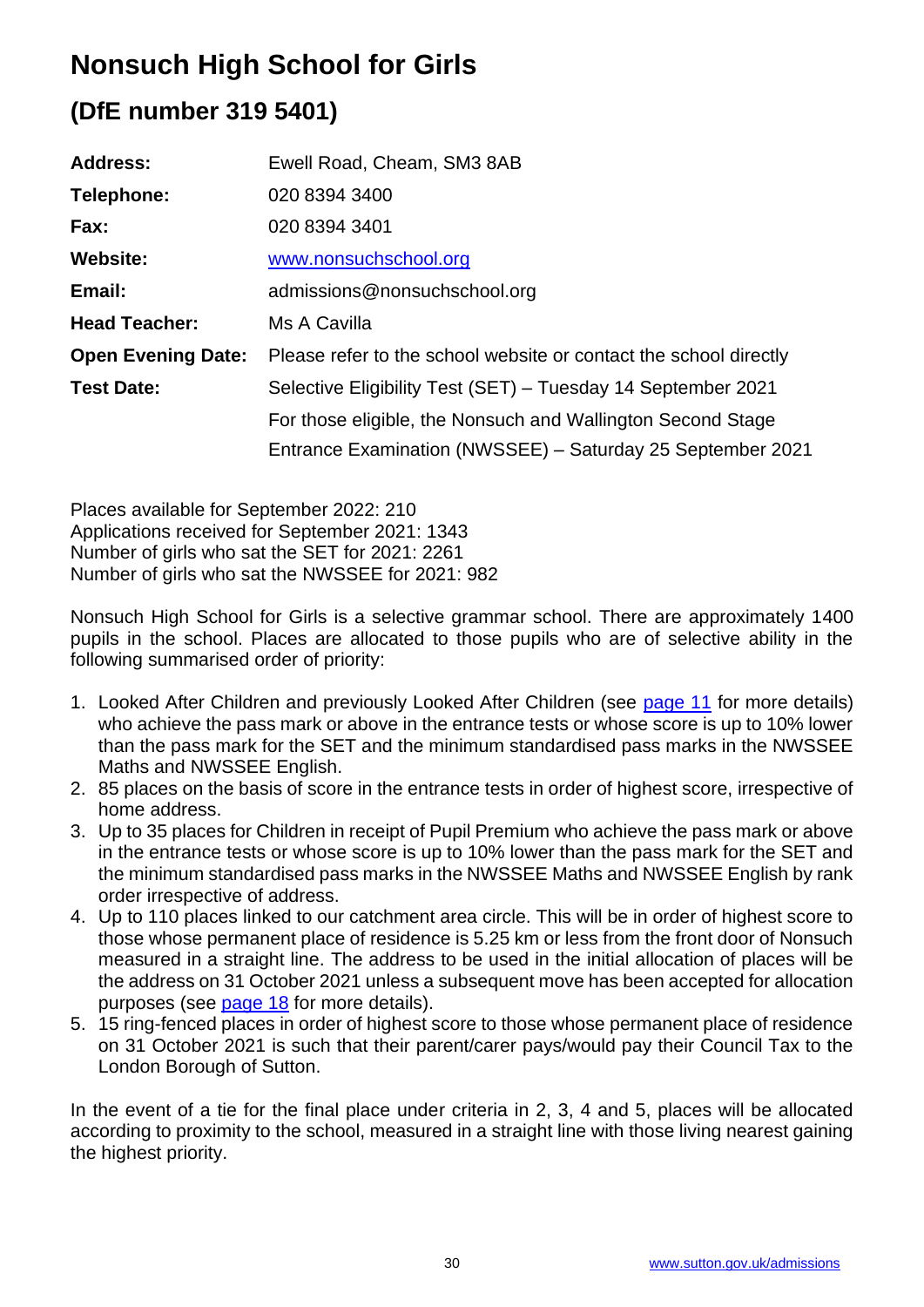**Applicants for this school were required to complete the Selective Eligibility Test (SET) registration form available on any of the participating school's websites (Nonsuch High School for Girls, Wallington High School for Girls, Greenshaw High School, Sutton Grammar School, Wilsons School, Wallington County Grammar School). In order to sit the test, the SET registration form must have been submitted by midnight on 13 August 2021. Please see [pages 7-](#page-6-0)8 for more details.**

**The outcome of the SET will be sent to parents by email. Those deemed selective will be invited back to sit the Nonsuch and Wallington Second Stage Entrance Examination (NWSSEE). However, success in the entrance test does not automatically mean that your child will be offered a place at the school because each year, more children pass the test than there are places available. If your child does not pass the test, she will not be eligible for a place at the school.**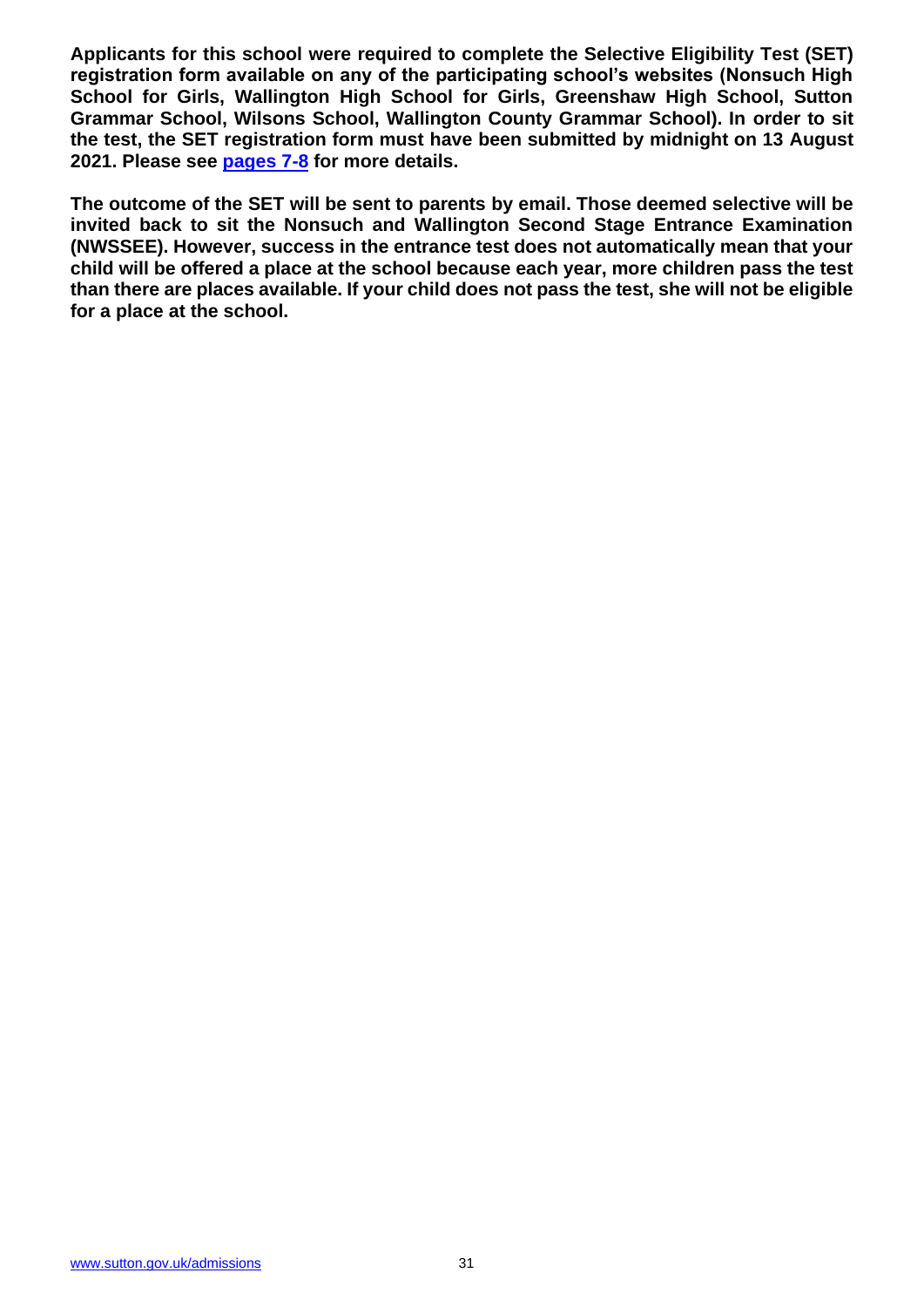# **Oaks Park High School**

# **(DfE number 319 4008)**

| <b>Address:</b>           | Damson Way, Carshalton, SM5 4NS                                    |
|---------------------------|--------------------------------------------------------------------|
| Telephone:                | 020 8647 5842                                                      |
| Fax:                      | 020 8254 7800                                                      |
| <b>Website:</b>           | http://www.oaksparkhigh.org.uk                                     |
| Email:                    | office@oaksparkhigh.org.uk                                         |
| <b>Head Teacher:</b>      | Mr A Amin BSc (Hons) MA                                            |
| <b>Open Evening Date:</b> | Tuesday September 21 from 5.30pm to 8.30 pm. (This is provisional; |

please check school website for updates)

Places available for September 2022: 210 Applications received for September 2021: 636

Oaks Park High School - part of the Cheam Academies Network - is a mixed school for students aged 11 to 19, which is truly comprehensive. We are an inclusive and caring school, proud to serve our local community.

Our goal is to help young people develop the skills, knowledge and qualifications they need to become adults we can be proud of. Our staff are fully committed to students' wellbeing, achievement and progress in all areas. Our students have a wide range of talents and abilities and we aim to develop every child to help them reach their full potential. This is done through the teaching of a broad and balanced curriculum in a school with outstanding facilities that create an inspirational learning environment.

Where the school is oversubscribed places will be allocated in the following order of priority:

- 1. Looked After Children and previously Looked After Children (see [page 11](#page-10-0) for more details).
- 2. Where there are professionally supported medical reasons or exceptional social reasons (see [page 14](#page-13-0) for more details).
- 3. Children of staff employed on a permanent contract at Oaks Park High provided:
	- The member of staff has been employed by the school for two or more consecutive years
	- The member of staff employed has been recruited to fill a vacant post for which there is a demonstrable skill shortage
- 4. Where a sibling is already at the school at the time of admission. (see [page 13](#page-12-0) for more details).
- 5. Straight line distance between the child's home address and the main school (measured from the centre of the front entrance of the school) Distances will be measured in a straight line from the child's home address using the GIS system maintained by Sutton's School Admissions team (see [page 18](#page-17-0) for more details).
	- Tie-breaker arrangements

Where oversubscription occurs in categories (1)-(5) above, the subsequent criterion will be applied as a tie-breaker. If oversubscription occurs in category (5), and home to school distance is equal, lots will be drawn. Where this applies to twins or other multiple births, the school will consider if it can accommodate the additional child(ren) on a case by case basis.

| 2021 | All     |
|------|---------|
| 2020 | All     |
| 2019 | 2.981km |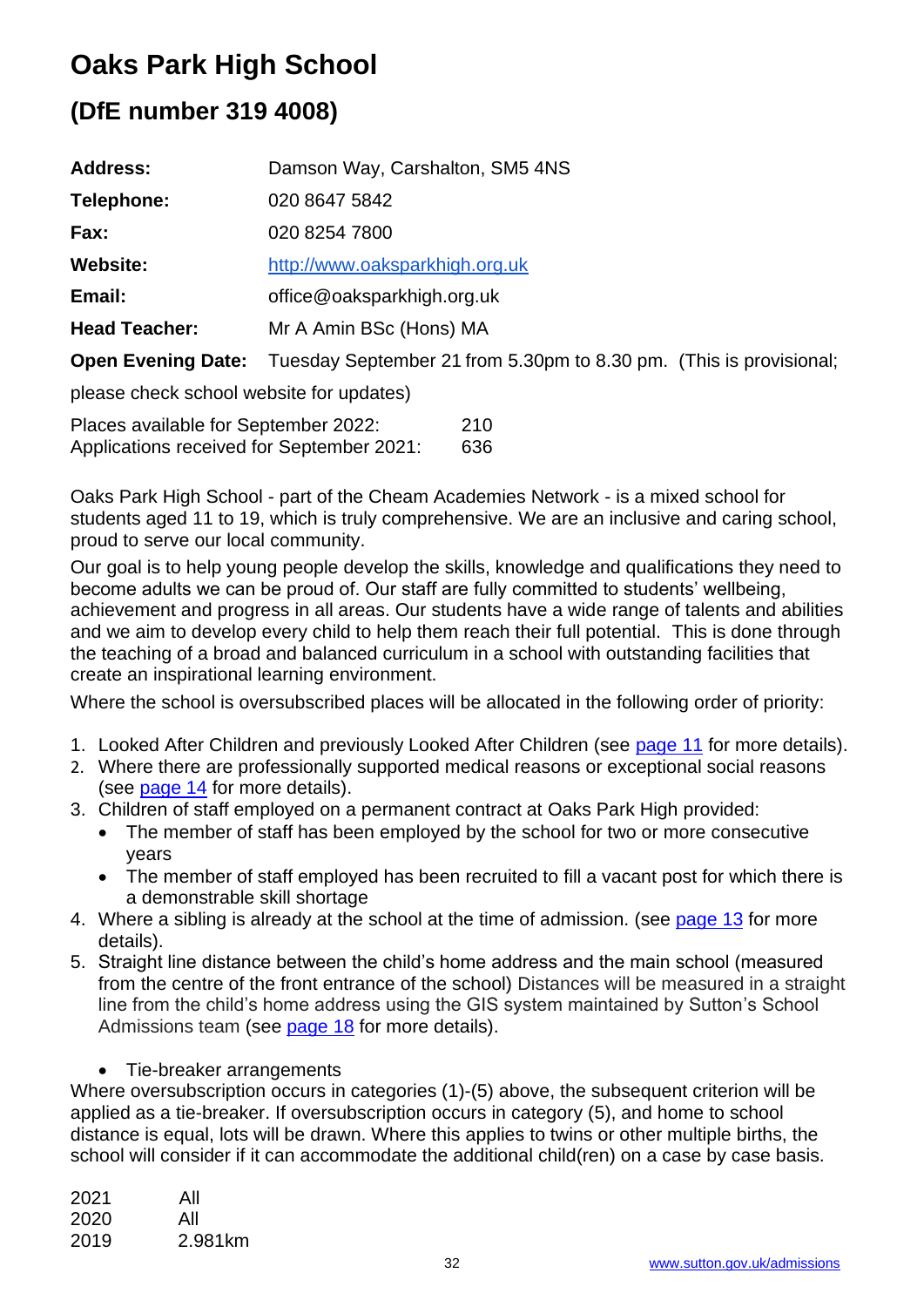# **Overton Grange School**

### **(DfE number 319 4019)**

| <b>Address:</b>      | Stanley Road, Sutton, SM2 6TQ          |
|----------------------|----------------------------------------|
| Telephone:           | 020 8239 2383                          |
| <b>Website:</b>      | www.overtongrange.sutton.sch.uk        |
| Email:               | admissions@overtongrange.sutton.sch.uk |
| <b>Head Teacher:</b> | Mr K Stride                            |
|                      |                                        |

**Open Evening Date:** Thursday 30 September 2021 5.30-8.30pm

Places available for September 2022: 210 Applications received for September 2021: 886

Overton Grange School is a mixed non-selective school for children aged 11 - 19 and has approximately 1250 pupils. Where the school is oversubscribed places will be allocated in the following order of priority:

- 1. Looked After Children and previously Looked After Children (see [page 11](#page-10-1) for more details).
- 2. Where there are professionally supported medical reasons or exceptional social reasons (see [page 14](#page-13-0) for more details).
- 3. Where there will be an older brother or sister at the school at the time of the younger child's admission (see [page 13](#page-12-0) for more details).
- 4. To children of staff currently employed on a permanent contract by Overton Grange School where one (or more) of the following applies:
	- i. The member of staff has been employed at the school for two or more consecutive years;
	- ii. The member of staff is recruited to fill a vacant post for which there is a demonstrable skill shortage.
- 5. Proximity to the school from the pupil's home address, the distance measured in a straight line to the main entrance of the school building, with those living closer to the school receiving the higher priority. The address to be used in the initial allocation of places will be the address on 31 October 2021 unless a subsequent move has been accepted for allocation purposes (see [page 18](#page-17-0) for more details).

Where two or more applicants share priority for a place, the child to be allocated will be determined by the drawing of lots.

Distance offered under criterion 5 for the last three years:

| 2021 | All |
|------|-----|
| 2020 | All |
| 2019 | All |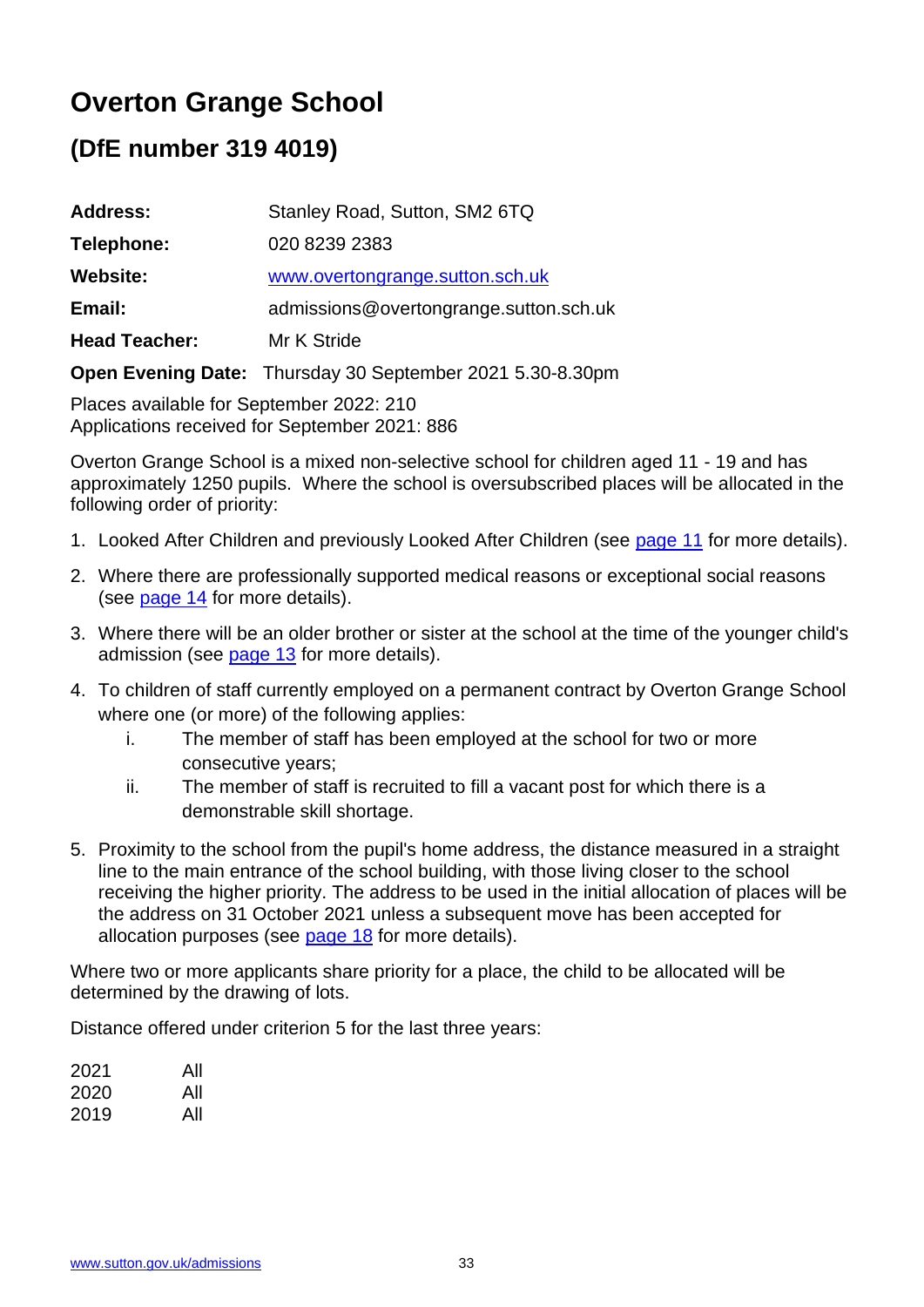# **St Philomena's Catholic High School for Girls**

### **(DfE number 319 5406)**

| <b>Address:</b>                                                  | Pound Street, Carshalton, SM5 3PS                              |  |
|------------------------------------------------------------------|----------------------------------------------------------------|--|
| Telephone:                                                       | 020 8642 2025                                                  |  |
| Fax:                                                             | 020 8643 7925                                                  |  |
| <b>Website:</b>                                                  | www.stphils.org.uk                                             |  |
| Email:                                                           | enquiries@stphils.org.uk                                       |  |
| <b>Head Teacher:</b>                                             | Ms M Noone                                                     |  |
| <b>Open Evening Date:</b>                                        | Tuesday 14 September 2021, Please check the school website for |  |
| booking arrangements. Queries to the Admissions Manager by email |                                                                |  |

[admissions@stphils.org.uk](mailto:admissions@stphils.org.uk)

Places available for September 2022: 234 Applications received for September 2021: 837

The school has a total of 234 places available in Year 7, which includes pupils with an Education, Health and Care (EHC) Plan. When over subscription occurs, the first 204 places will be allocated according to the priorities in section A. An additional 30 places will be allocated as set out in section B (see below).

St Philomena's Catholic High School for Girls is an 11-18 Catholic comprehensive school, with approximately 1450 students on roll. Applications are assessed in terms of membership of and commitment to the Catholic faith and should be supported by a priest known to the family.

The main order of priority for admission is: Category A

Where applications exceed the number of places available, priority will be given in the following order:-

- 1. Looked After Catholic girls or Looked After girls in the care of Catholic families and previously Looked After Catholic girls who have been adopted or who have become the subject of a residence order, child arrangements order or guardianship order (see [page 11](#page-10-0) for more details).
- 2. Catholic girls who have been baptised and who have made their First Holy Communion and who attend weekly Mass for three years or more and have a sibling who will be in the school in the academic year starting September 2022.
- 3. Baptised Catholic Girls who have made their First Holy Communion. Girls in this category will then be placed within one of the following sub-categories as shown in Table 1: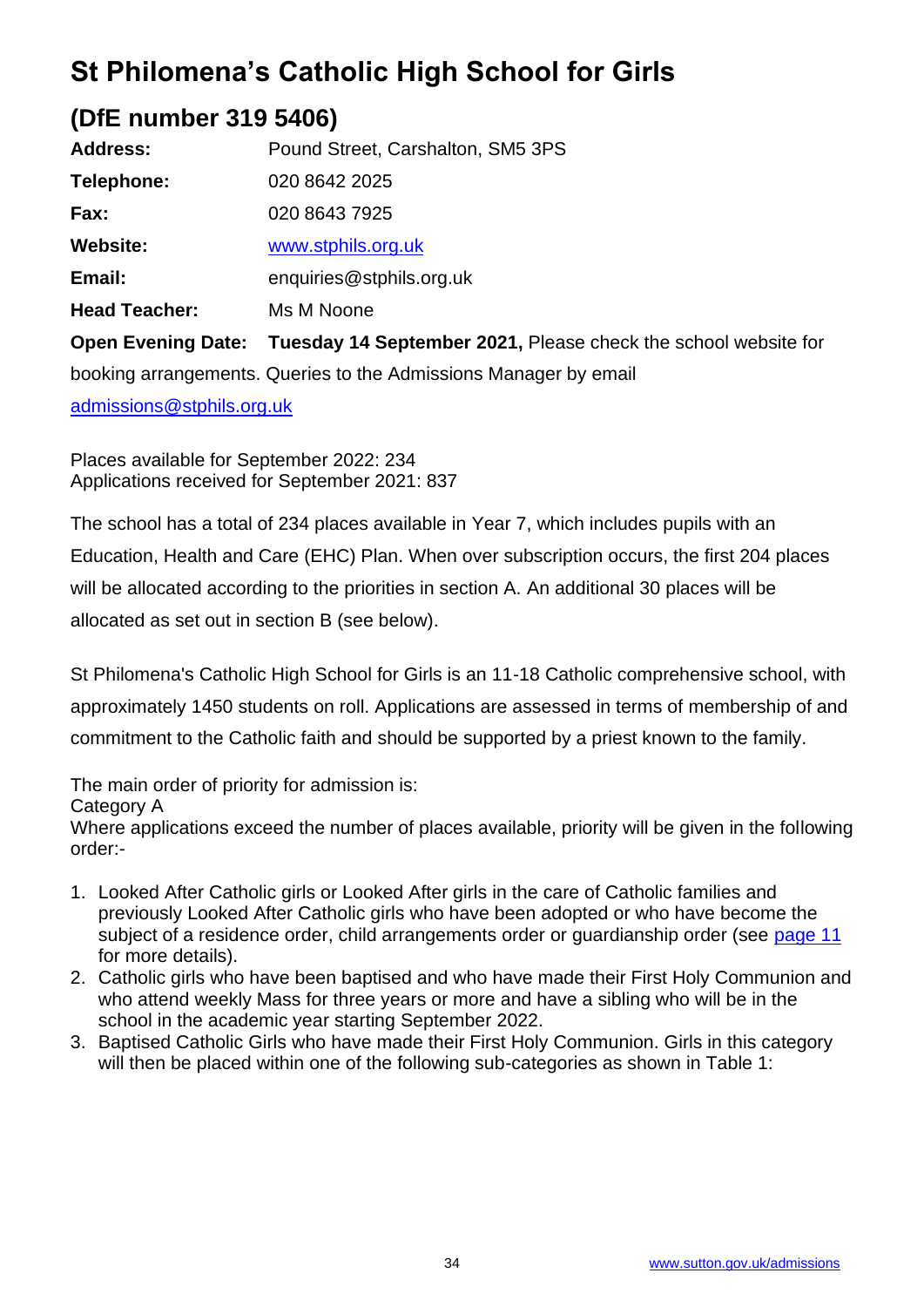### **Table 1**

|             | <b>Mass Attendance</b>                                                 |
|-------------|------------------------------------------------------------------------|
| a           | Weekly Mass for 3 years or more                                        |
| b           | Occasional Mass attendance, i.e., once or twice a month for 3 years    |
|             | or more                                                                |
| $\mathbf C$ | Irregular Mass attendance, i.e., less than once a month for 3 years or |
|             | more                                                                   |
| d           | Mass attendance for less than 3 years                                  |
| e           | Candidate not known to priest                                          |

- 4. Other Baptised Catholic girls.
- 5. Other Looked After and other previously Looked After girls who have been adopted or who have become the subject of a residence order, child arrangements order or guardianship order.
- 6. Girls from other Christian denominations including Eastern Orthodox, whose membership is supported by their Religious Leader.
- 7. Girls of other faiths whose membership is supported by their Religious Leader.
- 8. Other Girls.

#### **Category B: 30 Additional Places**

These additional 30 places are for Baptised Catholic girls who have made their first Holy Communion, who have not gained a place under category 'A' above and are resident in the Sutton Catholic Deanery. If oversubscribed they will be ranked in accordance with Table 1 above.

In the event of over-subscription in any of the above categories, applications will be ranked as follows:

- 1. Where there are professionally supported medical, pastoral or social reasons why the Candidate should be admitted to the School and not to any other school for which the Candidate may be eligible. Supporting written evidence from a professional, e.g.: a doctor, priest, social worker or educational welfare officer must be supplied at the time of application or subsequently, but before the closing date for applications. Although the Admissions Committee may, at its discretion, make enquiries to satisfy itself as to the matters referred to in the material supplied, it will not be required to make any independent investigation and it will be entitled to rely entirely on the material supplied by the applicant (see [page 14](#page-13-0) for more details).
- 2. Proximity to the school from the candidate's home address, the distance measured in a straight line from the school entrance at the junction of Shorts Road and Alma Road by the London Borough of Sutton using a Geographical Computerised Information System with those living closer to the school receiving the higher priority. The address to be used in the initial allocation of places will be the address on 31 October 2021 unless a subsequent move has been accepted for allocation purposes (see [page 18](#page-17-0) for more details).

**Where two or more applicants share a priority for a place, the school will draw lots to determine the rank position of each child.**

**Applicants for this school are required to complete a Supplementary Information Form. Please see [pages 7-8](#page-7-0) for more details.**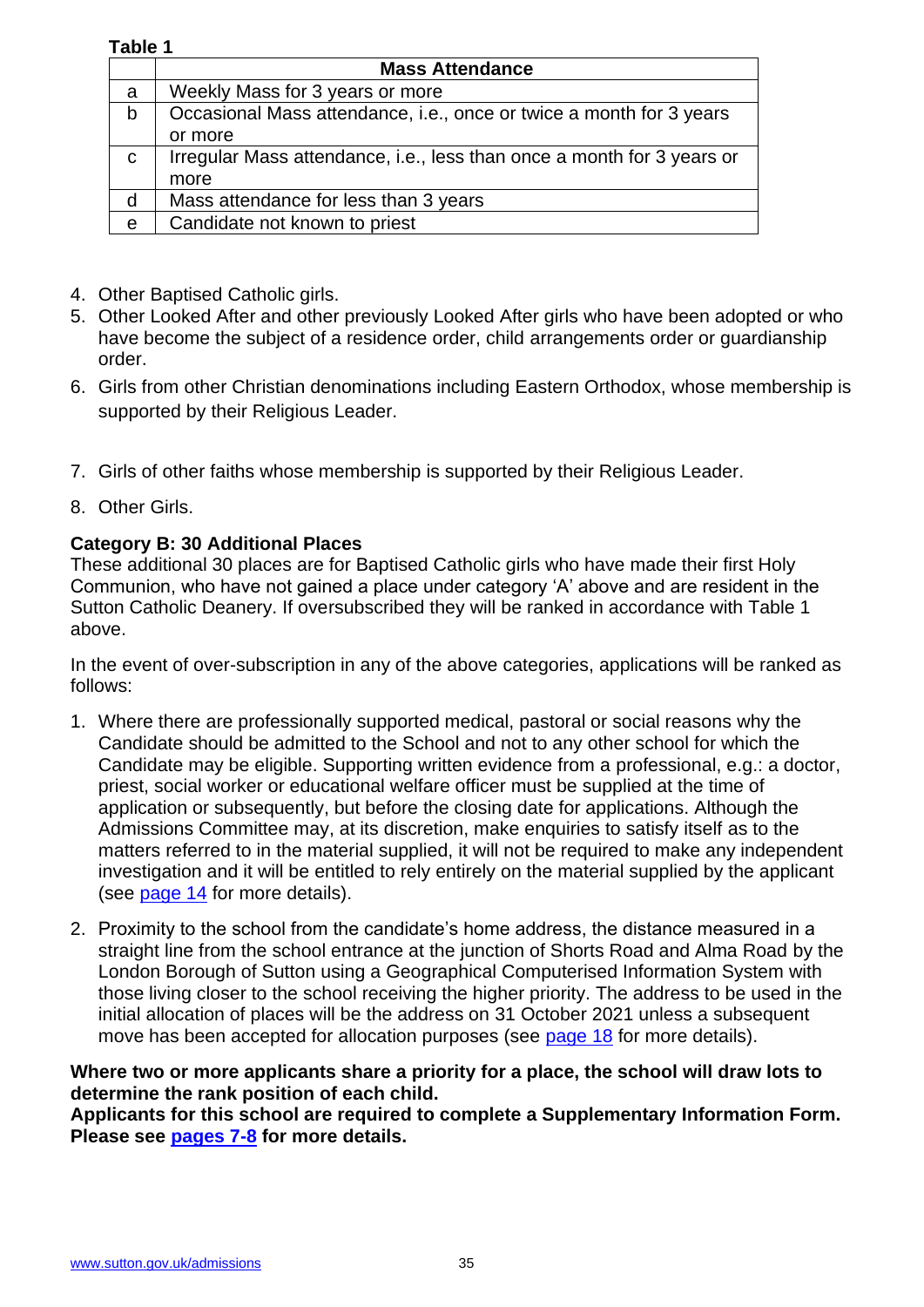# **Sutton Grammar School (DfE number 319 5404)**

| <b>Address:</b>                                | Manor Lane, Sutton, SM1 4AS                                                             |  |
|------------------------------------------------|-----------------------------------------------------------------------------------------|--|
| Telephone:                                     | 020 8642 3821                                                                           |  |
| <b>Website:</b>                                | www.suttongrammar.sutton.sch.uk                                                         |  |
| Email:                                         | admissions@suttongrammar.sutton.sch.uk                                                  |  |
| <b>Head Teacher:</b>                           | Mr B Cloves BSc MEd                                                                     |  |
|                                                | <b>Open Evening Date:</b> Tuesday 22 September 2021, 4.00 - 9.00 pm Please refer to the |  |
| school website for further details and updates |                                                                                         |  |
| <b>Test Date:</b>                              | Eligibility Test - Tuesday 14 September 2021                                            |  |
| <b>Second Stage Test:</b>                      | For those eligible – 2 October 2021. Shared with Wilson's School                        |  |

Places available for September 2022: 135

Number of male candidates at Selective Eligibility Test for September 2021: 2727 Number of candidates at second stage test for September 2021: 1023 Number of candidates deemed eligible for a selective place following the second stage test: 838

Number of eligible candidates who made an application through the Common Application Form: 615

Sutton Grammar School is a selective school for boys. Girls are admitted to the Sixth Form. There are approximately 1000 pupils in the school. Sutton Grammar School, Greenshaw High School, Nonsuch High School for Girls, Wallington County Grammar School, Wallington High School for Girls and Wilson's School will be holding a joint Selective Eligibility Test on Tuesday 14 September 2021. To register for this test, you must have completed the Selective Eligibility Test form by midnight on the 13 August 2021, which could have be accessed via the website of any of the participating schools (see page  $7 - 8$  for more details). Parents will receive the outcome of this first-stage testing on Tuesday 21 September 2021. Those boys deemed eligible will be invited to take a second set of tests for Sutton Grammar School; the tests will be shared with Wilson's School. The second stage tests will be held on Saturday 2 October 2021.

If your son is invited to the second stage tests, you will be notified as to whether or not he has met the required standard by email. Meeting the required standard does not constitute an offer of a place. Parents should note that while Sutton Grammar School and Wilson's School are sharing a second stage test, each school will be treating the results of the test in accordance with its own admissions criteria. Please visit the website of each school for further details.

After the allocation of places to qualified boys with an EHCP, places are allocated to eligible candidates in the following order:

1. Boys who are looked after by a local authority or were previously looked after. Supporting evidence of the status will be required (see [page 11](#page-10-0) for more details).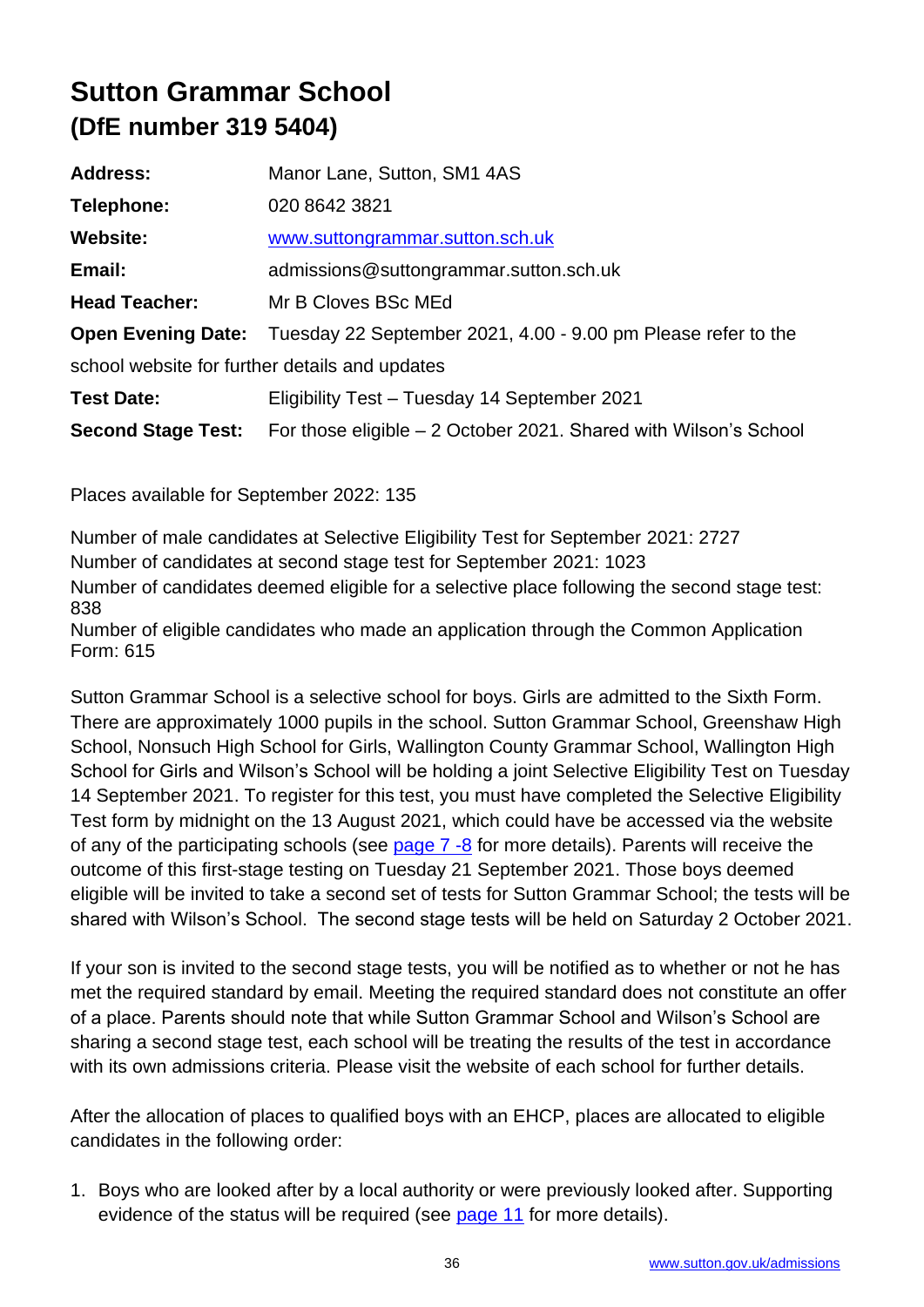- 2. 75 places by rank order of the scores in the selection tests where the home address of the boy is in one of the postcodes SM1 to 7, KT4, KT17, CR0 4--, CR4.
- 3. Up to 60 places (plus any remaining places in criterion 2 if the number of qualified boys in criterion 2 is less than the 75 on offer) by rank order of the scores in the selection tests from any home address.

The final score will be rounded to the nearest four marks. There will usually be several boys with the same final score. Where the admission of all of these would exceed the number of places available, places will be allocated by proximity of the boy's home address (measured in a straight line) to the front door of the School in Manor Lane. All distances will be measured using a computerised Geographical Information System maintained by the London Borough of Sutton.

**Applicants for this school were required to complete a supplementary form which is the online registration form for the Selective Eligibility Test on the school's website. The closing date for registrations was midnight on 13 August 2021. Please see [pages 7-8](#page-6-1) for more details**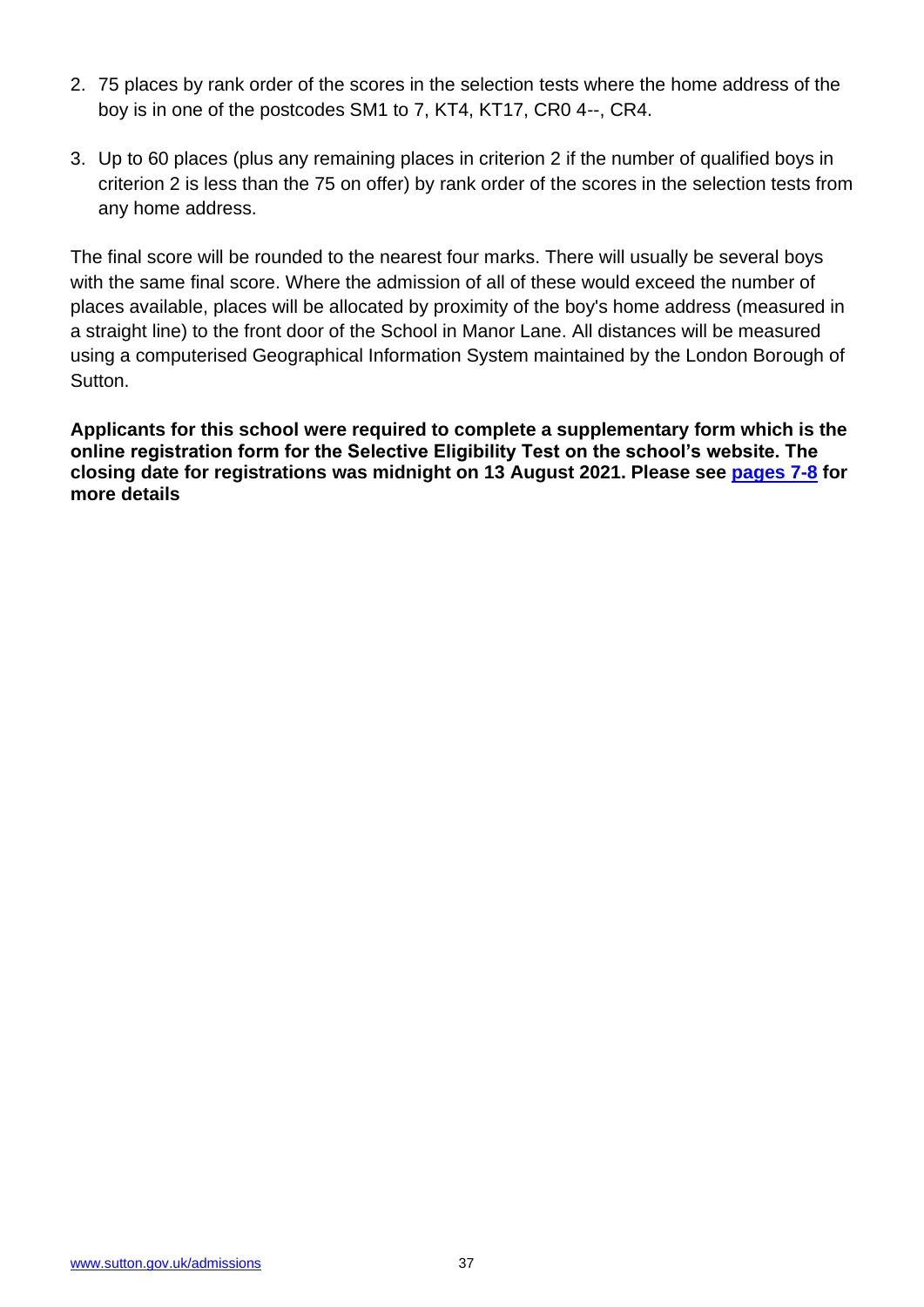# **The John Fisher School**

# **(DfE number 319 5402)**

| <b>Address:</b>      | Peaks Hill, Purley, CR8 3YP                                                               |
|----------------------|-------------------------------------------------------------------------------------------|
| Telephone:           | 020 8660 4555                                                                             |
| Fax:                 | 020 8763 1837                                                                             |
| <b>Website:</b>      | https://www.johnfisherschool.org/                                                         |
| Email:               | admissions@johnfisherschool.org                                                           |
| <b>Head Teacher:</b> | Mr P E McCullagh BSc (Hons), PGCE, MA, NPQH                                               |
|                      | <b>Open Evening Date:</b> Friday 9 September 4-8pm Please refer to the school website for |

further details and updates

Places available for September 2022: 180 Applications received for September 2021: 501

The John Fisher School is a voluntary aided, all-ability, Catholic school for boys. The school is conducted as a Catholic school in accordance with the Code of Canon Law promulgated by the Apostolic See and teachings of the Catholic Church. The Governing Body, acting through its Admissions Committee, will admit 189 boys each year at age 11 without regard to aptitude or ability.

The main order of priority for admission is:

Category A. Roman Catholic boys Category B. Other boys

**Note:** The School is normally over-subscribed by Category A applicants

In the event of over-subscription in either of the above categories, applications will be ranked as follows:

### **Category A Candidates (Roman Catholic boys)**

150 places will be awarded under categories 1-3, with 30 places offered within criterion 4 as follows:

- 1. Looked After Boys and previously Looked After Boys (see [page 11](#page-10-0) for more details)
- 2. **In the case of Category A applicants only**  Candidates who will have an older sibling at the school in September 2022
- 3. **In the case of Category A applicants only**  Candidates who do not have an older sibling at the school in September 2022. Applications in this category will be placed within one of the following sub-categories as shown in the table overleaf by reference to the Supplementary Information Form and Priest's Reference form.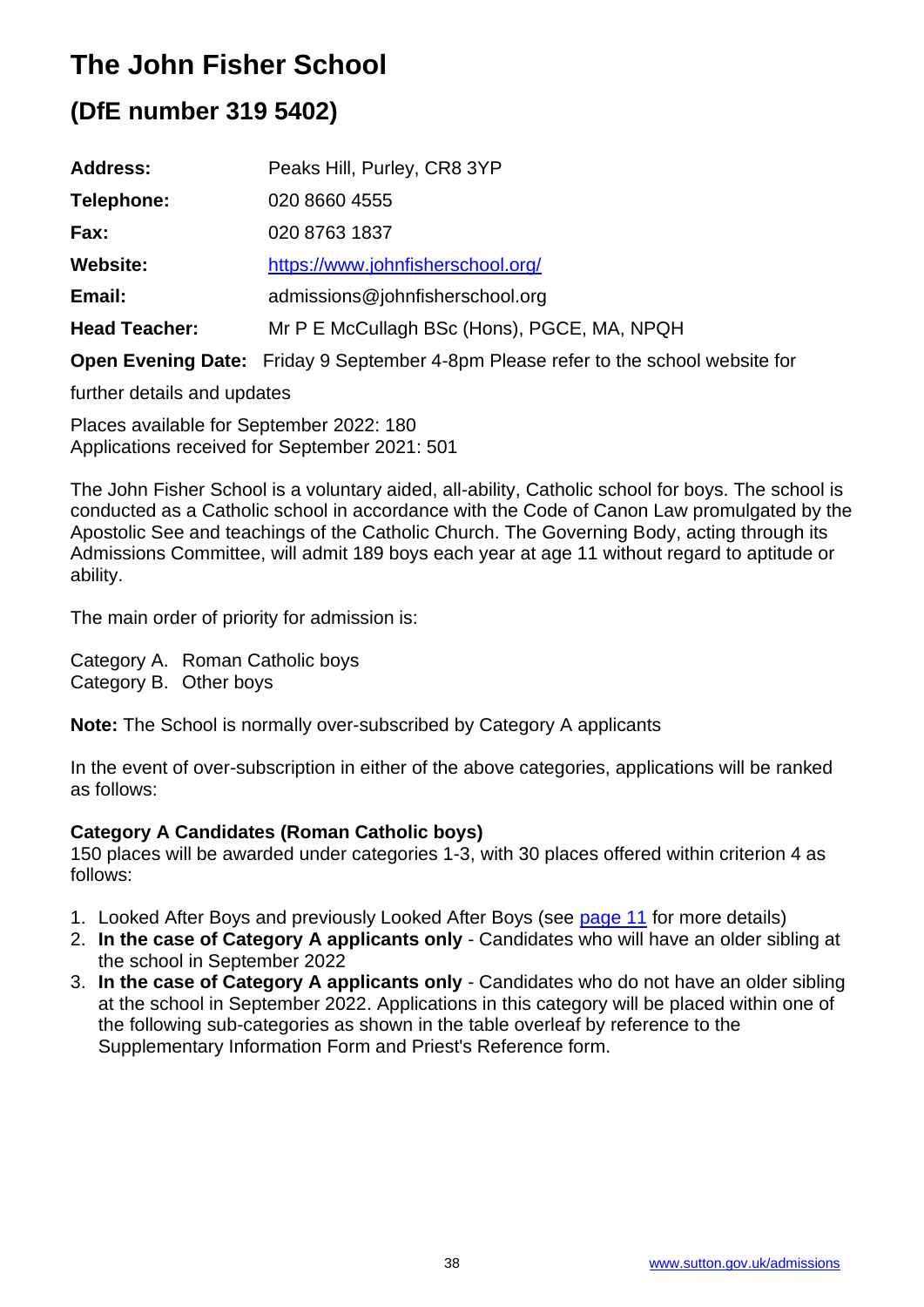**Table 1**

|   | <b>Baptism</b>                               | <b>Mass Attendance</b>               |
|---|----------------------------------------------|--------------------------------------|
| А | <b>Baptised Catholic</b>                     | Weekly for at least three years      |
| В | <b>Baptised Catholic</b>                     | Weekly for at least one year         |
|   | <b>Baptised Catholic</b>                     | Fortnightly for at least three years |
|   | <b>Baptised Catholic</b>                     | Fortnightly for at least one year    |
|   | All other Baptised Roman Catholic candidates |                                      |

4. 30 places for children living in the Roman Catholic Sutton Deanery, who meet the criteria in Table 1, and who have not gained places under criteria 1-3 above. Applicants will be ranked according to Table 1 and the subsequent notes. Should there be insufficient applicants to fill these 30 places, remaining places will be offered to remaining candidates in criteria 1-3.

Within each category and sub-category, applications will be prioritised according to:

- a. professionally supported medical or social reasons.
- b. proximity to the School from the Candidate's home address, measured in a straight line.

#### **Category B Candidates** (Other Boys)

- 1 Looked After Boys in the care of families or, previously Looked After Boys who have been adopted or who have become the subject of a residence or guardianship order.
- 2 Candidates with an older sibling at the school in September 2022.
- 3 Candidates from other Christian denominations, including Eastern Orthodox.
- 4 All other candidates.

**All applicants are required to complete a supplementary form. Baptised Roman Catholic applicants should also submit a parish priest reference. Other faiths should complete a religious leader reference form. All forms are found on the school's website under the parents and carers heading. Please see [pages 7-8](#page-6-1) for more details.**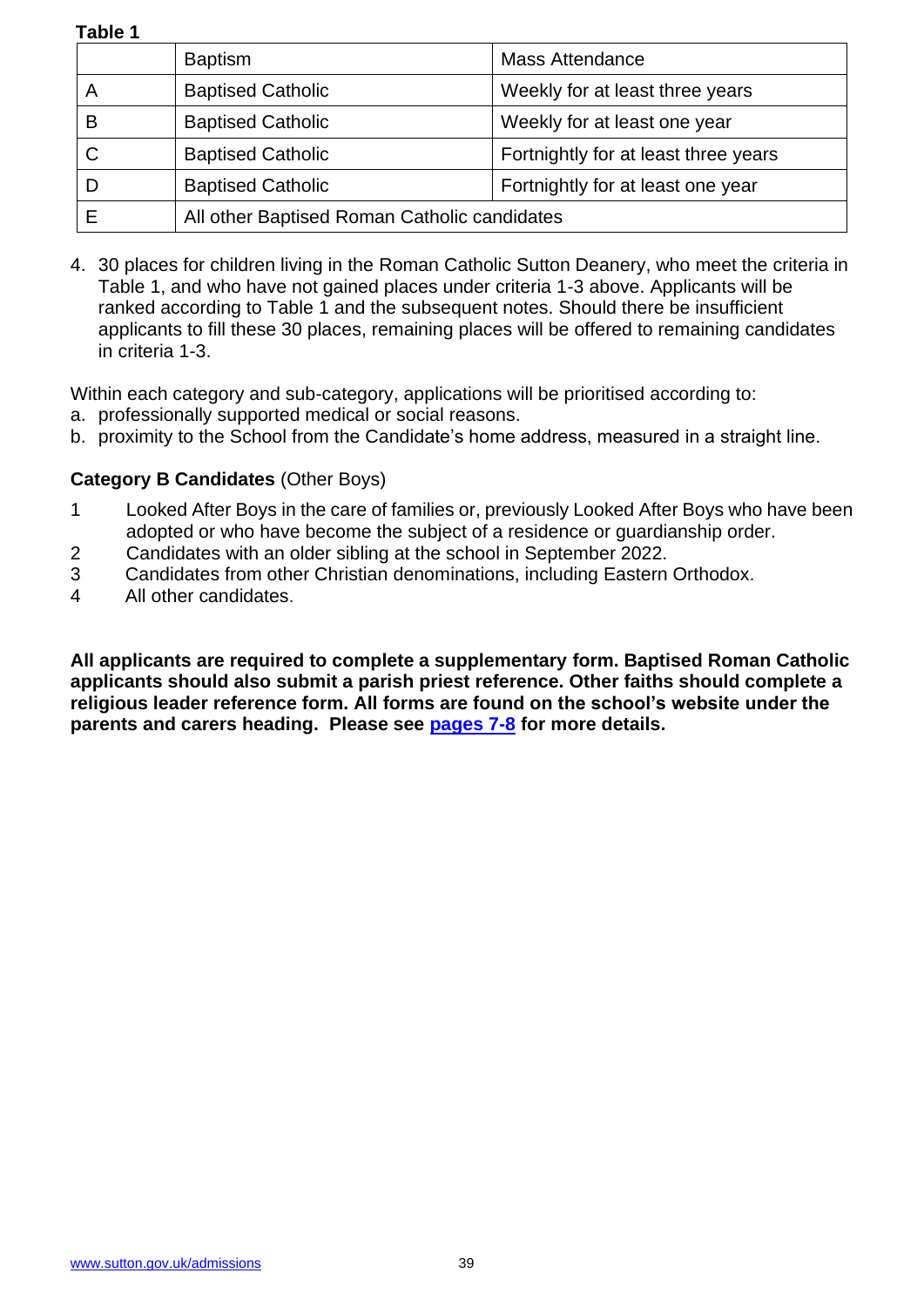# **Wallington County Grammar School**

## **(DfE number 319 5407)**

| <b>Address:</b>           | Croydon Road, Wallington, SM6 7PH                                                                                                                  |  |
|---------------------------|----------------------------------------------------------------------------------------------------------------------------------------------------|--|
| Telephone:                | 020 8647 2235                                                                                                                                      |  |
| <b>Website:</b>           | www.wcgs-sutton.co.uk                                                                                                                              |  |
| Email:                    | enquiries@wcgs.org.uk or admissions@wcgs.org.uk                                                                                                    |  |
| <b>Head Teacher:</b>      | Mr J Bean                                                                                                                                          |  |
| <b>Open Evening Date:</b> | The planned Open Evening due for 1 July 2021 has been<br>cancelled. Please refer to the school's website from this<br>date for online information. |  |
| <b>Test Date:</b>         | Selective Eligibility Test - 14 September 2021                                                                                                     |  |

Places available for September 2022: 150 Applications received for September 2021: 888

The School admits 150 boys into Year 7 each year on the basis of their ability. Included in this number are all boys for whom Wallington County Grammar School (WCGS) is the named School on their Education, Health & Care Plan (EHCP) who meet the School's Admission Criteria & Arrangements.

Boys will be regarded of selective ability according to their performance in the Selective Eligibility Test (SET). In the event that the number of eligible applications exceeds the number of places available an oversubscription criteria will apply:

1. Looked After Children (LAC) and Previously Looked After Children (PLAC) Looked After Children (LAC) and Previously Looked After Children (PLAC), but

immediately after being looked after become subject to adoption, a child

arrangements order or special guardianship order.

A Looked After Child is a child who is (a) in the care of a Local Authority, or (b) being provided with accommodation by a local authority in the exercise of their social services functions (see the definition in Section 22(1) of the Children Act 1989).

2. Selective Eligibility Test (SET)

In rank order of performance in the Selective Eligibility Test (SET). The total number of places awarded under criteria 1 and 2, together with those with the School named in an Education, Health & Care Plan (EHCP) will not initially exceed 110.

See Notes for more detail regarding the SET.

3. Pupil Premium (PP)

In rank order of performance in the Selective Eligibility Test (SET). Up to 25 places for those boys who are successful in reaching the WCGS pass mark from the Selective Eligibility Test (SET) and are eligible for Pupil Premium (PP) through their current school at the time of registering for the Selective Eligibility Test (SET). Any unfilled places in this criterion on National Offer Day and thereafter will be filled by criterion 2.

See Notes for more detail regarding the SET and Pupil Premium (PP).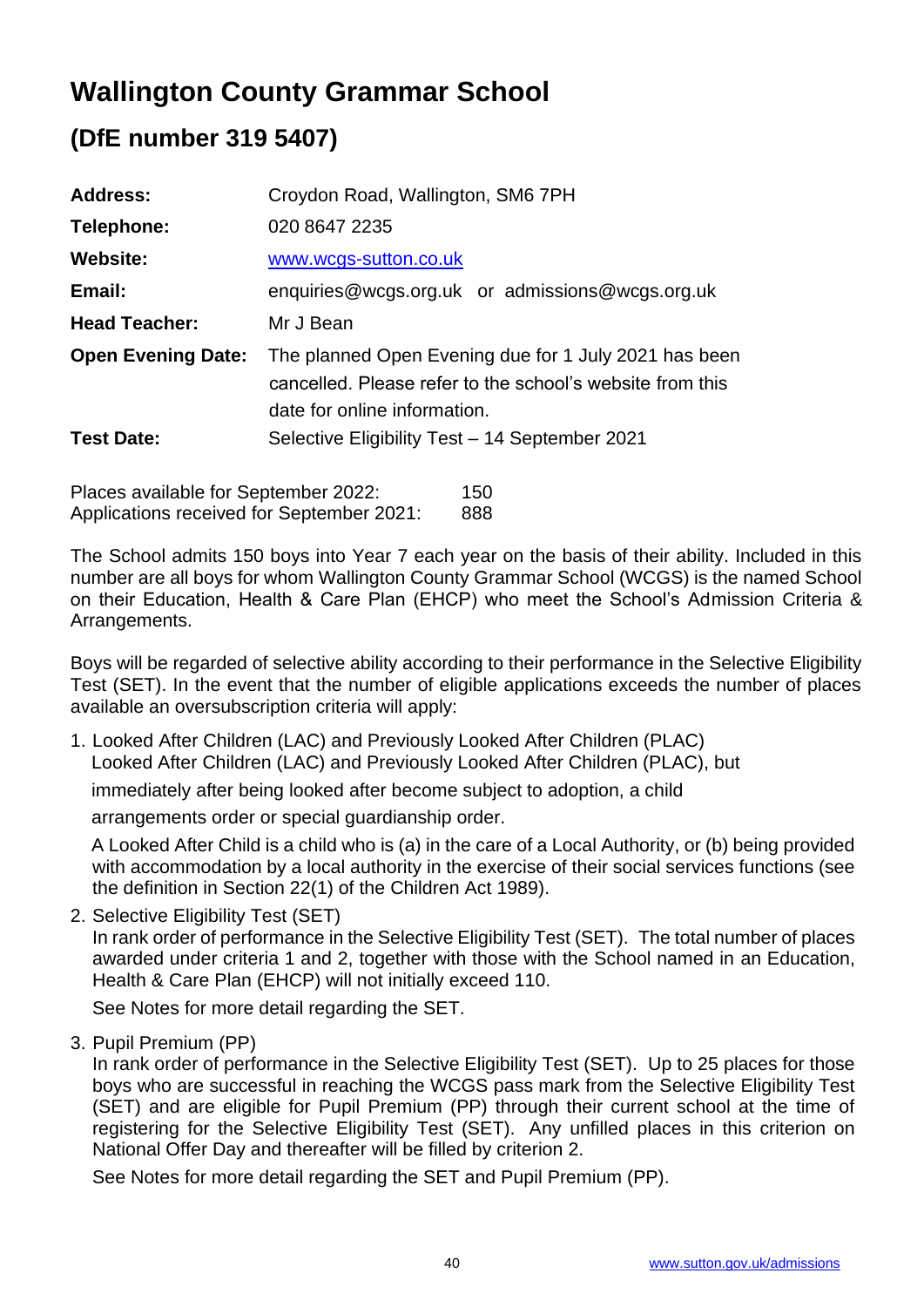4. Sutton Post Codes

In rank order of performance in the Selective Eligibility Test (SET). Up to 15 places for those boys who are successful in reaching the WCGS pass mark from the Selective Eligibility Test (SET) where the permanent Home Address is one of the postcodes SM1, SM2, SM3, SM4, SM5, SM6, SM7, KT4 8---, CR0 4 --, and CR4 4 --, at the time of Common Application Form (CAF) submission deadline. Any unfilled places in this criterion on National Offer Day and thereafter, will be filled by criterion 2.

See Notes for detail regarding SET and Home Address.

5. Children of permanent staff

Children of permanent staff at Wallington County Grammar School who have been recruited to fill a vacant post where there is a demonstrable skill shortage as determined by Folio Education Trust or those who have worked at the School for 2 consecutive years or more.

If you are a member of staff working at this School and you wish to make an application to this School for your child, please ensure the Admissions Officer (or equivalent member of staff) is contacted and informed of your wish to use this oversubscription criteria. Please be aware of any conditions that may apply (such as the need to pass any entrance tests).

### **Notes:**

#### **Selective Eligibility Test (SET):**

The Selective Eligibility Test is a generic entrance test used by Wallington County Grammar School and other selective entrance schools in the London Borough of Sutton. See the School's website for further information.

#### **Pupil Premium (PP):**

If your child is successful in reaching our School's pass mark from the Selective Eligibility Test (SET), you are asked to provide proof/evidence from your child's primary school that your child was receiving Pupil Premium (PP) at the time of registering for the SET.

#### **Home Address:**

The home address is where a child normally lives. Where a child lives with parents with shared parental responsibility, each for part of a week, the address where the child lives is determined using a joint declaration from the parents stating the pattern of residence. If a child's residence is split equally between both parents, then parents will be asked to determine which residential address should be used for the purpose of admission to school. If no joint declaration is received and the residence is split equally by the closing date for applications, the home address will be determined to be the address where the child is registered with the doctor. However, all evidence will be taken into account. If the residence is not split equally between both parents, then the address used will be the address where the child spends the majority of the school week. In some cases, where distance is a relevant factor in admission decisions, a different address may be used if a family unit owns or has access to another property.

Success in the Selective Eligibility Test does not mean that your child will be offered a place at the School as each year more children are eligible for a place than there are places available. If your child does not pass the test, they will not be eligible for a place at the School.

**Applicants for this school were required to complete a Selective Eligibility Test registration form on-line. In order to sit the test on a date to be confirmed, the Selective Eligibility Test online registration form must have been submitted by 13 August 2021 (or earlier if you are request special arrangements for the test). Please see pages [7-8](#page-6-1) for more details.**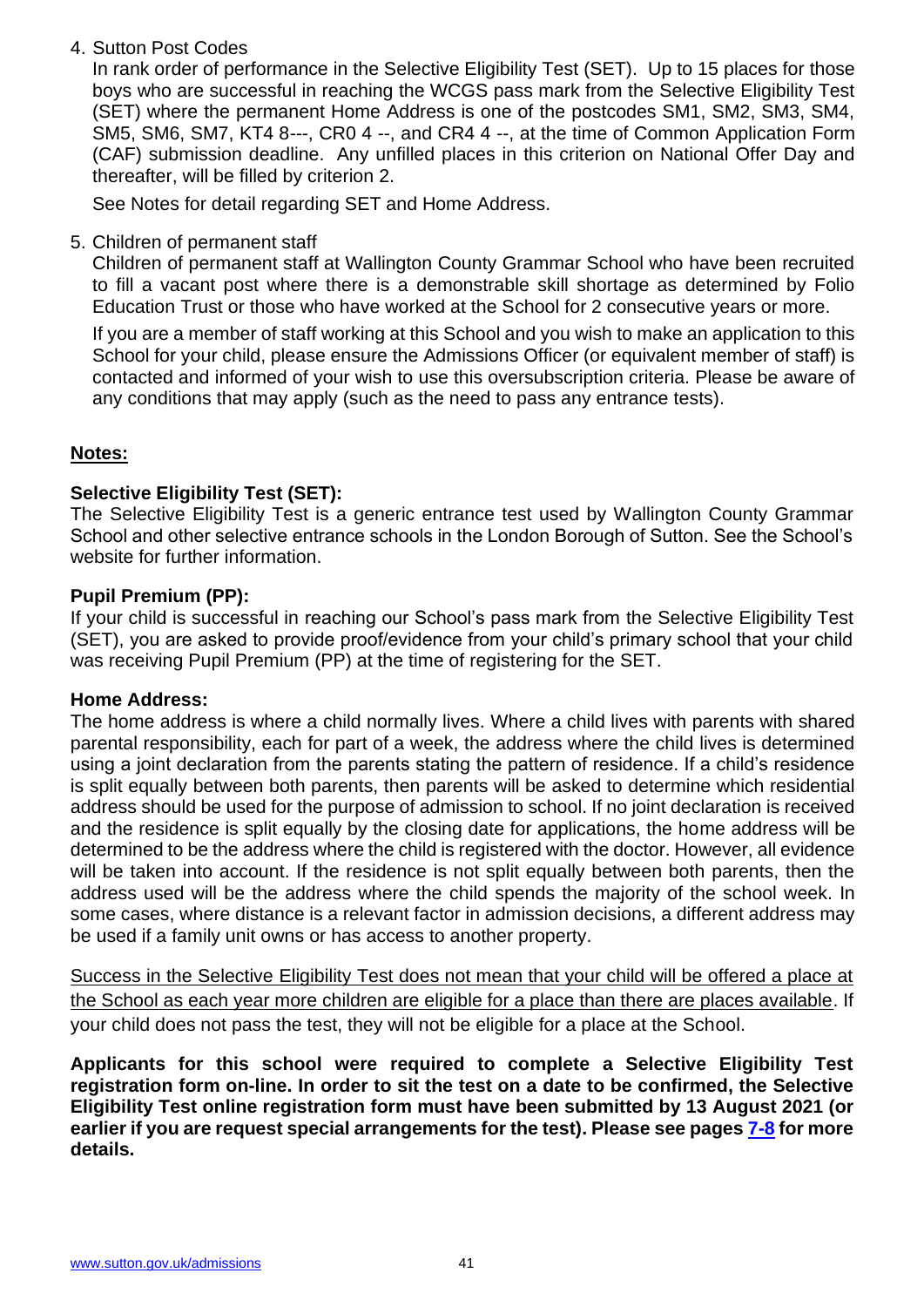# **Wallington High School for Girls**

## **(DfE number 319 5405)**

| <b>Address:</b>           | Woodcote Road, Wallington, SM6 0PH                                |
|---------------------------|-------------------------------------------------------------------|
| Telephone:                | 020 8647 2380                                                     |
| Fax:                      | 020 8647 2270                                                     |
| <b>Website:</b>           | www.wallingtongirls.sutton.sch.uk/                                |
| Email:                    | admissions@girlslearningtrust.org                                 |
| <b>Head Teacher:</b>      | Mr R Booth BSc (Hons)                                             |
| <b>Open Evening Date:</b> | Please refer to the school website or contact the school directly |
| <b>Test Date:</b>         | Selective Eligibility Test (SET) - Tuesday 14 September 2021      |
|                           | For those eligible, the Nonsuch and Wallington Second Stage       |
|                           | Entrance Examination (NWSSEE) – Saturday 25 September 2021        |

Places available for September 2022: 210

Applications received for September 2021: 1299 Number of girls who sat the SET for 2021: 2261 Number of girls who sat the NWSSEE for 2021: 982

Wallington High School for Girls is a selective grammar school. There are approximately 1400 pupils in the school. Places are allocated to those pupils who are of selective ability in the following summarised order of priority:

- 1. Looked After Children and previously Looked After Children (see [page 11](#page-10-0) for more details) who achieve the pass mark or above in the entrance tests or whose score is up to 10% lower than the pass mark for the SET and the minimum standardised pass marks in the NWSSEE Maths and NWSSEE English.
- 2. 100 places on the basis of score in the entrance tests in order of highest score, irrespective of home address.
- 3. Up to 35 places for Children in receipt of Pupil Premium who achieve the pass mark or above in the entrance tests or whose score is up to 10% lower than the pass mark for the SET and the minimum standardised pass marks in the NWSSEE Maths and NWSSEE English by rank order irrespective of address.
- 4. Up to 110 places linked to our catchment area circle. This will be in order of highest score to those whose permanent place of residence is within a 6.7km radius of the main entrance to the School building. The address to be used in the initial allocation of places will be the address on 31 October 2021, unless a subsequent move has been accepted for allocation purposes.

In the event of a tie for the final place under criteria 2, 3 and 4 places will be allocated according to proximity to the school, measured in a straight line, with those living nearest gaining the highest priority.

**Applicants for this school were required to complete the Selective Eligibility Test (SET) registration form available on any of the participating school's websites (Nonsuch High School for Girls, Wallington High School for Girls, Greenshaw High School, Sutton Grammar School, Wilsons School, Wallington County Grammar School).**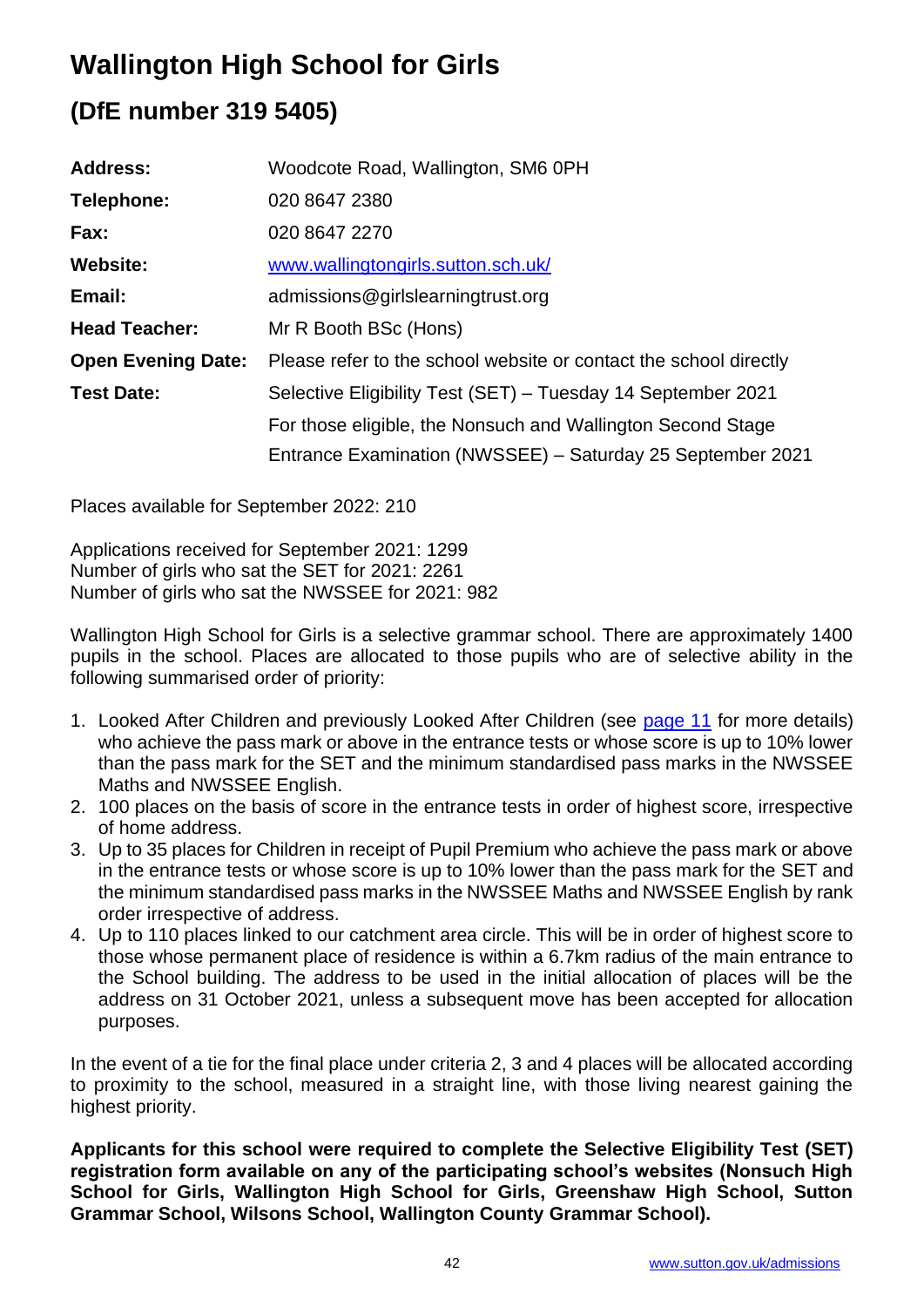**In order to sit the test, the SET registration form must have been submitted by midnight on 13 August 2021. Please see [pages 7-](#page-6-0)8 for more details.**

**The outcome of the SET will be sent to parents by email. Those deemed selective will be invited back to sit the Nonsuch and Wallington Second Stage Entrance Examination (NWSSEE). However, success in the entrance test does not automatically mean that your child will be offered a place at the school because each year, more children pass the test than there are places available. If your child does not pass the test, she will not be eligible for a place at the school.**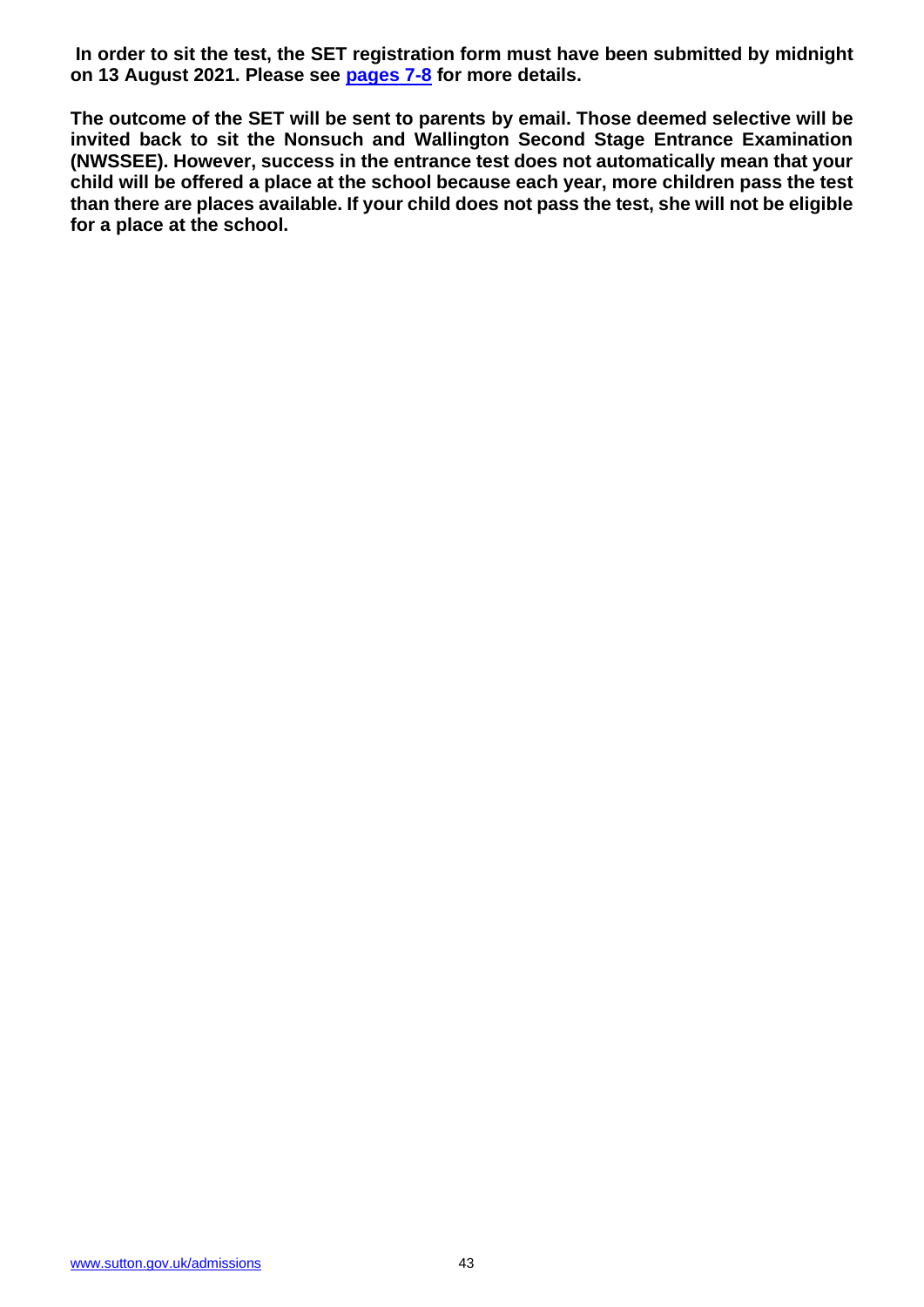# **Wilson's School**

### **(DfE number 319 5400)**

| <b>Address:</b>                                                                         | Mollison Drive, Wallington, SM6 9JW                                                          |  |  |
|-----------------------------------------------------------------------------------------|----------------------------------------------------------------------------------------------|--|--|
| Telephone:                                                                              | 020 8773 2931                                                                                |  |  |
| <b>Website:</b>                                                                         | www.wilsons.school                                                                           |  |  |
| Email:                                                                                  | admissions@wilsonsschool.sutton.sch.uk                                                       |  |  |
| <b>Head Teacher:</b>                                                                    | Mr N J Cole BA Hons                                                                          |  |  |
|                                                                                         | <b>Open Evening Dates:</b> Please refer to the school website or contact the school directly |  |  |
|                                                                                         | Test Arrangements: Selective Eligibility Test - Tuesday 14 September 2021                    |  |  |
| For those eligible, second stage Entrance Examination – Saturday 2 October 2021 (Shared |                                                                                              |  |  |

with Sutton Grammar School).

Places available for September 2022: 186

Number of male candidates at Selective Eligibility Test for September 2021: 3280 Number of candidates at second stage test for September 2021: 1005

Wilson's is a selective boys' school with approximately 1300 pupils. Boys in Year 6 at primary school in September 2021 and deemed to be of selective ability as determined by their performance in the entrance tests will be eligible for a place at the school in September 2021. Where the number of eligible candidates for admission exceeds the number of places available, places are offered to boys in the order set out below:

- 1. Looked After Children or Previously Looked After Children (see [page 11](#page-10-1) for more details) by rank order of standardised score in the entrance tests.
- 2. 14 places for boys eligible to receive Free School Meals by rank order of standardised score in the entrance tests.
- 3. 14 places for boys who have demonstrated aptitude in football (by achieving a pass score in the football aptitude test held in June 2021) by rank order of performance in the football aptitude test.
- 4. Remaining places including any unallocated places under criteria 2 and 3 will be allocated to boys according to their position in the rank order of standardised score in the entrance tests.

Boys who meet the required standard in the Selective Eligibility Test will be invited to sit the second stage Entrance Examination. This test will be shared with Sutton Grammar School. The outcome of the second stage examination for Wilson's School will be sent by email. If your son passes the second stage Entrance Examination, you must include Wilson's School as a preference on your common application form in order to be considered for the school. However, success in the test does not automatically mean that your son will be offered a place at the school, because each year more boys pass the test than there are places available. If your son does not pass the test, he will not be eligible for a place at the school. Please note that while Wilson's School and Sutton Grammar School are sharing a second stage test each school will be treating the results of the test in accordance with its own admission criteria. Please visit the school's website for further details.

**Applicants for this school were required to complete a supplementary form which is the online registration to sit the Selective Eligibility Test and can be accessed via the school's website. In order to sit the Selective Eligibility Test, the online supplementary form must have been completed by midnight on 13 August 2021. Please see** [pages 7-8](#page-6-1) **for more details.**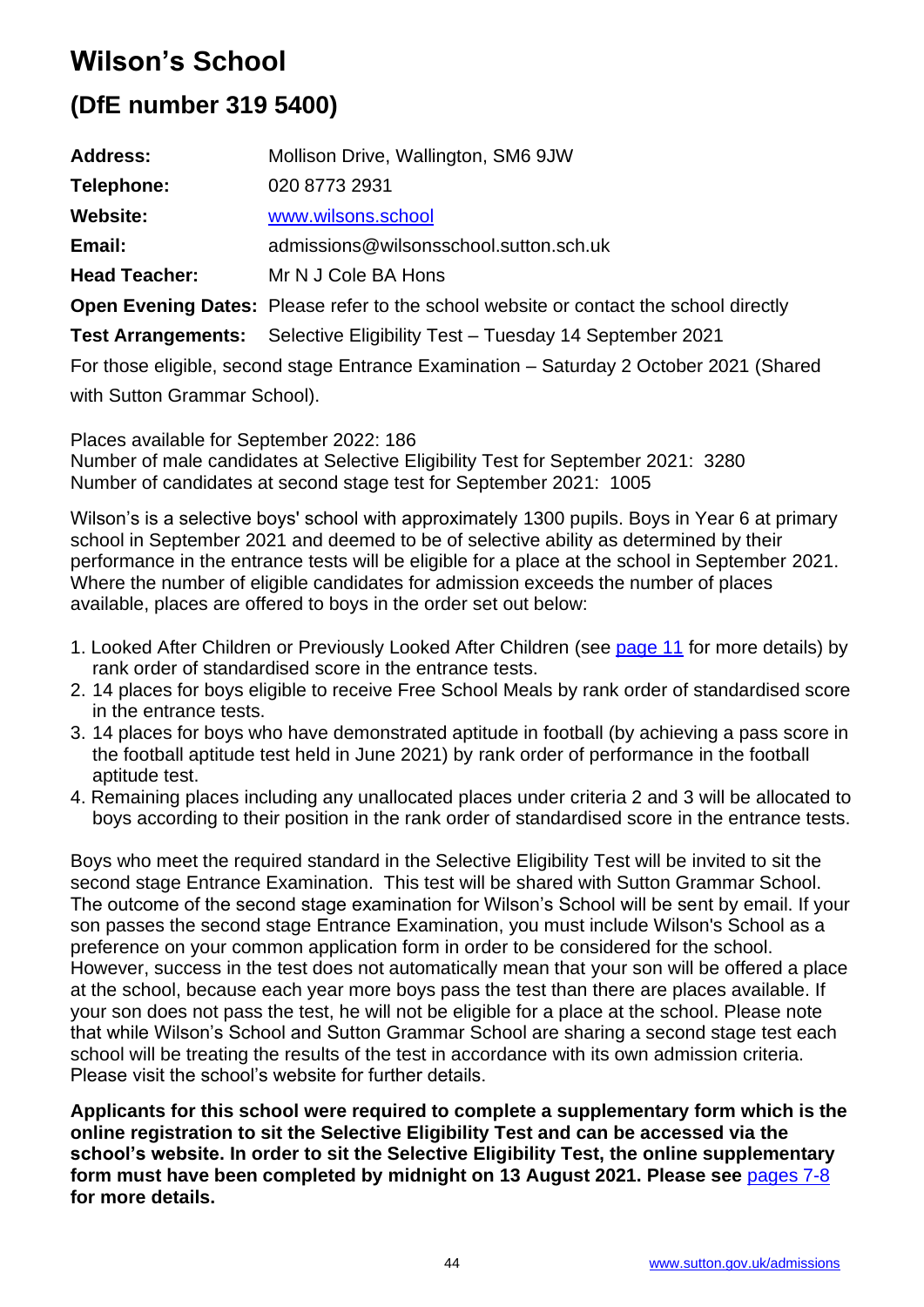# Schools outside the London Borough of Sutton

<span id="page-44-0"></span>If you are a Sutton resident and you wish to apply for a school outside Sutton, you must name the school as one of your six preferences on your online application form. You should also contact the school or Local Authority directly to find out if any supplementary forms are necessary and the basis on which places are offered.

Details of schools in neighbouring local authorities are set out below.

### **London Borough of Croydon**

People Department, Bernard Weatherill House, 8 Mint Walk, Croydon CR0 1EA Telephone Number: 020 8726 6400 Website: [www.croydon.gov.uk](http://www.croydon.gov.uk/)

| <b>Archbishop Tenison's CofE High School</b><br>Selborne Road,<br>Croydon CR0 5JQ    | DfE Number: 306 4600<br>Telephone Number: (020) 8688 4014       |
|--------------------------------------------------------------------------------------|-----------------------------------------------------------------|
| <b>Coloma Convent Girl's School</b><br><b>Upper Shirley Road,</b><br>Croydon CR9 5AS | DfE Number: 306 5405<br>Telephone Number: (020) 8654 6228       |
| <b>Coombe Wood School</b><br>30 Melville Avenue,<br>South Croydon<br>CR07HY          | DfE Number: 306 4012<br>Telephone Number: (020) 8289 4745       |
| <b>Orchard Park High</b><br>Orchard Way, Shirley,<br>Croydon CR0 7NJ                 | DfE Number: 306 4004<br>Telephone Number: (020) 8776 0220       |
| <b>Harris City Academy Crystal Palace</b><br>Maberley Road,<br>London SE19 2JH       | DfE Number: 306 6906<br>Telephone Number: (020) 8771 2261       |
| <b>Harris Academy Purley</b><br>Kendra Hall Road,<br>South Croydon CR2 6DT           | DfE Number: 306 6908<br>Telephone Number: (020) 8681 1141       |
| <b>Harris Academy South Norwood</b><br>2 Cumberlow Avenue,<br>London SE25 6AE        | DfE Number: 306 6905<br>Telephone Number: (020) 8405 5070       |
| <b>Harris Invictus Academy Croydon</b><br>88 London Road,                            | <b>DfE Number 306 4002</b><br>Telephone number: (020) 3371 3002 |

Croydon CR0 2TB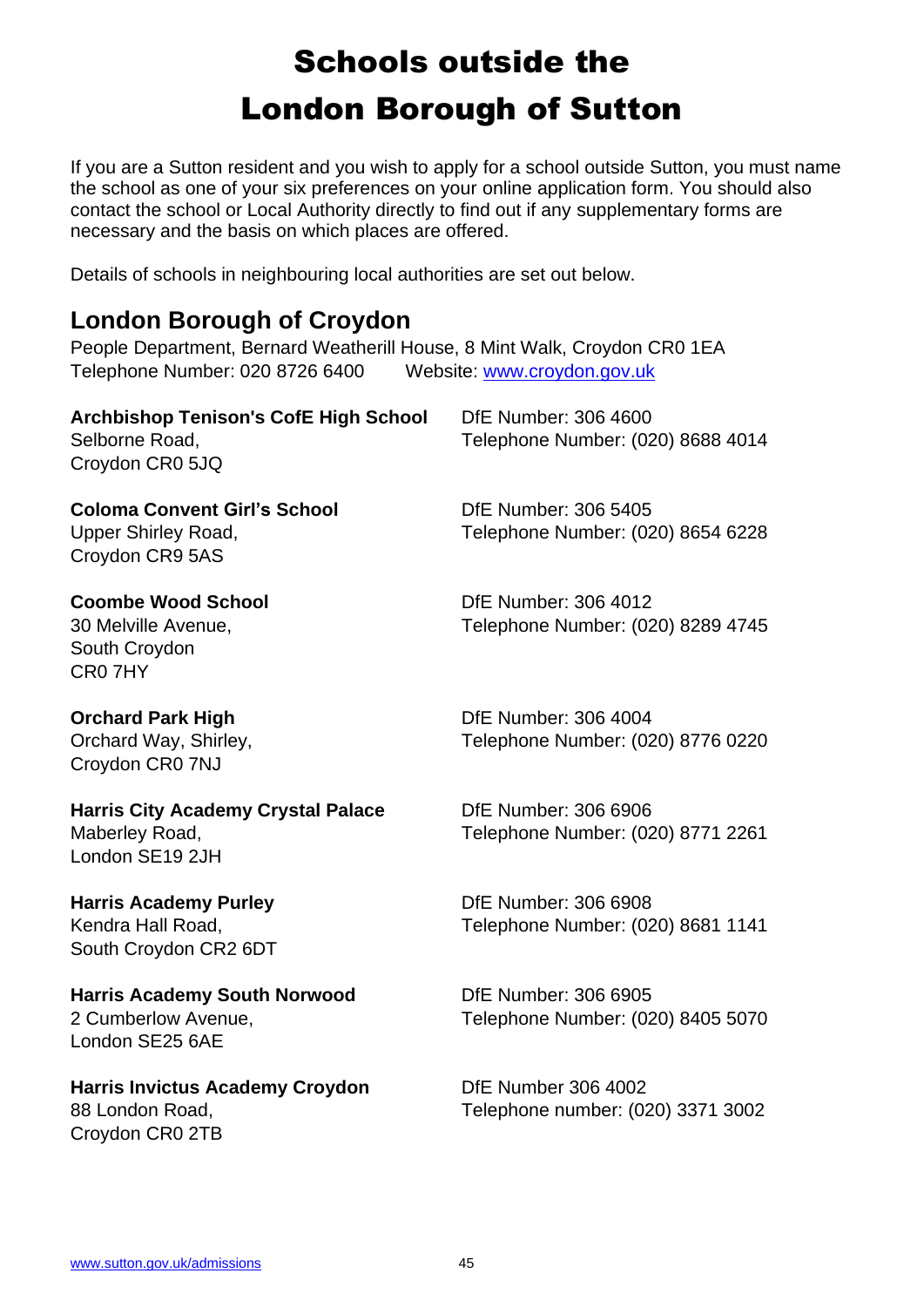**Meridian High School**  DfE Number: 306 4000 Croydon CR0 0AH

**Norbury Manor High School** DfE Number: 306 5406 Kensington Avenue, Thornton Heath, Surrey CR7 8BT

**Oasis Academy Arena** DfE Number: 306 2045 London SE25 4QL

**Oasis Academy Coulsdon DfE Number: 306 6907** Surrey CR5 1ES

**Oasis Academy Shirley Park Community Constrained DfE Number: 306 6909** Croydon CR9 7AL

Purley CR8 1EX

**Shirley High Performing Arts College DfE Number: 306 5407** Shirley Church Road, Shirley, Telephone Number: (020) 8656 9755 Croydon CR0 5EF

**St Joseph's RC College (Boys)** DfE Number: 306 5402 London SE19 3HL

**St Mary's Catholic High School** DfE Number: 306 4702 Croydon CR9 2EE

**The Archbishop Lanfranc Academy** DfE Number: 306 4003 Mitcham Road, Telephone Number: (020) 8689 1255 Croydon CR9 3AS

**The Quest Academy** DfE Number: 306 6910 South Croydon CR2 8HD

**Thomas More Catholic School Community Community Differs Number: 306 5403** Purley CR8 2XP

**Woodcote High School** DfE Number: 306 4031 Surrey CR5 2EH

Fairchildes Avenue, New Addington, Telephone Number: (020) 3943 1328

**for Girls** Telephone Number: (020) 8679 0062

Albert Road, South Norwood Telephone Number: (020) 8240 6700

Homefield Road, Old Coulsdon, Telephone Number: 01737 551161

Shirley Road, Telephone Number: (020) 8656 0222

**Riddlesdown Collegiate Die Die Number: 306 5400** Honister Heights, Telephone Number: (020) 8668 5136

Beulah Hill, Upper Norwood, Telephone Number: (020) 8761 1426

Woburn Road, Telephone Number: (020) 8686 3837

Farnborough Avenue, Telephone Number: (020) 8657 8935

Russell Hill Road, Telephone Number: (020) 8668 6251

Meadow Rise, Coulsdon, Telephone Number: (020) 8668 6464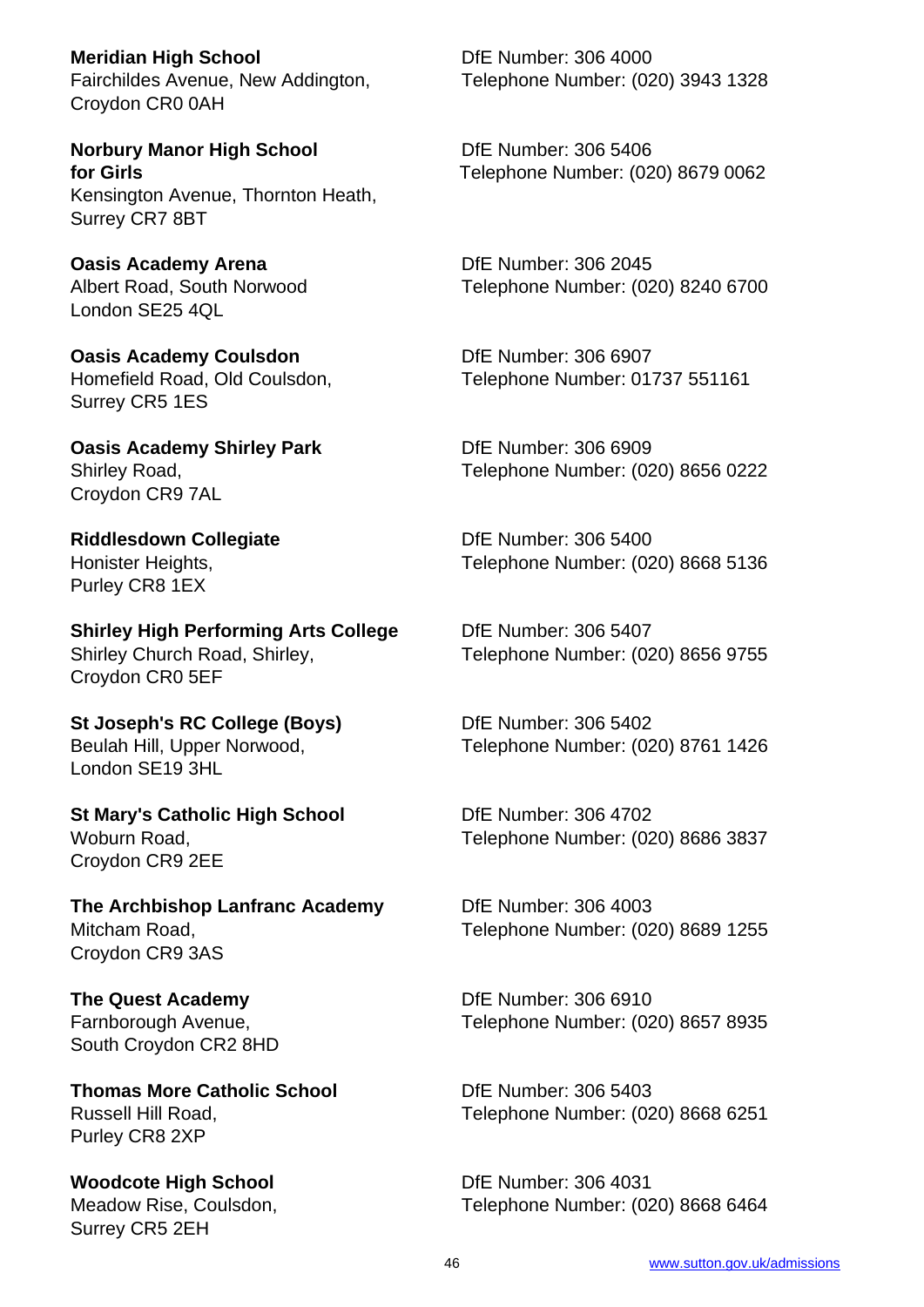### **Royal Borough of Kingston upon Thames**

School Admissions, Achieving for Children, Guildhall 2, Kingston upon Thames KT1 1EU Website: [Kingston School Admissions](https://www.kingston.gov.uk/homepage/5/schools-and-education)

**Chessington School** DfE Number: 314 4006 KT9 2JS

**Coombe Boys' School**  DfE Number: 314 5403 New Malden KT3 6NU

**Coombe Girls' School** DfE Number: 314 4004 KT3 3TU

**The Hollyfield School**  DfE Number: 314 5404 Surbiton Hill Road, Surbiton KT6 4TU

**The Holy Cross School (RC Girls)** DfE Number: 314 5402<br>
Sandal Road, New Malden **Delarge Contract Contract Contract Contract Contract Contract Contract Contract Contr** KT3 5AR

**The Kingston Academy** DfE Number: 314 4001 Richmond Road, Kingston Upon Thames Telephone Number: (020) 8465 6200 KT2 5PE

**Richard Challoner School (RC Boys)** DfE Number: 314 5401 Manor Drive North, New Malden Telephone Number: (020) 8330 5947 KT3 5PE

**Southborough High School (Boys)** DfE Number: 314 4009 KT6 5AS

**The Tiffin Girls' School (Selective)** DfE Number: 314 4010 Richmond Road, Kingston upon Thames Telephone Number: (020) 8546 0773 KT2 5PL

**Tiffin School (Selective Boys)** DfE Number: 314 5400 Kingston upon Thames KT<sub>2</sub> 6RL

**Tolworth Girls' School and <br>
DfE Number: 314 4011** Fullers Way North, Surbiton KT6 7LQ

Garrison Lane, Chessington **Telephone Number: (020) 8974 1156** 

College Gardens, Blakes Lane, Telephone Number: (020) 8949 1537

Clarence Avenue, New Malden Telephone Number: (020) 8942 1242

**and Sixth Form Centre Telephone Number: (020) 8339 4500** 

Telephone Number: (020) 8395 4225

Hook Road, Surbiton Telephone Number: (020) 8391 4324

Queen Elizabeth Road, Telephone Number: (020) 8546 4638

**6th Form** Telephone Number: (020) 8397 3854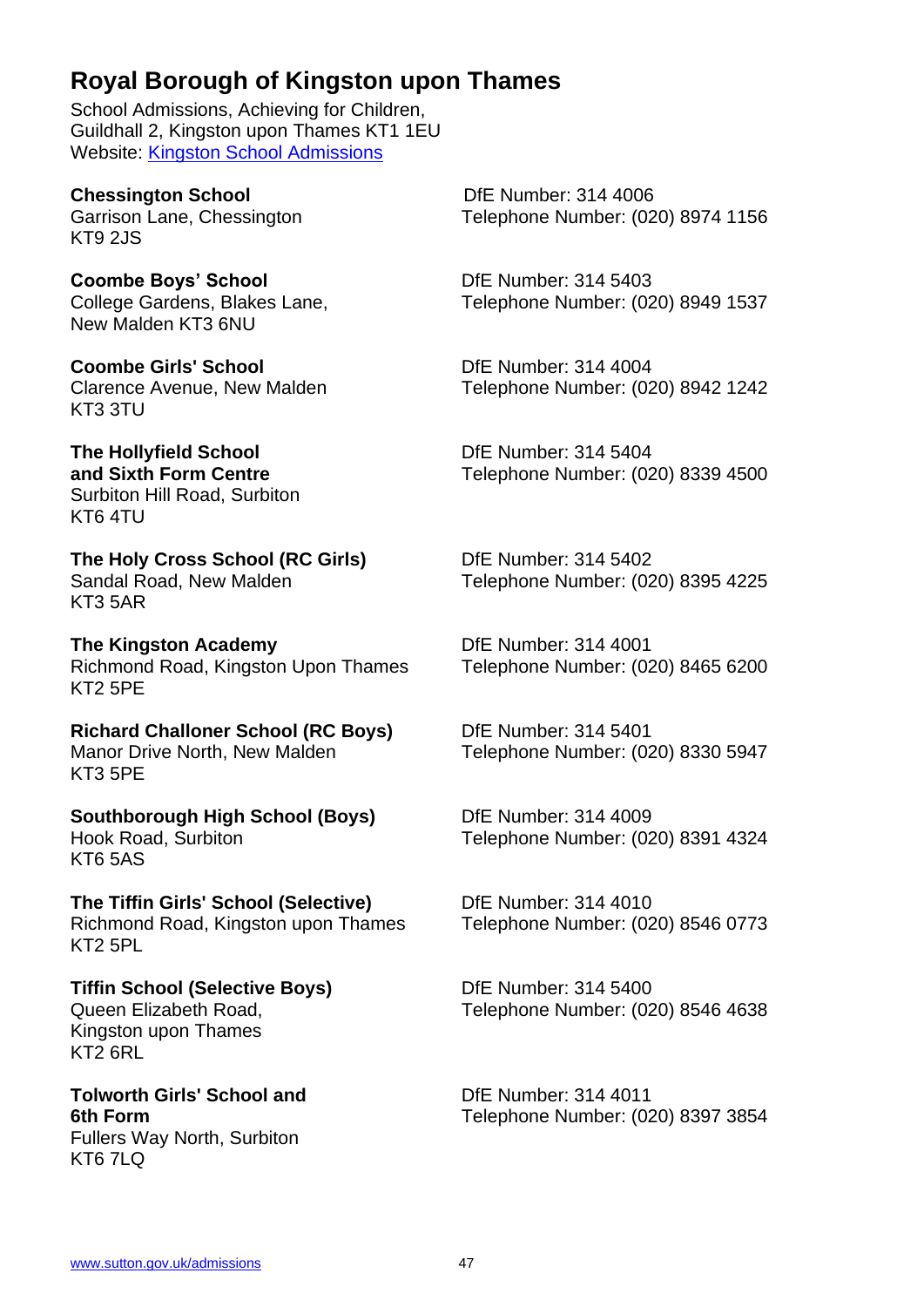### **London Borough of Merton**

Children, Schools and Families Department, Merton Civic Centre London Road, Morden, Surrey SM4 5DX Telephone Number: 020 8274 4906 Website: [Merton School Admissions](http://www.merton.gov.uk/admissions)

**Harris Academy Merton DfE Number: 315 6905** Surrey CR4 1BP

**Harris Academy Morden**  DfE Number: 315 4000 Surrey SM4 6DU

**Harris Academy Wimbledon** DfE Number: 315 4001 SW19 2JY

**Raynes Park High School** DfE Number: 315 4052 London SW20 0JL

**Ricards Lodge High School (Girls)** DfE Number: 315 4050 London SW19 7HB

**Rutlish School (Boys) Dife Number: 315 4500** London SW20 9AD

**St Mark's Church of England Academy** DfE Number: 315 6906 Acacia Road, Mitcham, Telephone Number: (020) 8648 6627 Surrey CR4 1SF

**Ursuline High School (RC Girls)** DfE Number: 315 5400 Wimbledon, London SW20 8HA

**Wimbledon College (RC Boys)** DfE Number: 315 4701 London SW19 4NS

Wide Way, Mitcham, Telephone Number: (020) 8623 1000

Lilleshall Road, Morden, Telephone Number: (020) 8687 1157

High Path, London, Telephone Number: (020) 3962 4300

Bushey Road, Raynes Park, Telephone Number: (020) 8946 4112

Lake Road, Wimbledon, Telephone Number: (020) 8946 2208

Watery Lane, Merton Park, The Telephone Number: (020) 8542 1212

Crescent Road, Telephone Number: (020) 8255 2688

Edge Hill, Telephone Number: (020) 8946 2533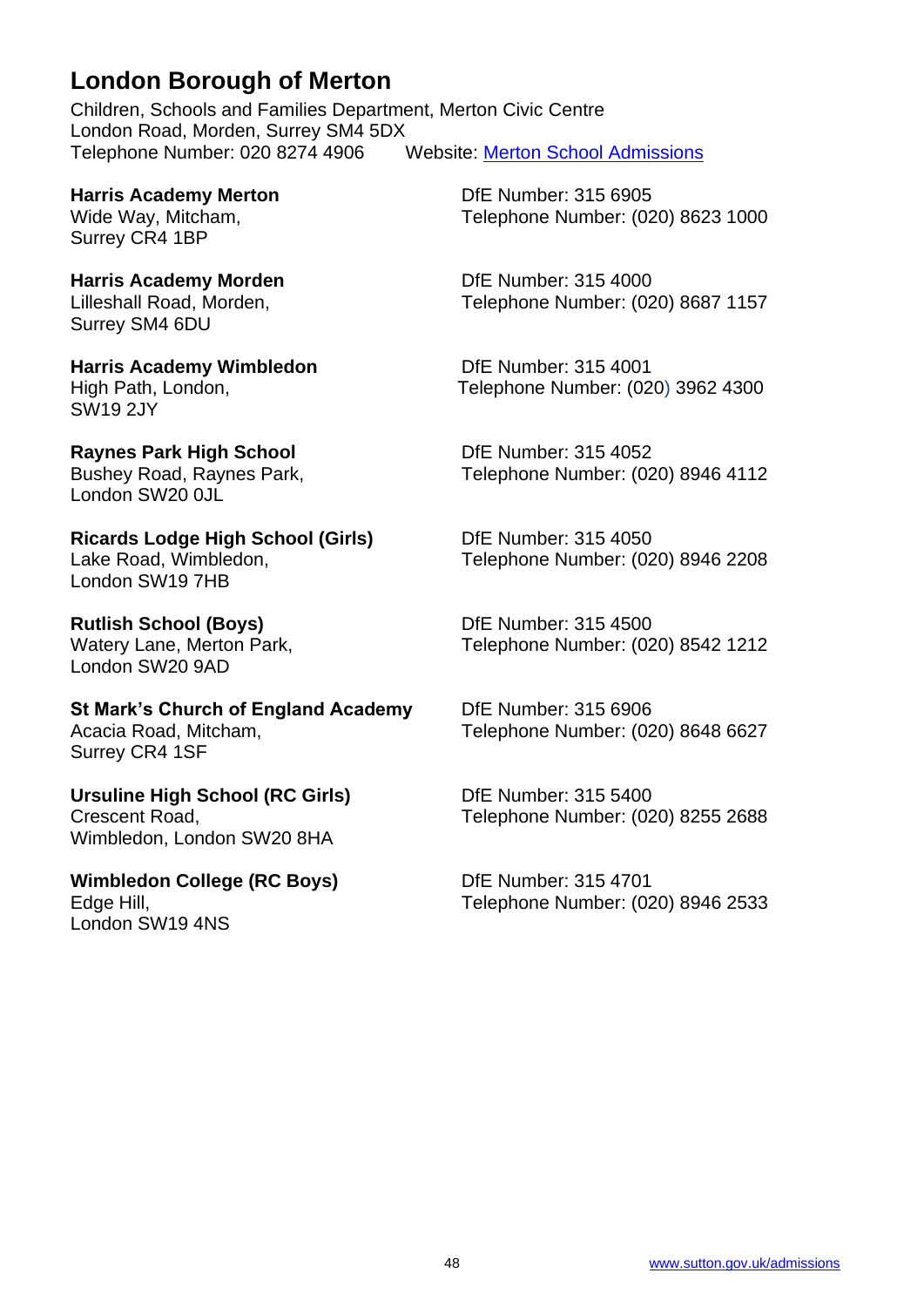### **Surrey County Council**

School Admissions Team, Quadrant Court, 35 Guildford Road, Woking, Surrey GU22 7QQ Telephone Number: 0300 200 1004 Website: [Surrey School Admissions](https://www.surreycc.gov.uk/schools-and-learning/schools/admissions)

Surrey KT19 9BH

**de Stafford School** DfE Number: 936 5408 Surrey CR3 5YX

**Epsom and Ewell High School** DfE Number: 936 5405 Surrey KT19 9JW

Surrey KT17 1NB

**Hinchley Wood School** DfE Number: 936 5416 Claygate Lane, Hinchley Wood, Esher Telephone Number: (020) 8398 7161 Surrey KT10 0AQ

**Howard of Effingham School Dife Number: 936 4036** Surrey KT24 5JR

**Rosebery School (Girls)** DfE Number: 936 5407 Surrey KT18 7NQ

**St Andrew's Catholic School** DfE Number: 936 4611 Surrey KT22 7JP

**The Ashcombe School** DfE Number: 936 4454 Surrey RH4 1LY

**The Beacon School**  DfE Number: 936 5406 Surrey SM7 1AG

**Therfield School**  DfE Number: 936 4073 Surrey KT22 7NZ

**Warlingham School** DfE Number: 936 4153 Surrey CR6 9YB

**Blenheim High School Die Number: 936 5417** Longmead Road, Epsom, Telephone Number: 01372 745333

Burntwood Lane, Caterham, Telephone Number: 01883 347818

Ruxley Lane, West Ewell **Telephone Number: (020) 8974 0400** 

**Glyn School (Boys)** DfE Number: 936 5404 The Kingsway, Ewell, The Kingsway, Ewell, Telephone Number: (020) 8716 4949

Lower Road, Effingham, Telephone Number: 01372 453694

White Horse Drive, Epsom, Telephone Number: 01372 720439

Grange Road, Leatherhead, Telephone Number: 01372 277881

Ashcombe Road, Dorking, Telephone Number: 01306 886312

Picquets Way, Banstead, Telephone Number: 01737 359103

Dilston Road, Leatherhead, Telephone Number: 01372 818123

Tithepit Shaw Lane, Warlingham, Telephone Number: 01883 624067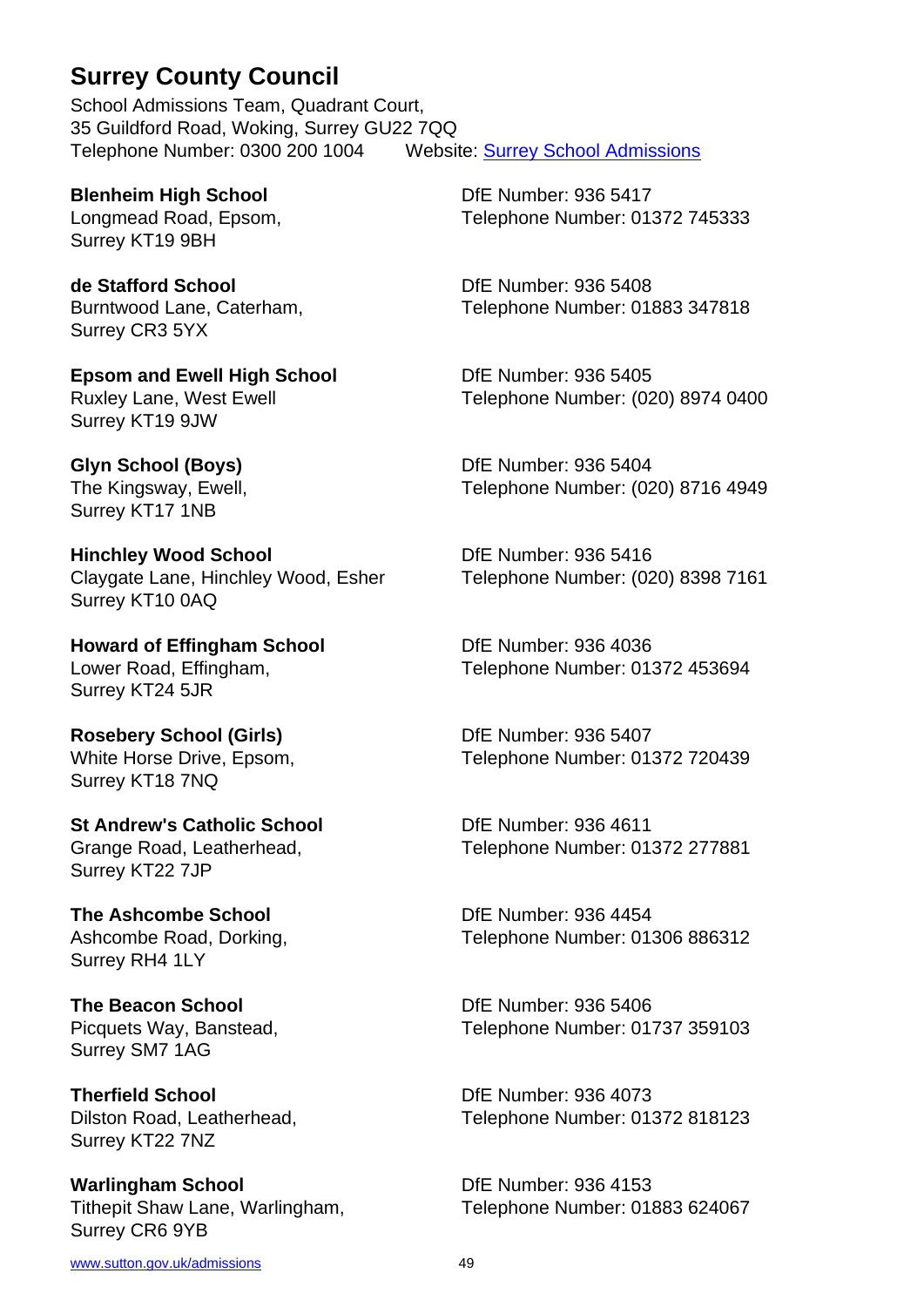# Independent schools

Information about independent schools can be obtained from:

Independent Schools Council First Floor, 27 Queen Anne's Gate, London, SW1H 9BU Tel: (020) 7766 7070 Web: [www.isc.co.uk](http://www.isc.co.uk/)

To apply, contact the school direct for further details and an application form. Independent schools must **not** be named on your application form. The Local Authority cannot act as your agent in contacting a private school. It has no role at all in admissions to private school, or in relation to any other aspect of education at a private school.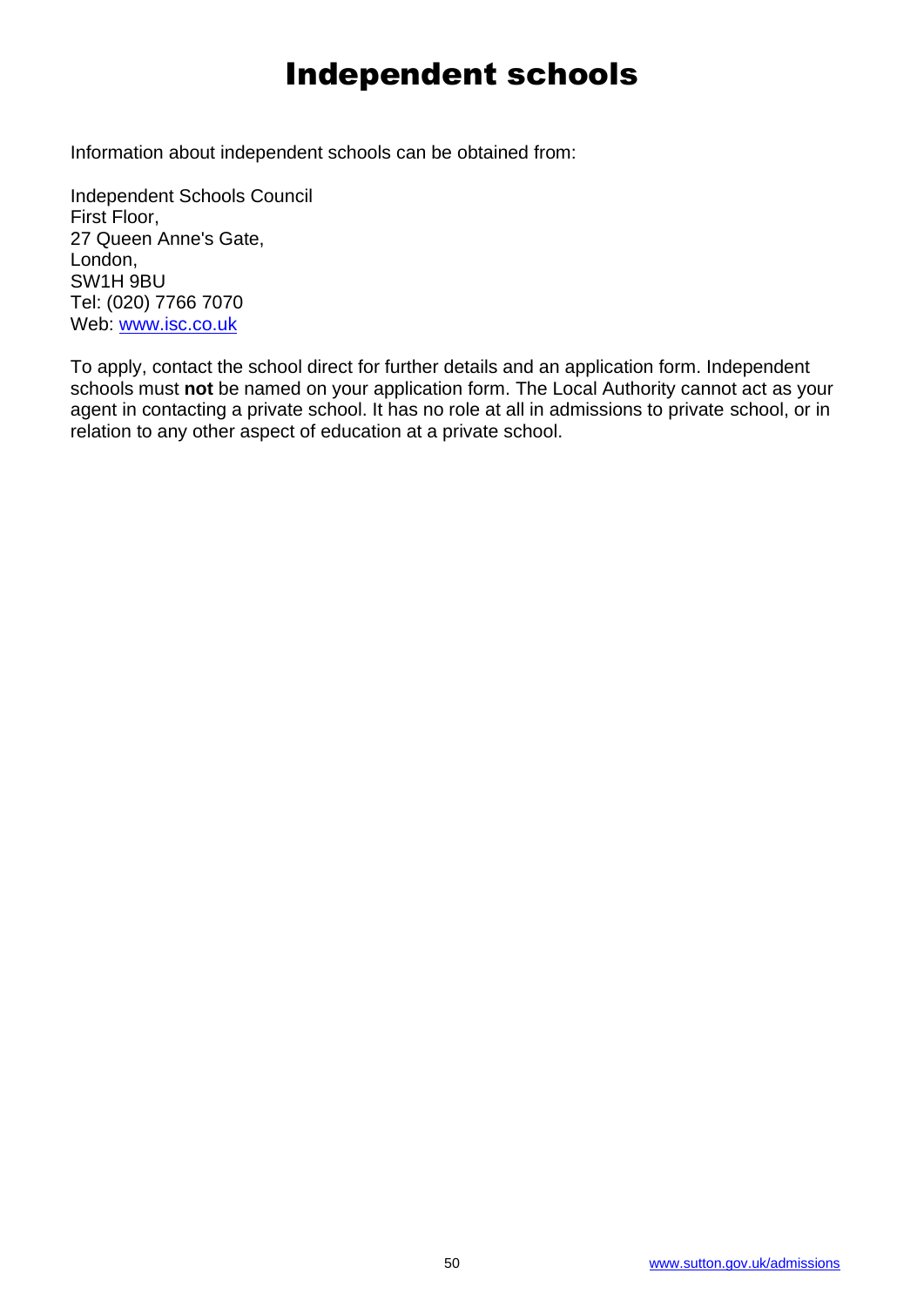# Frequently asked questions

#### <span id="page-50-0"></span>**If I complete the application form online, should I send in a paper copy as well?**

No. If you complete the online application form you should print out and retain your receipt but please do not fill in a paper copy as well. If we receive two applications it will, at the very least, delay the process and may jeopardise your school offer. We recommend you apply online if possible.

#### **I don't live in Sutton. Can I apply for Sutton schools?**

Yes. You must name the Sutton school(s) in your home local authority application.

#### **I live in Sutton. Can I apply for schools in other boroughs?**

Yes. You can apply online and you should name all schools in order of preference whether they are in Sutton or in other boroughs. You should check with out of borough schools to see if there is a supplementary form required (see [pages 45-49\)](#page-44-0).

#### **If I already have a child at my preferred school will I automatically get another place?**

Not necessarily. Whilst many schools give priority to siblings some, such as selective schools, do not. Please check the school descriptions in this booklet or contact schools directly to find out if they give priority.

#### **Do I have to name six schools?**

No. However, we strongly recommend that you use all 6 preferences to maximise your chances of being offered a school place on 1 March 2022, as it is not always possible to allocate places later if you add schools or change your mind. You should think about your preference order very carefully. If your child is eligible for an offer of more than one school, only the highest preference offer will be made and all lower preferences will be discarded.

### **Are my preferences confidential?**

Yes. Your preference order and the names of other schools you list will not be released. All admissions authorities (the local authority or the school itself) will consider your application without reference to this information. If you are unsuccessful in your application and lodge an appeal, your application and preference order may be shared with the admissions authority and appeals panel.

### **We live in Sutton. Do I have a right to a place in a Sutton school?**

A local authority has a responsibility to provide school places for children in its area. However, the Education Act 1996 (Section 18) does not specify that schools have to be located in that borough. If you are unsuccessful in your preference schools, we will try and offer an alternative school.

### **Am I entitled to apply only for single sex schools?**

You may express a preference for single sex schools, however by law, the authority is under no obligation to consider only single sex schools for any applicant. All places are considered according to the published criteria which cannot, by law, give priority to parents who only name single sex schools.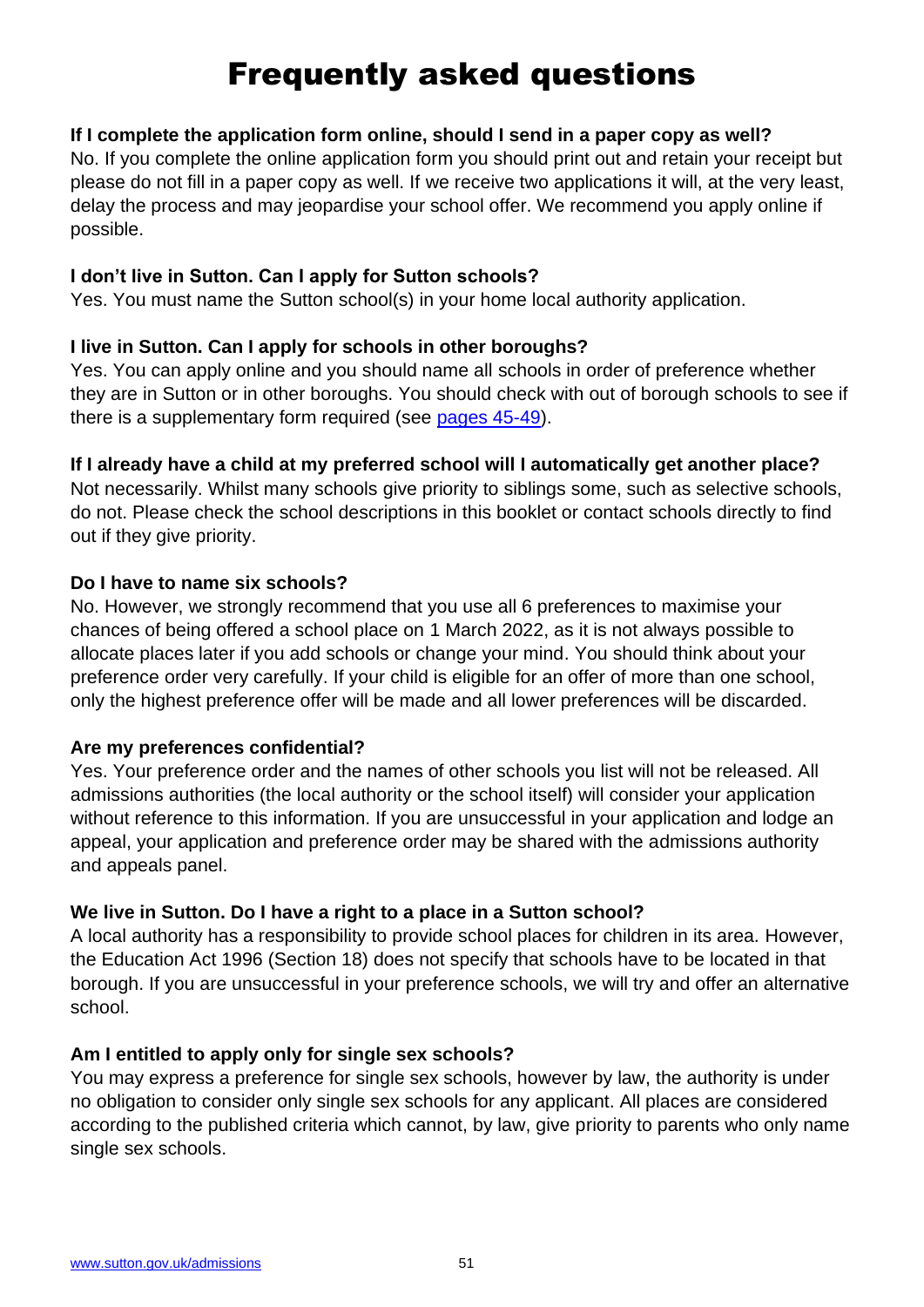### **What do I do if I don't get the place I want?**

You are entitled to reject any place offered. However, if you reject an offer it will then become your responsibility to secure an alternative.

If you are offered a place at a school that is not your first preference, you will automatically go on the waiting list for your higher preference schools. Any preferences that are lower than the offered preference are withdrawn. You will also have the right of appeal against any school that does not offer a place, providing it was named as one of your preferences (refer to the appeals section on [page 19\)](#page-18-0).

If you are offered one of your lower preferences, we recommend that you accept the place while waiting to see if a higher offer can be made. This ensures that your child will have a school to go to in September and does not prejudice your right of appeal or your place on higher preference waiting lists.

### **I am a Sutton resident. What happens if I don't get any of my preferred schools?**

If you are a Sutton resident and we are unable to offer you any of your preferences, we will consider allocating you a place at an appropriate school with a vacancy. You do not have to accept this but doing so will not prejudice your right of appeal or your position on the waiting lists for your preferred schools. If you reject the offer made, it will become your responsibility to seek an alternative.

### **If I do not get a school offer that I am happy with, can I educate my child at home?**

You may choose to take this option but we do not recommend that you do so. If you decide that this is the best option for you, you must notify the Cognus School Admissions Team by email or letter. You must provide a curriculum suitable for a student of secondary age and the Home Education Officer has a duty to ensure that the education you provide is appropriate. The local authority will ask for full details of your arrangement and our advisers will make monitoring visits while you are educating your child at home. We do not provide materials, tutors or funding and cannot support you to educate your child at home.

### **I have been offered a place at an Independent school. What should I do?**

If you are accepting a place in an independent school and you have been offered a place by the Cognus School Admissions Team please inform us of this. It is very important that you do this otherwise you may be preventing another child from receiving an offer of a place. Also, if your child is expected to start at a school in September and does not arrive, a School Attendance Officer will visit you to find out what arrangements you have made for his or her education.

### **If my child starts secondary school, can I apply for a move to another school?**

We do not recommend a child changes school unless there is a house move involved which makes travel to school particularly difficult. If you wish to consider a change of school, please contact the Cognus School Admissions Team for advice and to discuss the options available (see [contact details](#page-52-0) on next page).